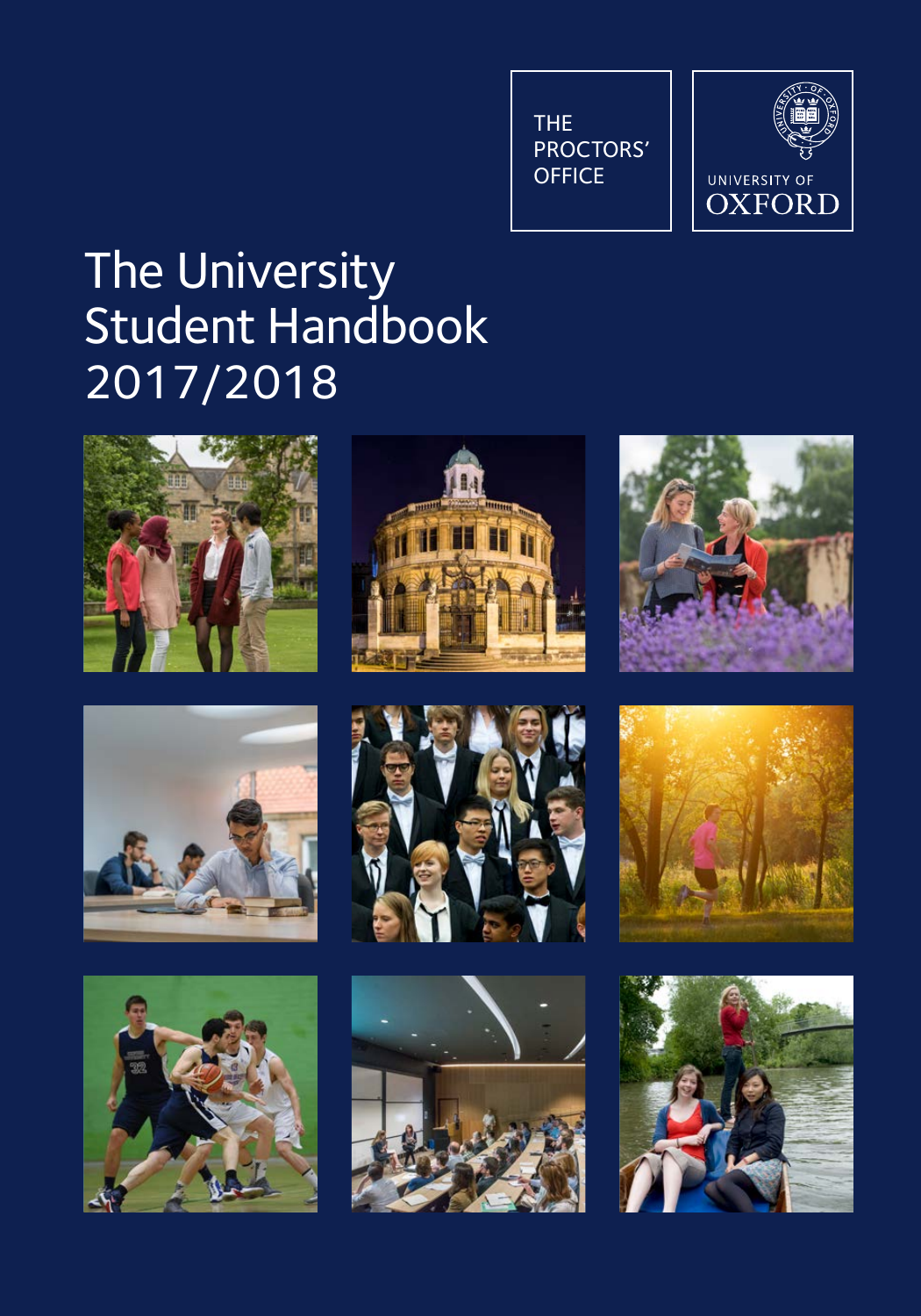The Oxford Students website provides access to information, services and resources to help you get the most out of your university experience.

Visit [www.ox.ac.uk/students](https://www.ox.ac.uk/students?wssl=1)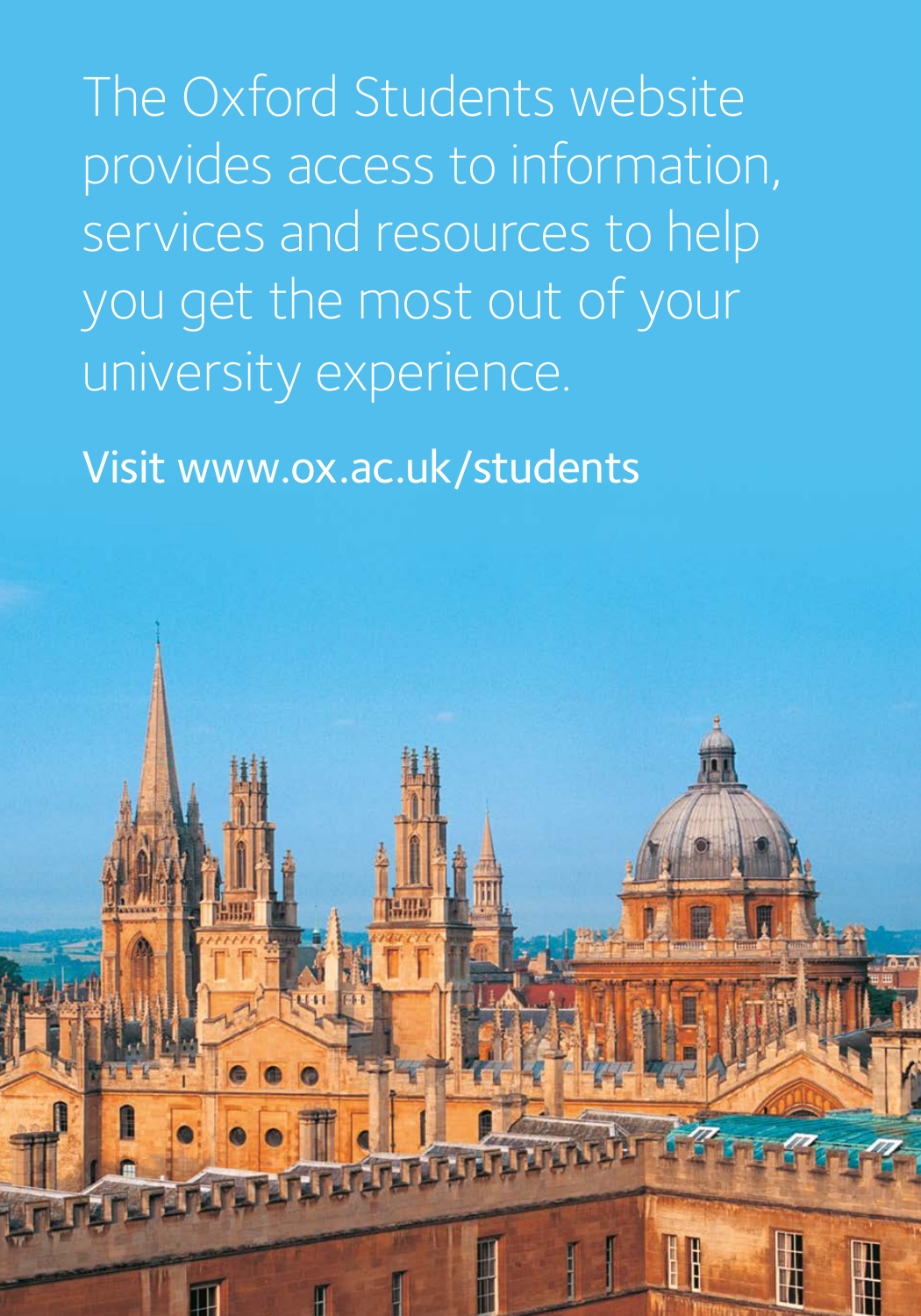# <span id="page-2-0"></span>TABLE OF CONTENTS

| 2.1 About the University                           | 5  |
|----------------------------------------------------|----|
| 2.2 The Proctors and the Assessor                  | 6  |
| 2.3 Student membership                             | 6  |
| 2.4 Student unions                                 | 7  |
| 2.5 Student Information                            | 7  |
|                                                    |    |
| 3.1 Health                                         | 8  |
| 3.2 Welfare support services                       | 9  |
| 3.3 Support for disabled students                  | 10 |
| 3.4 Safety and security                            | 11 |
| 3.5 Equality and diversity                         | 11 |
| 3.6 Sexual violence and assault                    | 12 |
| 3.7 Harassment                                     | 12 |
| 3.8 Staff-student relationships                    | 12 |
| 3.9 Financial hardship                             | 12 |
| 3.10 Student parents                               | 13 |
| 3.11 Sport                                         | 13 |
| 3.12 University club                               | 13 |
| 3.13 Non-sports clubs                              |    |
| and publications                                   | 14 |
| 3.14 Newcomers' Club                               | 14 |
| 4 FITNESS TO STUDY 15                              |    |
|                                                    |    |
| 5.1 Number of terms of residence                   | 16 |
| 5.2 Place of residence                             | 16 |
| 5.3 Accommodation                                  | 16 |
| 6 ACADEMIC DRESS 17                                |    |
| 7 INTELLECTUAL PROPERTY 17                         |    |
| <b>8 EXAMINATIONS &amp; COURSE</b>                 |    |
| REQUIREMENTS18                                     |    |
| 8.1 Entering your examinations -<br>taught courses | 18 |
|                                                    |    |

| 8.2 Issues with sitting your        |    |
|-------------------------------------|----|
| examinations                        | 20 |
| 8.3 Submitting work for assessment  | 23 |
| 8.4 Receiving your results          | 24 |
| 8.5 Research students               | 25 |
| 8.6 Academic appeals                | 25 |
| 8.7 Plagiarism                      | 25 |
|                                     |    |
| 9.1 The University's                |    |
| conduct regulations                 | 27 |
| 9.2 General conduct                 | 27 |
| 9.3 Regulations of the              |    |
| Rules Committee                     | 30 |
| 9.4 Local rules                     | 30 |
| <b>10 DISCIPLINARY PROCEDURES</b>   |    |
|                                     | 31 |
| 10.1 Proctors' powers               | 31 |
| 10.2 Investigation                  | 31 |
| 10.3 Proctors' Disciplinary Hearing | 32 |
| 10.4 Academic Conduct Panel         | 32 |
| 10.5 Student Disciplinary Panel     | 33 |
| 10.6 Student Appeal Panel           | 34 |
| 10.7 Definitions                    | 35 |
| 10.8 Criminal proceedings           | 35 |
| 11 COMPLAINTS PROCEDURES 36         |    |
| 11.1 College matters                | 36 |
| 11.2 University matters             | 36 |
| 11.3 Staff or student conduct       | 37 |
| 11.4 Public interest disclosure     |    |
| (whistle-blowing)                   | 37 |
| 11.5 Research integrity             | 37 |
| 11.6 Conflicts of Interest          | 37 |
| 11.7 Complaints about OUSU          | 38 |
| 11.8 Office of the                  |    |
| Independent Adjudicator             | 38 |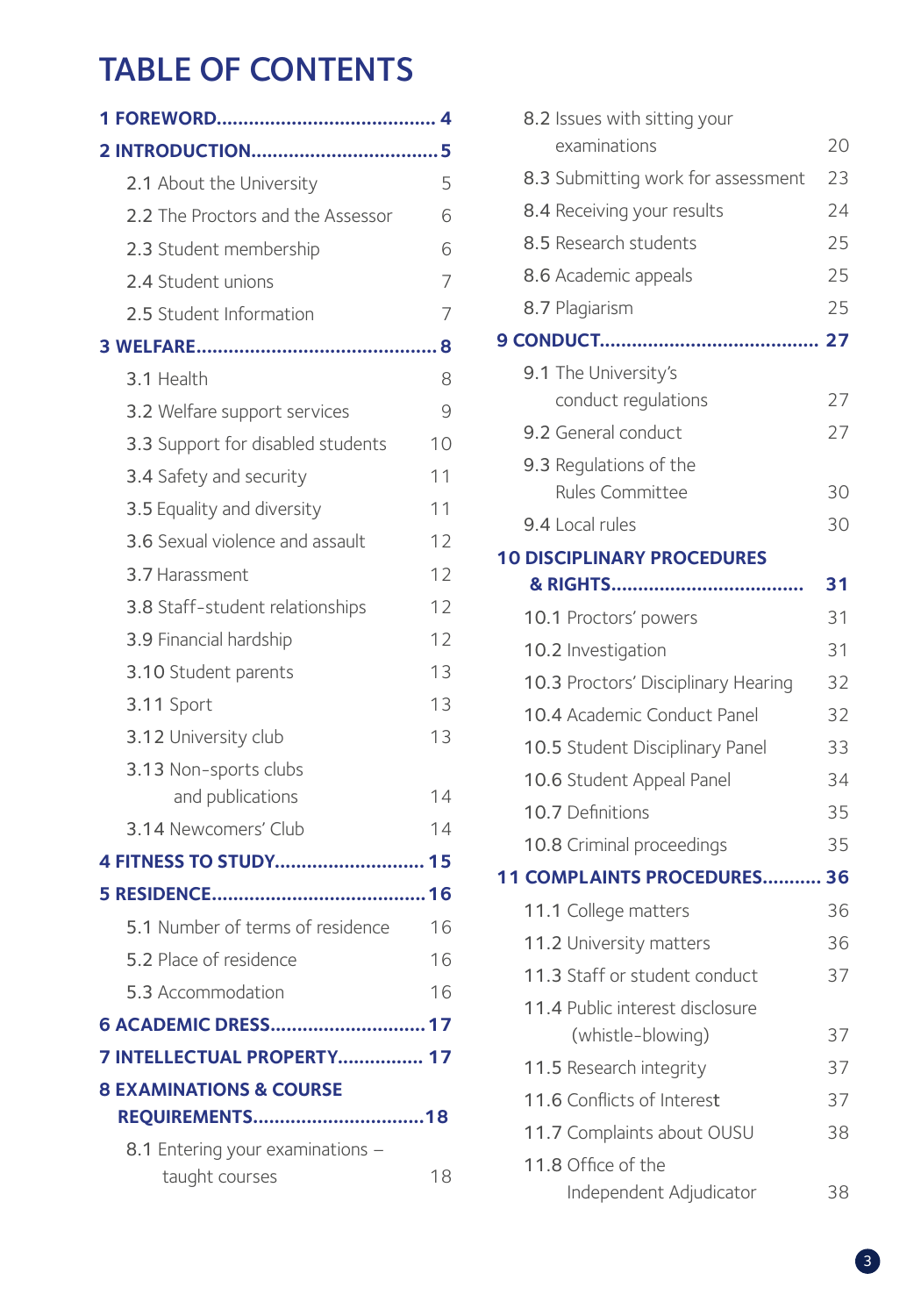# <span id="page-3-0"></span>1 FOREWORD

This is your University Student Handbook. It provides information and guidance which you may need to help you to make the most of the opportunities on offer at the University of Oxford. It also gives you formal notification and explanation of the University's codes, regulations, policies and procedures, and signposts relevant contact details and web links where you can find out more. It is essential, and your responsibility, to read it.

This handbook sits alongside the departmental and college handbooks relevant to your course and college, with which you should also familiarise yourself.

As Proctors and Assessor we are senior officers of the University but we are

not professional administrators: we are academics elected for a year by our colleges. We oversee student matters and ensure that the University's statutes and policies are followed, with particular interest in examinations, conduct and welfare, and other aspects of the student experience. If you have any concerns or suggestions for improvement, they can be channelled through the Oxford University Student Union (OUSU) officers and through Junior Common Room (JCR) and Middle Common Room (MCR) presidents, with whom we have regular meetings. The Proctors' Office may also be contacted for assistance and advice.

We hope that your time as a student at the University is successful and enjoyable.



Dr Edward Bispham (Brasenose College) Senior Proctor



Dr Dan Hicks (St Cross College) Junior Proctor



Prof Stefan Enchelmaier (Lincoln College) Assessor

Our successors for March 2017 to March 2018 will be:



Prof Mark Edwards (Christ Church College) Senior Proctor



Prof Cecile Fabre (All Souls College) Junior Proctor



Dr Bill Allan (University College) Assessor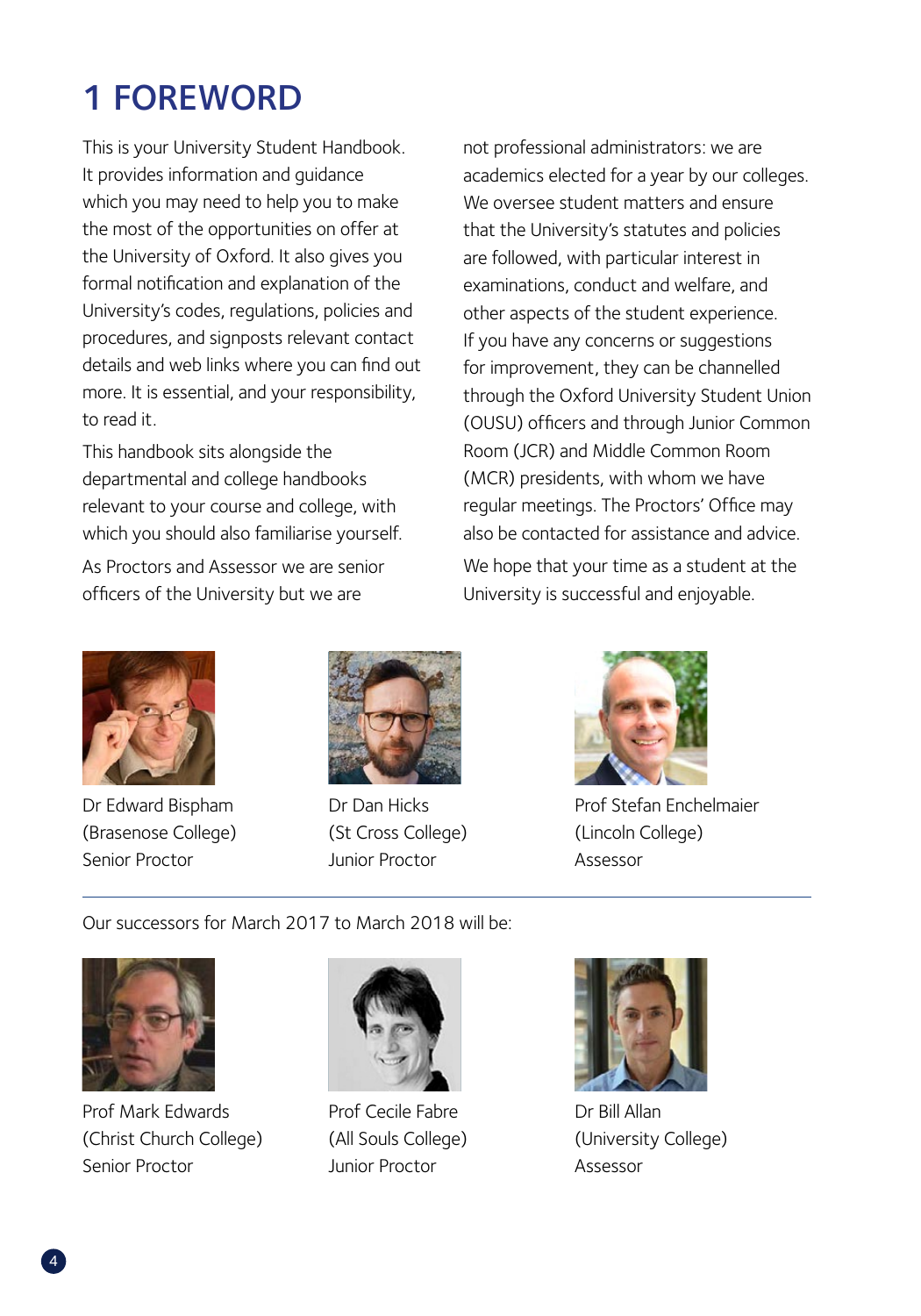# <span id="page-4-0"></span>2 INTRODUCTION

# **2.1 About the University**

As the oldest university in the Englishspeaking world, the University of Oxford can lay claim to nine centuries of continuous existence. It is an independent and selfgoverning institution, consisting of the University, including divisions, departments and faculties, and the colleges.

The 36 colleges, though independent and self-governing, are a core element of the University, to which they are related in a federal system. There are also six permanent private halls, which were founded by Christian denominations, and two societies. The colleges (including the halls and societies):

- select and admit undergraduate students, and select graduate students after they are admitted by the University
- are responsible for students' tutorial teaching and welfare
- provide accommodation, meals, common rooms, libraries, sports and social facilities, and pastoral care for their students.

The University:

- determines the content of courses within which college teaching takes place
- organises lectures and seminars and other forms of teaching/instruction
- provides a wide range of resources for teaching and learning, including libraries, laboratories, museums and computing facilities
- admits and supervises graduate students
- examines theses, and sets and marks examinations

The Vice-Chancellor, who holds office for seven years, is the senior officer of the University. There are six Pro-Vice-Chancellors who have specific, functional responsibility, and there are eight Pro-Vice-Chancellors without portfolio who undertake a range of duties on behalf of the Vice-Chancellor.

The Chancellor, who is usually an eminent public figure elected for life, serves as the titular head of the University, presiding over all major ceremonies.

The principal policy-making body is the Council of the University. Council is responsible for the academic policy and strategic direction of the University, and operates through committees (many of which include student representation).

Final responsibility for legislative matters rests with Congregation, which consists of just over 5,000 members of the senior academic, research, library, museum and administrative staff.

Day-to-day decision-making in matters such as academic policy, finance and planning is devolved to the University's four Academic Divisions. Each division has a full-time head and an elected board. Continuing Education is the responsibility of a separate board.

● awards degrees.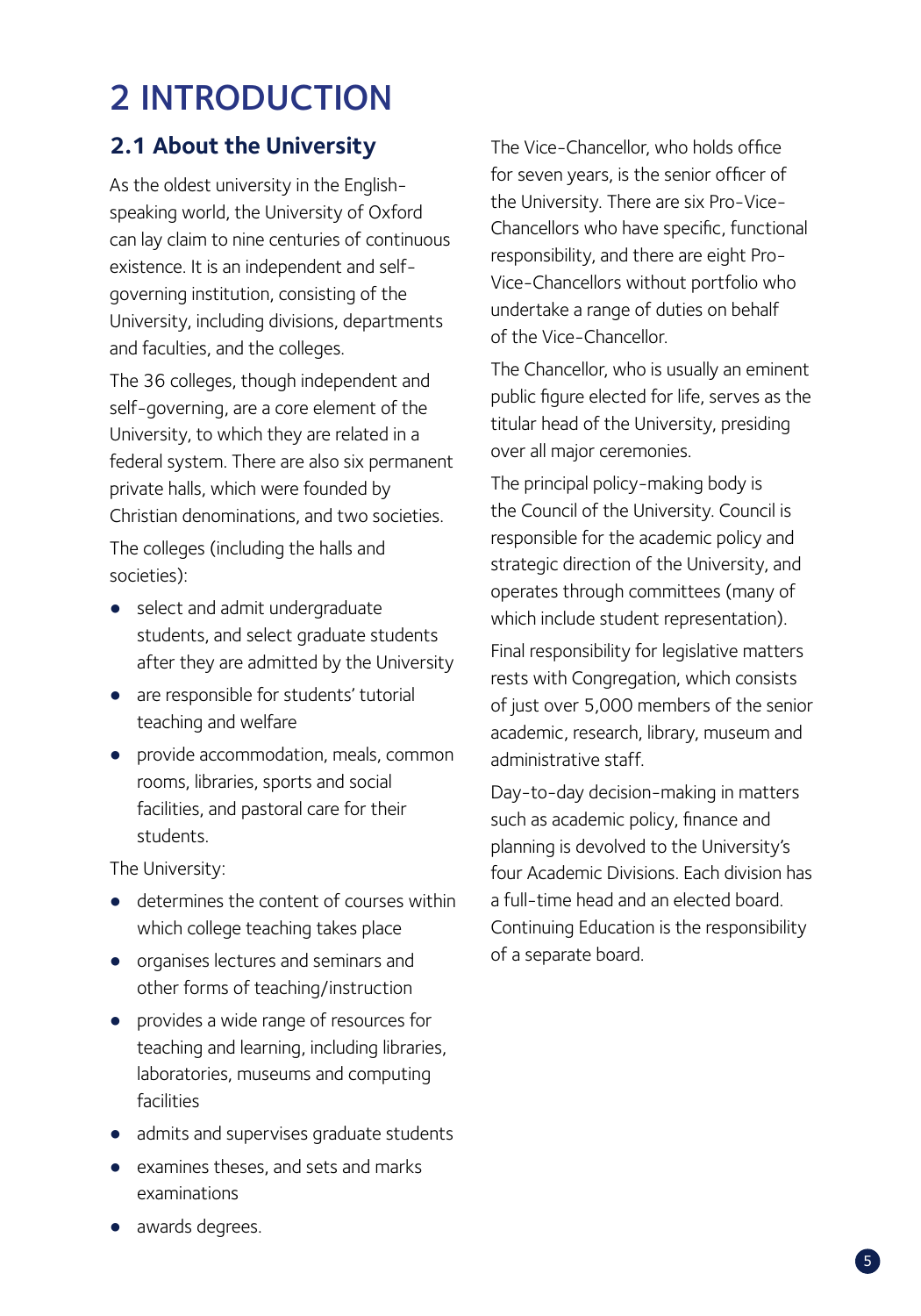## <span id="page-5-0"></span>**2.2 The Proctors and the Assessor**

The Proctors and the Assessor are senior officers of the University whose roles encompass advocacy and scrutiny. They oversee student matters and uphold the University's statutes and policies throughout its governance and administration. Colleges are on a rota so that, every year, three of them each choose one of their Fellows to serve full-time for 12 months; two colleges choose the Proctors and the third the Assessor.

The office of Proctor dates from medieval times. The nominee who has held an MA longer becomes Senior Proctor; the other, Junior Proctor. They have equal authority and status. Each Proctor nominates deputies, known as Pro-Proctors.

The office of Assessor was created in 1960, with a special concern for policies on student health, welfare and financial issues.

The Proctors' and the Assessor's roles are mainly:

- ensuring that the rules, regulations and standards of the University are observed (including a major part in ensuring the fair and proper conduct of University examinations and in enforcing conduct regulations)
- scrutinising potential departures from those rules, regulations and standards, both when they are necessary (eg alternative examination arrangements) and when redress is required (eg in relation to complaints by University members – the Proctors have the power to call on any University member to help

in their enquiries and to provide a remedy where appropriate)

● serving on a wide range of University committees.

When on duty, the Proctors and Assessor wear sub fusc with white tie and bands. On formal occasions they are recognisable from their distinctive academic dress: gowns with dark blue sleeves and facings for the Proctors, purple for the Assessor, and white hoods.

The Proctors and Assessor are available if you wish to consult them in confidence for help, information or advice about University matters or any other matters outside the sphere of your college adviser. Such consultations may be on individual matters or on behalf of a club, society or any other group of University members.

Wellington Square, Oxford

- $t + 44 (0)1865 270090$
- [proctors.office@proctors.ox.ac.uk](mailto:proctors.office%40proctors.ox.ac.uk?subject=)
- [www.proctors.](http://www.proctors.ox.ac.uk/)ox.ac.uk

# **2.3 Student membership**

As a student of the University, you will usually be part of an individual college, which has admitted you as a member, and the University, in which you are matriculated. Membership is usually for life but if your college membership is formally terminated (eg by expulsion), you automatically also lose your University membership and vice versa.

Some students do not matriculate but nevertheless study at the University, eg students reading for certain certificates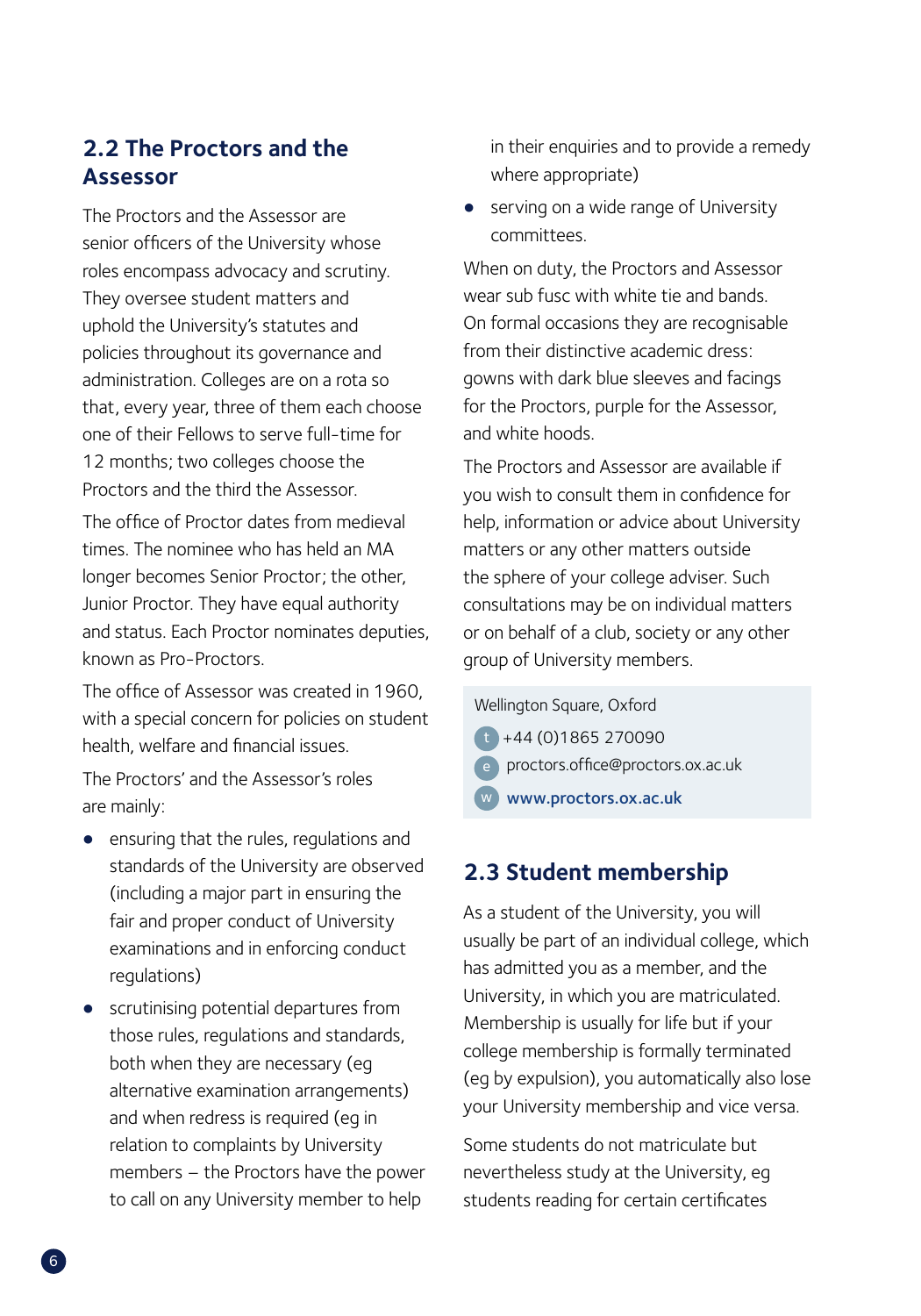<span id="page-6-0"></span>or diplomas and certain Department for Continuing Education courses, and visiting students not registered for a particular course or qualification. In this handbook, we describe students who do not matriculate as "non-matriculated students" throughout. Although not formally University members, non-matriculated students are expected to observe the same rules and regulations as matriculated students.

All students therefore need to be familiar with the rules, regulations and requirements that apply to their course of study.

As a resident of the City of Oxford, you are also part of, and have responsibilities towards, the wider local community.

# **2.4 Student unions (matriculated students only)**

As well as becoming a member of your own college's student union (often known as the Junior Common Room (JCR), Middle Common Room (MCR) and Senior Common Room (SCR)), a matriculated student of the University automatically becomes a member of the Oxford University Student Union (OUSU). Other students may have associate membership of OUSU.

OUSU is an independent charity that promotes the academic, social and welfare interests of its members throughout the University.

You have the right to opt out of membership of your college student union and of OUSU. Information about the right to opt out of OUSU membership, and arrangements to supply student union services to student members who have exercised that right, is

available from the Oxford Students website. The University of Oxford's code of practice explaining how the requirements of the Education Act 1994 relating to student unions are being carried out is published alongside the University's formal statutes, policies and regulations.

Note: the Oxford Union Society (known as 'the Union') is not a student union; it is an independent private members' club with no student representative function.

w [www.ox.ac.uk/students/selfservice/](https://www.ox.ac.uk/students/selfservice/ousu?wssl=1) [ousu](https://www.ox.ac.uk/students/selfservice/ousu?wssl=1)

w [www.admin.ox.ac.uk/lso/statutes](http://www.admin.ox.ac.uk/lso/statutes/)

# **2.5 Student Information**

Student Information is a service for students of the University. The service can help with general administrative advice and support on all aspects of your student career, including queries about University registration and Student Self Service, as well as information for international students on matters like visas, immigration and studentships. 

Examination Schools, High Street, Oxford Monday–Friday: 08:30–17:00

- $t + 44 (0)1865 286223$
- e ) [student.information@admin.ox.ac.uk](mailto:student.information%40admin.ox.ac.uk?subject=)
- w [www.ox.ac.uk/students](https://www.ox.ac.uk/students?wssl=1)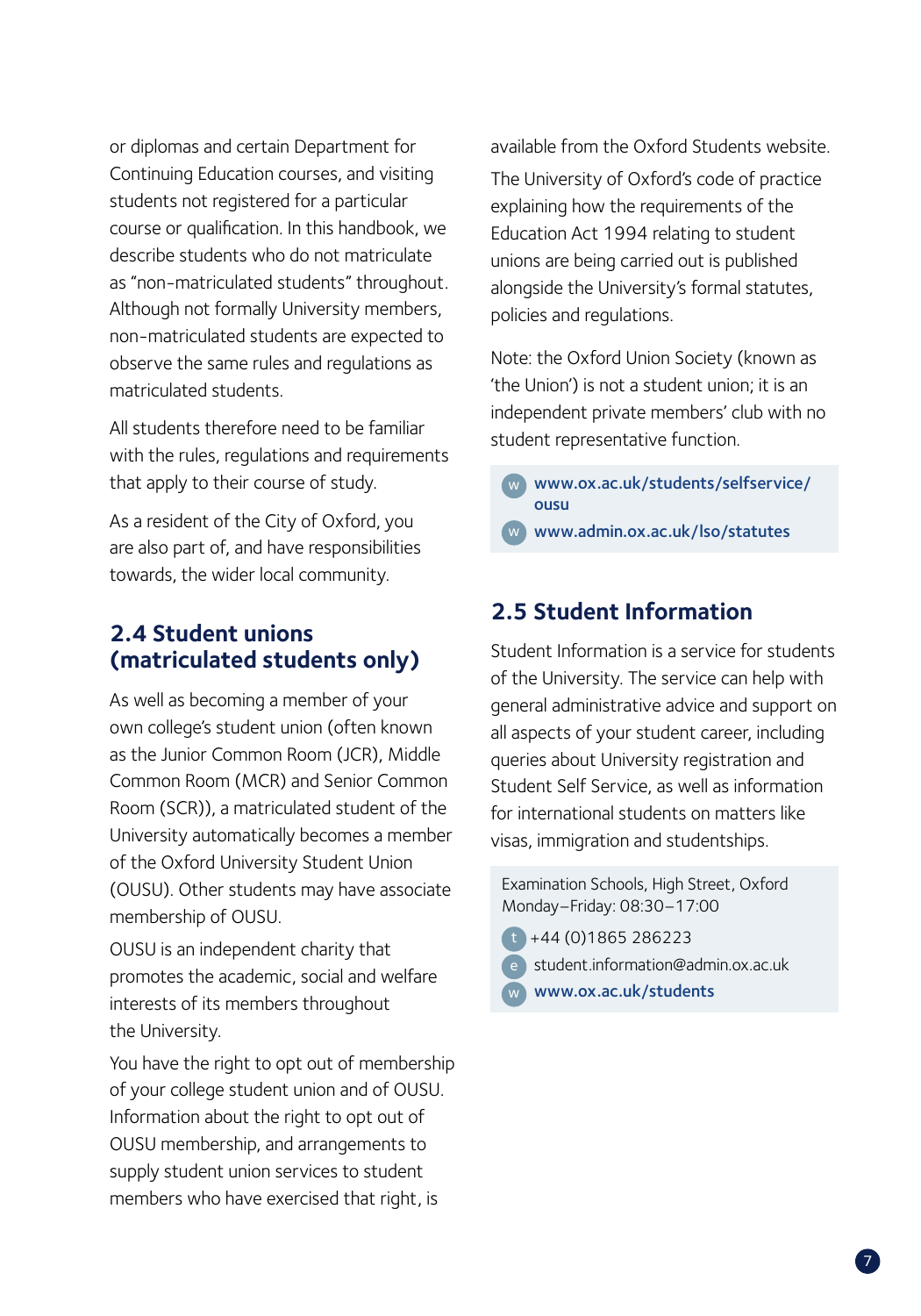# <span id="page-7-0"></span>3 WELFARE

A range of services is available to support you during your studies at Oxford. You can get advice and details from your college, department, central University services, fellow students and OUSU.

w [www.ox.ac.uk/students/welfare](https://www.ox.ac.uk/students/welfare?wssl=1)

# **3.1 Health**

Colleges provide health care via college doctors and sometimes nurses, and also have arrangements to help with a whole range of welfare issues.

## **Doctors and nurses**

You are strongly advised to register with a National Health Service (NHS) GP (general practitioner) in Oxford. The majority of students find that the most convenient arrangement is to register with their college doctor. For minor sickness and ailments, you may be able to consult and be treated by a college nurse, where available, and most colleges provide sickbays or have special arrangements for students who are confined to bed. Like all doctor-patient relationships, those between college doctors, college nurses and students are confidential.

w [www.ox.ac.uk/students/welfare/health](https://www.ox.ac.uk/students/welfare/health?wssl=1)

## **Dentists**

You will have to pay for dentistry but you do not need to register with a particular practice. Visit NHS Choices to find a local dentist.

w [www.nhs.uk/nhsengland/](http://www.nhs.uk/nhsengland/aboutnhsservices/dentists/Pages/find-an-NHS-dentist.aspx) [aboutnhsservices/dentists](http://www.nhs.uk/nhsengland/aboutnhsservices/dentists/Pages/find-an-NHS-dentist.aspx)

## **Opticians**

NHS Choices explains how to find a local optician for routine sight tests. You may have to pay for sight tests and glasses. If you have a visual problem which requires specialised attention, you will be referred to the hospital eye service.

w [www.nhs.uk/nhsengland/](http://www.nhs.uk/nhsengland/aboutnhsservices/opticians/Pages/NHSopticians.aspx) [aboutnhsservices/opticians](http://www.nhs.uk/nhsengland/aboutnhsservices/opticians/Pages/NHSopticians.aspx)

## **Sexual health**

Advice and help about your sexual health or pregnancy is available to you from your college doctor or nurse, from any other GP, or from the Oxfordshire Sexual Health Service.

You may request contraception advice and supplies, available free of charge.

If you are concerned about sexually transmitted diseases, HIV or AIDS, it is important to get advice and help quickly after presumed exposure.

w [www.sexualhealthoxfordshire.nhs.uk](http://www.sexualhealthoxfordshire.nhs.uk/)

## **Drugs and alcohol**

Drug abuse and excessive alcohol intake can put your health and academic progress at risk and could lead to disciplinary issues. If you are concerned about drugs and/or alcohol, speak to your college doctor, nurse or a support service.

- w [www.talktofrank.com](http://www.talktofrank.com/)
- <sup>w</sup> [www.turning-point.co.uk/oxfordshire](http://www.turning-point.co.uk/oxfordshire-roads-to-recovery)[roads-to-recovery](http://www.turning-point.co.uk/oxfordshire-roads-to-recovery)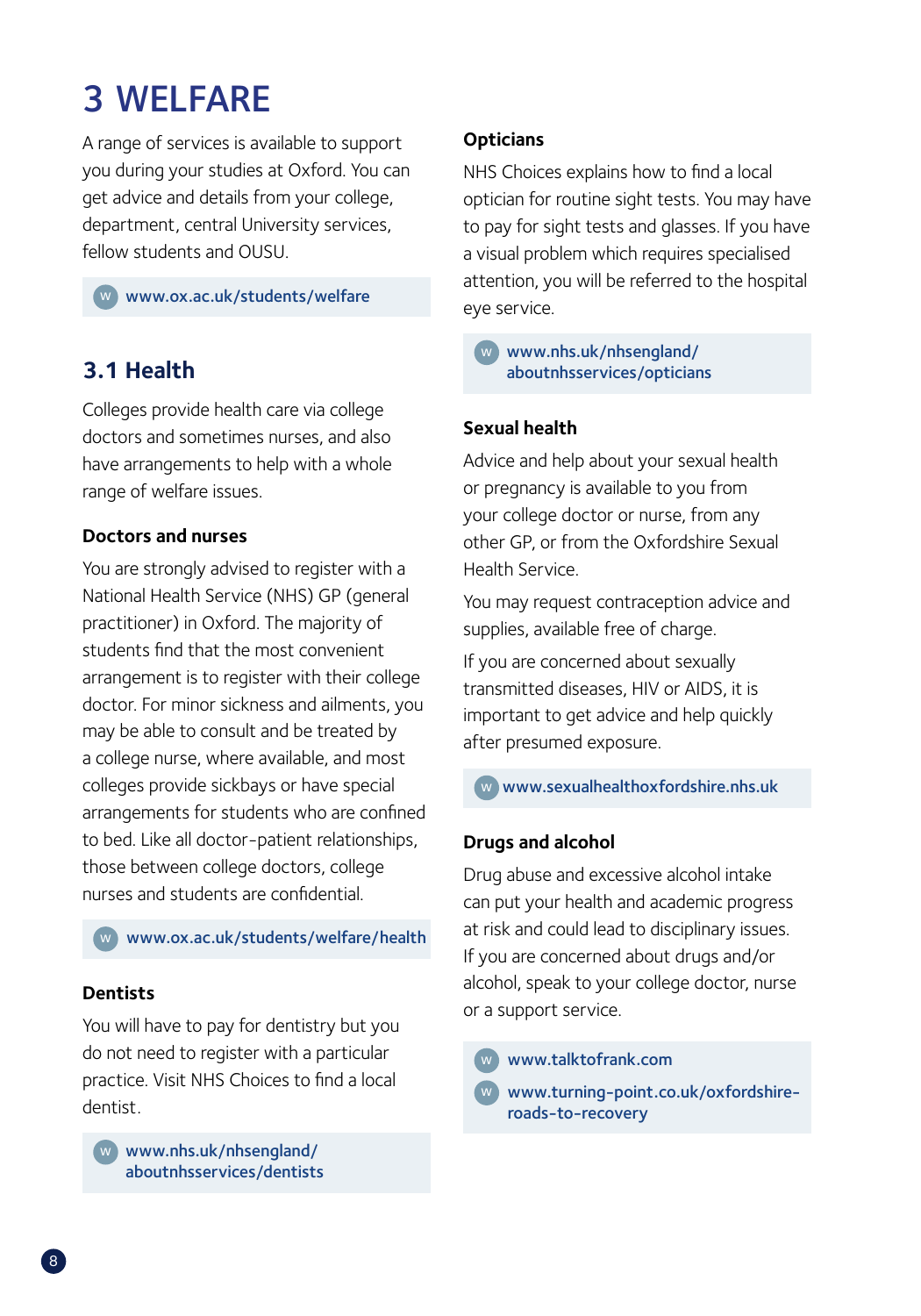## <span id="page-8-0"></span>**Meningitis, measles, mumps and rubella**

If you are under 25 and have not received the MenACWY vaccine before you arrive at Oxford, you should consult your college doctor.

You should also consult your doctor if you have not had two doses of the measles, mumps and rubella (MMR) vaccine. Contracting measles or mumps would have serious consequences for your studies. You would have to stay away from lectures and tutorials while infectious, in the case of mumps, for at least five days (possibly as long as 25 days).

w [www.ox.ac.uk/students/welfare/](https://www.ox.ac.uk/students/welfare/health/emergencies?wssl=1) [health/emergencies](https://www.ox.ac.uk/students/welfare/health/emergencies?wssl=1)

## **Suspending study on health grounds**

There are procedures for seeking to suspend your studies for medical reasons. You should contact your department (graduate students) or college (undergraduate students). Details may be found in college handbooks or from Senior Tutors.

#### w [www.ox.ac.uk/students/academic/](https://www.ox.ac.uk/students/academic/guidance?wssl=1) [guidance](https://www.ox.ac.uk/students/academic/guidance?wssl=1)

#### **Travel advice and occupational health**

The Occupational Health Service is able to offer advice if you plan to travel as part of your studies. You should book an appointment for travel advice well in advance. The service does not provide general medical treatment or first aid. Some projects, particularly in science or medicine, might require workrelated health surveillance. You should contact your project supervisor or departmental safety officer to see whether enrolment is necessary.

The University can provide travel insurance for students travelling within the UK or worldwide on University business.

w [www.admin.ox.ac.uk/uohs/travelhealth](http://www.admin.ox.ac.uk/uohs/travelhealth/)

[www.admin.ox.ac.uk/finance/](http://www.admin.ox.ac.uk/finance/insurance/travel/) [insurance/travel](http://www.admin.ox.ac.uk/finance/insurance/travel/)

## **3.2 Welfare support services**

Life and study at university can be challenging. If you are experiencing personal, emotional, social or academic problems, it is important not to bottle them up but to do something to address them which may include discussing them with someone who can give support. It is often possible to resolve problems with the help of a college tutor, chaplain, doctor, nurse, or other staff member or service.

#### **Counselling Service**

The professional clinical staff of the Counselling Service provide free, confidential therapeutic support to all matriculated students (and certain other student categories – staff are happy to advise if you're unsure whether you are eligible). The service is here to help you address personal or emotional problems that get in the way of having a good experience and realising your full academic and personal potential. The service is available throughout the year except for limited periods at Christmas and Easter.

3 Worcester Street, Oxford

- $t + 44 (0)1865 270300$
- e [counselling@admin.ox.ac.uk](mailto:counselling%40admin.ox.ac.uk?subject=)
- [www.ox.ac.uk/students/welfare/](https://www.ox.ac.uk/students/welfare/counselling?wssl=1) [counselling](https://www.ox.ac.uk/students/welfare/counselling?wssl=1)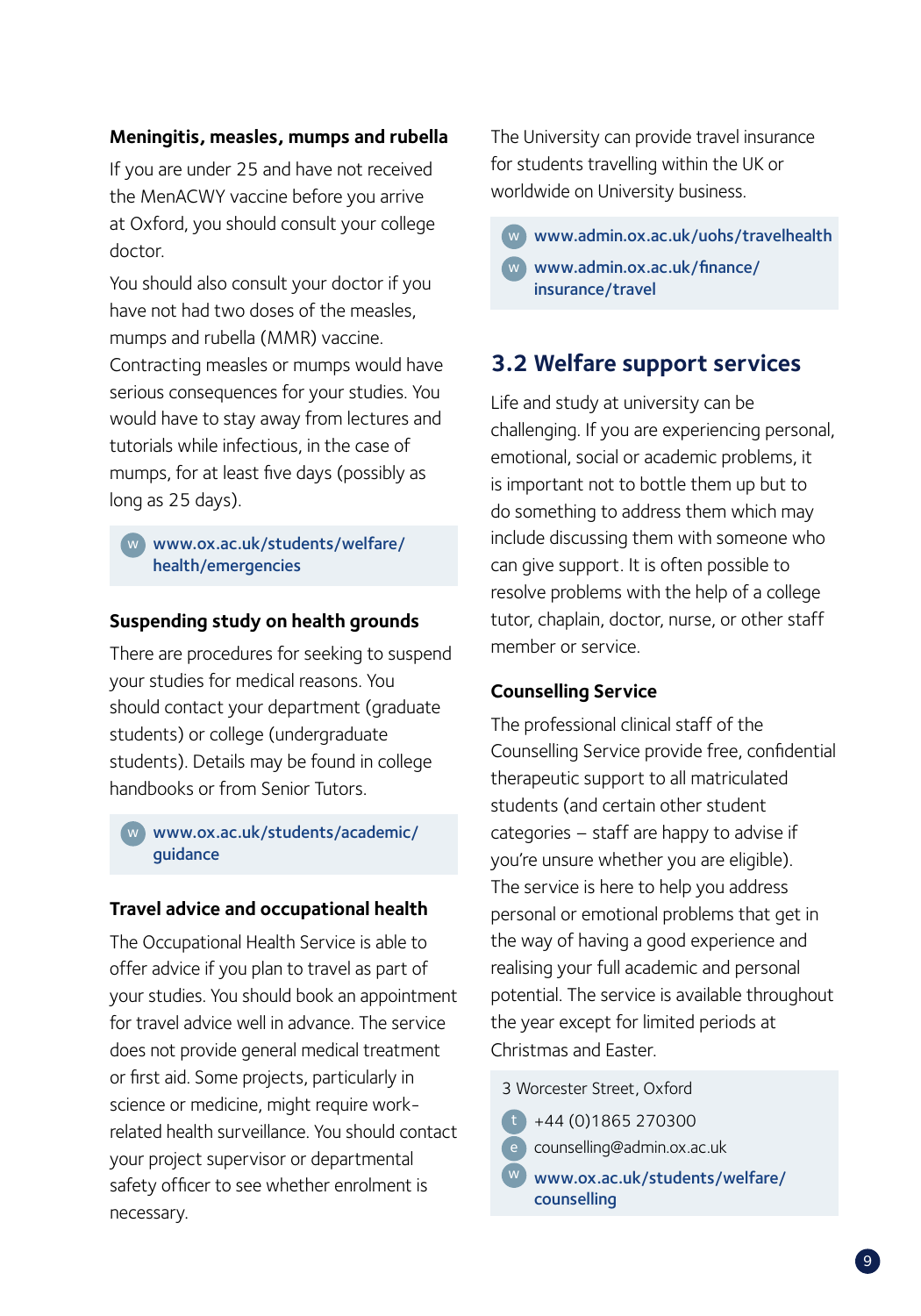#### <span id="page-9-0"></span>**Peer Support Programme**

Most colleges and some departments have a panel of carefully selected and trained peer supporters who receive ongoing support and supervision from the Counselling Service. They are undergraduate and graduate students who have been trained to listen effectively, communicate sensitively, maintain confidentiality, respect boundaries and recognise when and how to encourage referral to professional support services. Mainly, they offer a listening ear and a friendly face when you need it.

Information about peer supporters in your college can be found on your college or JCR website.

<sup>w</sup> [www.ox.ac.uk/students/welfare/](http://www.ox.ac.uk/students/welfare/counselling/peersupport) [counselling/peersupport](http://www.ox.ac.uk/students/welfare/counselling/peersupport)

## **OUSU Student Advice Service**

The Student Advice Service is a free, confidential and independent advice, information and advocacy service. The team of friendly and experienced advisors is there to help you find answers to the questions, and solutions to the problems, you may face as a student.

w [ousu.org/advice](http://ousu.org/advice/)

#### **Nightline**

Run for and by students, Nightline provides the opportunity to talk to or instant message someone about anything you like. It is an independent, non-judgmental listening, support and information service with no political, religious or moral bias. You may drop in for coffee and a chat. There is always

one male and one female in the office. Confidentiality is assured and you do not have to give your name.

16 Wellington Square, Oxford Open: 20:00–08:00 t +44 (0)1865 270270 (reversed charges accepted) Skype username: oxfordnightline w [users.ox.ac.uk/~nightln](http://oxfordnightline.org/)

## **Samaritans**

If you are experiencing emotional distress, including thoughts of suicide, the Samaritans provide a 24-hour confidential listening service.

60 Magdalen Road, Oxford Visit in person: 08:00–22:00

- t +44 116 123 (free)
- m SMS text messaging: 07725 909090
- [jo@samaritans.org](mailto:jo%40samaritans.org%0D?subject=)
- w [www.samaritans.org/branches/oxford](http://www.samaritans.org/branches/oxford-samaritans)[samaritans](http://www.samaritans.org/branches/oxford-samaritans)

## **3.3 Support for disabled students**

Disability is a much broader term than many people realise. It includes all students who experience sensory and mobility impairments, mental health conditions, long-standing health conditions, social communication conditions or specific learning difficulties where the impact on day-to-day life is substantial and long term.

Disabled students are supported through a network of staff across the collegiate University. The Disability Advisory Service works with students and staff to create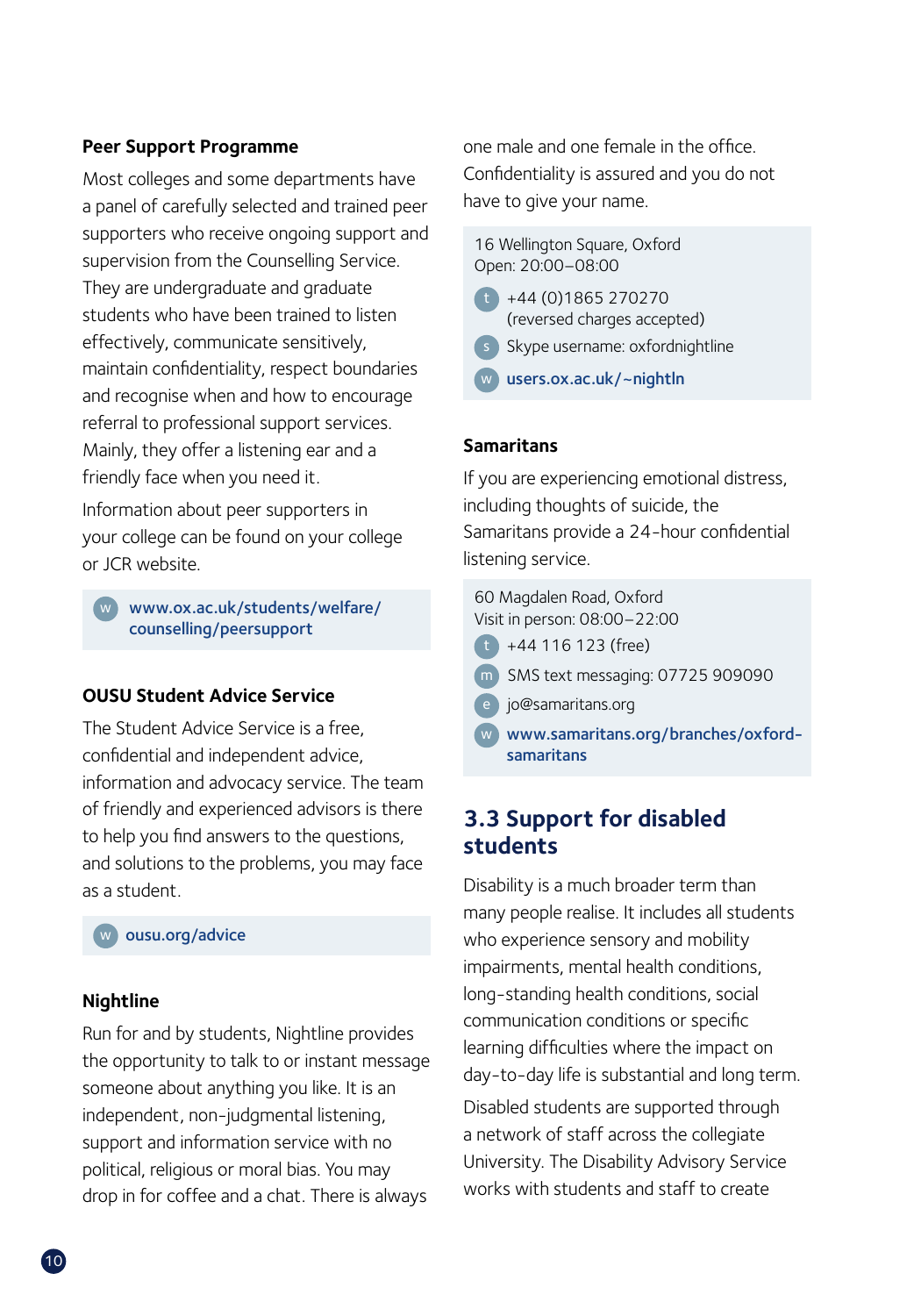<span id="page-10-0"></span>an accessible and inclusive learning environment, providing advice on individual reasonable adjustments designed to remove or reduce barriers to learning. The service works with staff in colleges and departments to put in place any necessary support and help to arrange any examination adjustments which might be needed.

The OUSU-affiliated campaign, the Oxford Students' Disability Community, is a group of interested students who represent the needs and aspirations of disabled students within the University.

If you think you might require disabilityrelated support, or any adjustments to your examinations, contact the Disability Advisory Service.

3 Worcester Street, Oxford

- $t + 44 (0)1865 280459$
- e ) [disability@admin.ox.ac.uk](mailto:disability%40admin.ox.ac.uk?subject=)

w [www.ox.ac.uk/students/welfare/](https://www.ox.ac.uk/students/welfare/disability?wssl=1) [disability](https://www.ox.ac.uk/students/welfare/disability?wssl=1)

# **3.4 Safety and security**

Oxford is generally a safe place to study and socialise in; nevertheless, it is sensible to take precautions to minimise any risks by staying safe and protecting your personal possessions.



## **Police and University Security Services**

All incidents of crime should be reported to Thames Valley Police.

t 101 (non-emergency) t 999 (emergency police, fire service or ambulance)

The University Security Services 24-hour Control Room should be informed if the incident occurred on University premises.

 $+44$  (0)1865 272944

t +44 (0)1865 289999 (emergency)

w [www.admin.ox.ac.uk/ouss](http://www.admin.ox.ac.uk/ouss)

# **3.5 Equality and diversity**

The Equality and Diversity Unit (EDU) takes responsibility for progressing staff and student equality and diversity, and provides a rich source of information and advice on all equality areas, including race, disability, gender and gender identity, sexual orientation, religion and belief, age, and harassment. The University's overarching equality policy applies to all University members. The EDU also works closely with OUSU in support of student equality issues and with the relevant student campaigns and societies.

w www.admin.ox.ac.uk/eop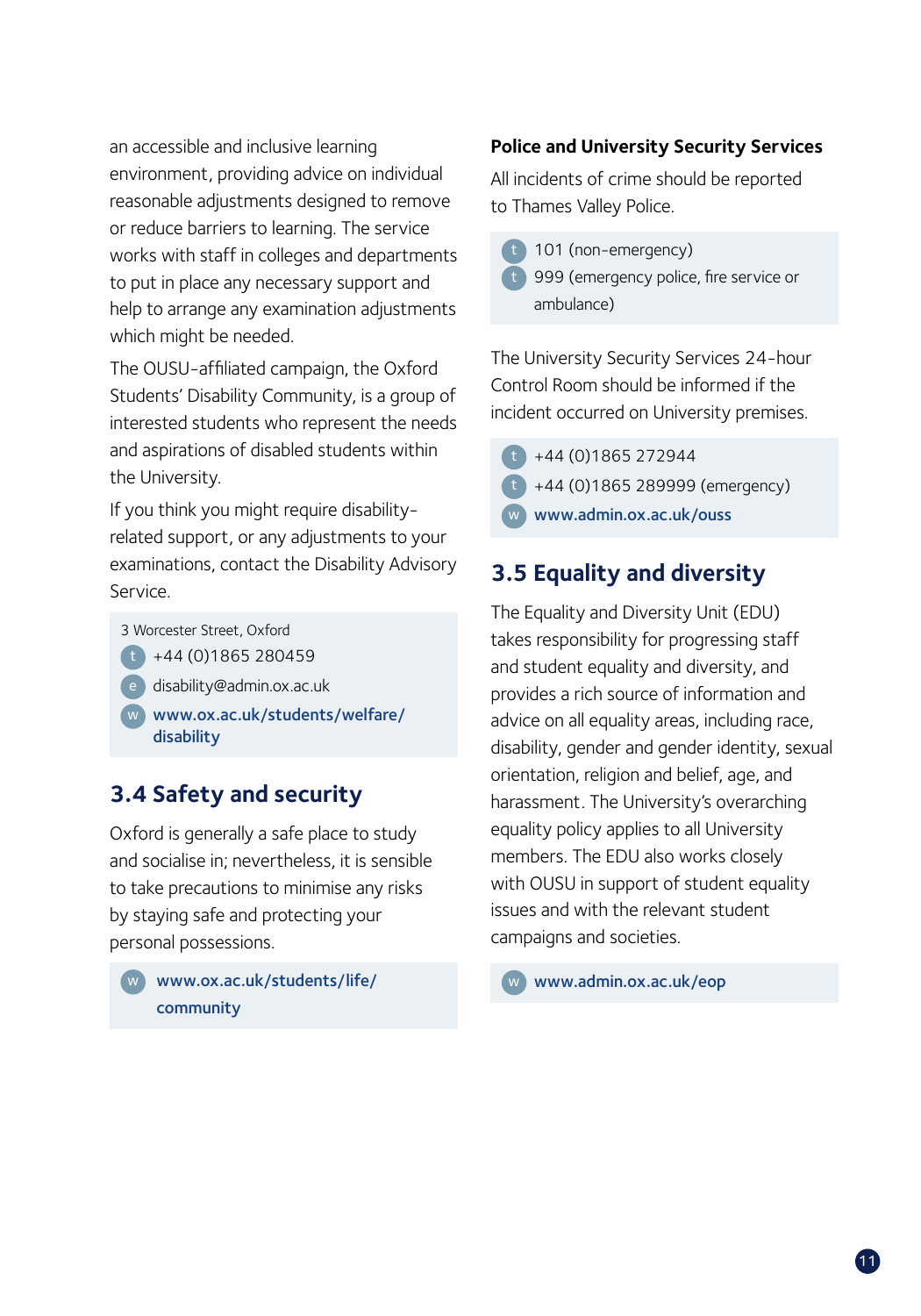## <span id="page-11-0"></span>**3.6 Sexual violence and assault**

The University takes the issue of sexual violence and assault very seriously. If you have experienced sexual violence there is a wide range of help available within and beyond the University. A number of staff members have received special training in handling cases involving sexual violence and assault.

w [www.ox.ac.uk/students/welfare/](https://www.ox.ac.uk/students/welfare/sexual-violence?wssl=1) [sexual-violence](https://www.ox.ac.uk/students/welfare/sexual-violence?wssl=1)

w [www.firstresponseoxford.org](http://www.firstresponseoxford.org/)

## **3.7 Harassment**

The University does not tolerate any form of harassment and expects all members of the University community to treat each other with respect, courtesy and consideration. The University takes action under its policy and procedures to protect its staff and students from harassment.

The Director of Student Welfare and Support Services provides support to students who have experienced harassment, to those accused of it, and to staff requiring advice on student cases.

The University Harassment Advisor Network comprises departmental and college confidential advisers, whose names are displayed on departmental and college noticeboards. Approach an advisor if you are experiencing harassment or bullying, or contact the Harassment Line.

[www.ox.ac.uk/students/welfare/](https://www.ox.ac.uk/students/welfare/harassment?wssl=1) [harassment](https://www.ox.ac.uk/students/welfare/harassment?wssl=1)

# **3.8 Staff-student relationships**

Members of University staff are advised not to enter into a relationship with a student for whom they have any responsibility, as it may lead the staff member to compromise the integrity of their professional relationship. If such a relationship develops, the member of staff concerned is meant to disclose it to the department. If you are not sure that this has been done, you are encouraged to independently advise your Head of Department or Chair of the Faculty Board in confidence.

## **3.9 Financial hardship**

If you face unforeseen financial difficulties you must ensure that you are in receipt of any government and other external support available to you before applying for hardship funding.

Most colleges have limited hardship funds. Consult your college for assistance, especially if your difficulties could involve non-payment of fees which could lead to suspension of studies if not appropriately managed. Application forms for the University Hardship Fund can be obtained from your college hardship officer.

The Access to Learning Fund is based on national guidelines and aims to assist UK undergraduate and graduate students experiencing financial difficulty. Application forms can be obtained from Student Fees and Funding.

w [www.ox.ac.uk/students/fees-funding/](http://www.ox.ac.uk/students/fees-funding/assistance/hardship) [assistance/hardship](http://www.ox.ac.uk/students/fees-funding/assistance/hardship)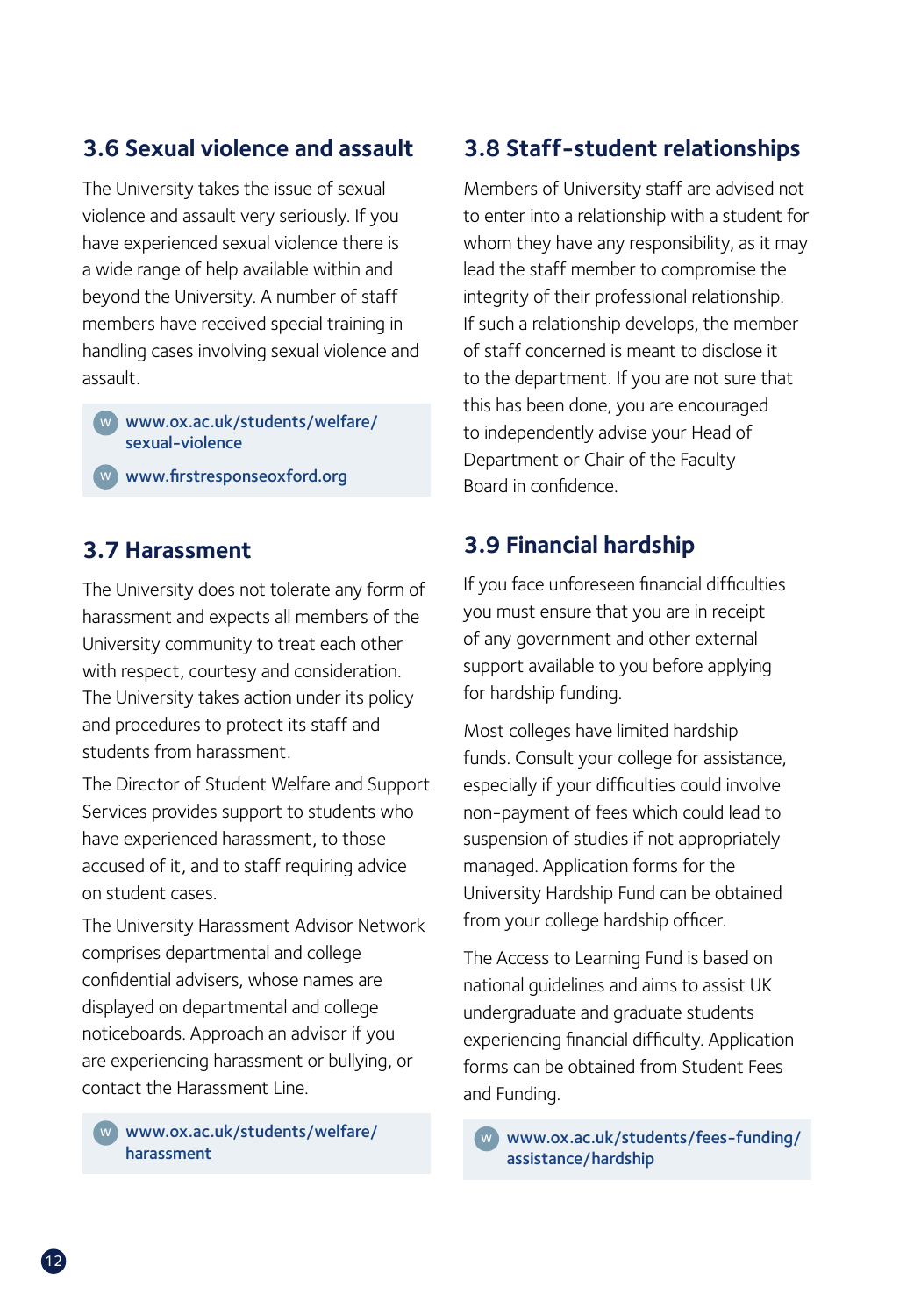# <span id="page-12-0"></span>**3.10 Student parents**

The University offers childcare services at discounted rates for all eligible student parents, including four college nurseries, to which students may apply.

# w [www.admin.ox.ac.uk/childcare](http://www.admin.ox.ac.uk/childcare/)

The OUSU Student Parent Handbook offers comprehensive information about childcare provision throughout the University and the city, as well as information on childcare funding for students with children.

#### w [ousu.org/advice/life-welfare/student](http://ousu.org/advice/life-welfare/student-parents/)[parents](http://ousu.org/advice/life-welfare/student-parents/)

The Oxford Family Information Service provides information about private nurseries, childminders, schools and after-school childcare provision.

#### w [www.oxfordshire.gov.uk/cms/content/](https://www.oxfordshire.gov.uk/cms/content/oxfordshire-family-information-service-oxonfis) [oxfordshire-family-information](https://www.oxfordshire.gov.uk/cms/content/oxfordshire-family-information-service-oxonfis)[service-oxonfis](https://www.oxfordshire.gov.uk/cms/content/oxfordshire-family-information-service-oxonfis)

There is limited University funding to assist with childcare costs. The University Hardship Fund can provide support if you are experiencing unexpected financial difficulties affecting childcare arrangements. If you are a student from the UK you might be eligible to apply to the Access to Learning Fund.

w [www.ox.ac.uk/students/fees-funding/](http://www.ox.ac.uk/students/fees-funding/assistance/hardship) [assistance/hardship](http://www.ox.ac.uk/students/fees-funding/assistance/hardship)

# **3.11 Sport**

Oxford has over 85 University sports clubs, as well as college teams and recreational opportunities.

When it comes to sport, Oxford has a breadth and history to be proud of, from rowing and rugby to korfball and octopush. The University offers a wide range of sports clubs, and at every level. Some leagues are informal, offering an opportunity to stay fit and socialise with friends, while others are much more competitive.

The main event for any University sports team is the Varsity match – an annual fixture against the Cambridge University equivalent club, where matriculated students in selected sports, who have to meet certain eligibility criteria, have a chance to earn themselves the famed 'Oxford Blue', the highest sporting recognition amongst University students.

Many colleges have their own pitches and facilities, while Oxford University Sport on Iffley Road offers a swimming pool, gym, sports hall and racket sport courts.

w [www.sport.ox.ac.uk](http://www.sport.ox.ac.uk/)

## **3.12 University Club**

The University Club offers graduate students a range of sporting facilities including a gym, football and cricket pitches and social spaces such as a bar, café and restaurant.

w [www.club.ox.ac.uk](http://www.club.ox.ac.uk/)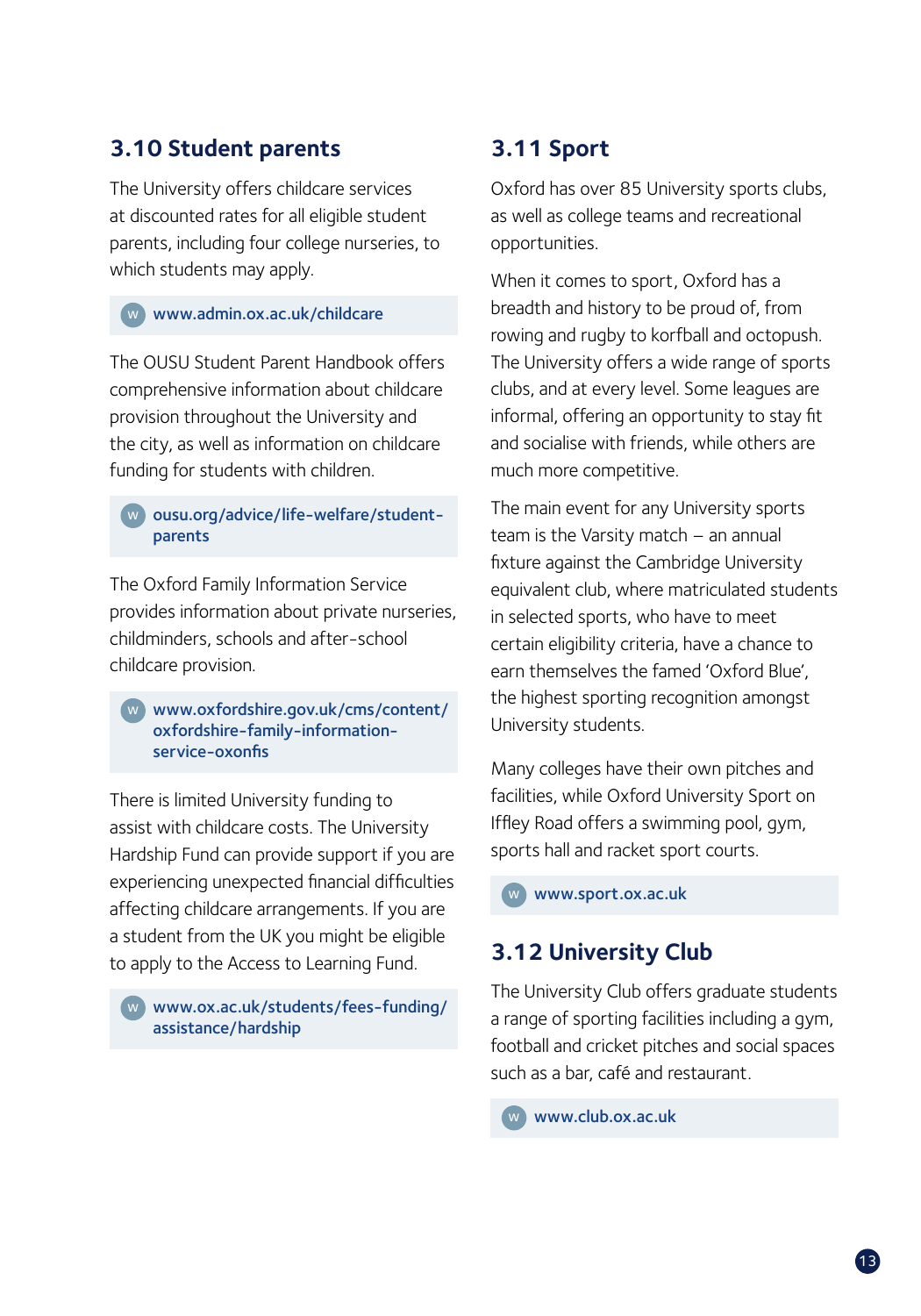## <span id="page-13-0"></span>**3.13 Non-sports clubs and publications**

The University welcomes clubs, societies and student publications' contributions to student life. With more than 150 officially recognised clubs and societies to choose from, there is something for everybody at Oxford.

Clubs that open their membership to students of more than one college can register with the Proctors. Registration assists the smooth running and continuity of clubs, gives access to University email and webpage facilities, enables clubs to use the minibus hire and driver assessment scheme, entitles application for University grants, gives permission to use 'Oxford University' in their names ('Oxford' in the case of publications), and generally helps to protect the clubs' best interests as well as the University's reputation.

w [www.admin.ox.ac.uk/clubs](http://www.admin.ox.ac.uk/clubs/)

## **3.14 Newcomers' Club**

The Oxford Newcomers' Club provides a meeting point for partners of newly-arrived graduate students, including coffee mornings, tours of Oxford colleges, visits to museums, and coach trips to places of interest in the surrounding area.

w [www.newcomers.ox.ac.uk](http://www.newcomers.ox.ac.uk/)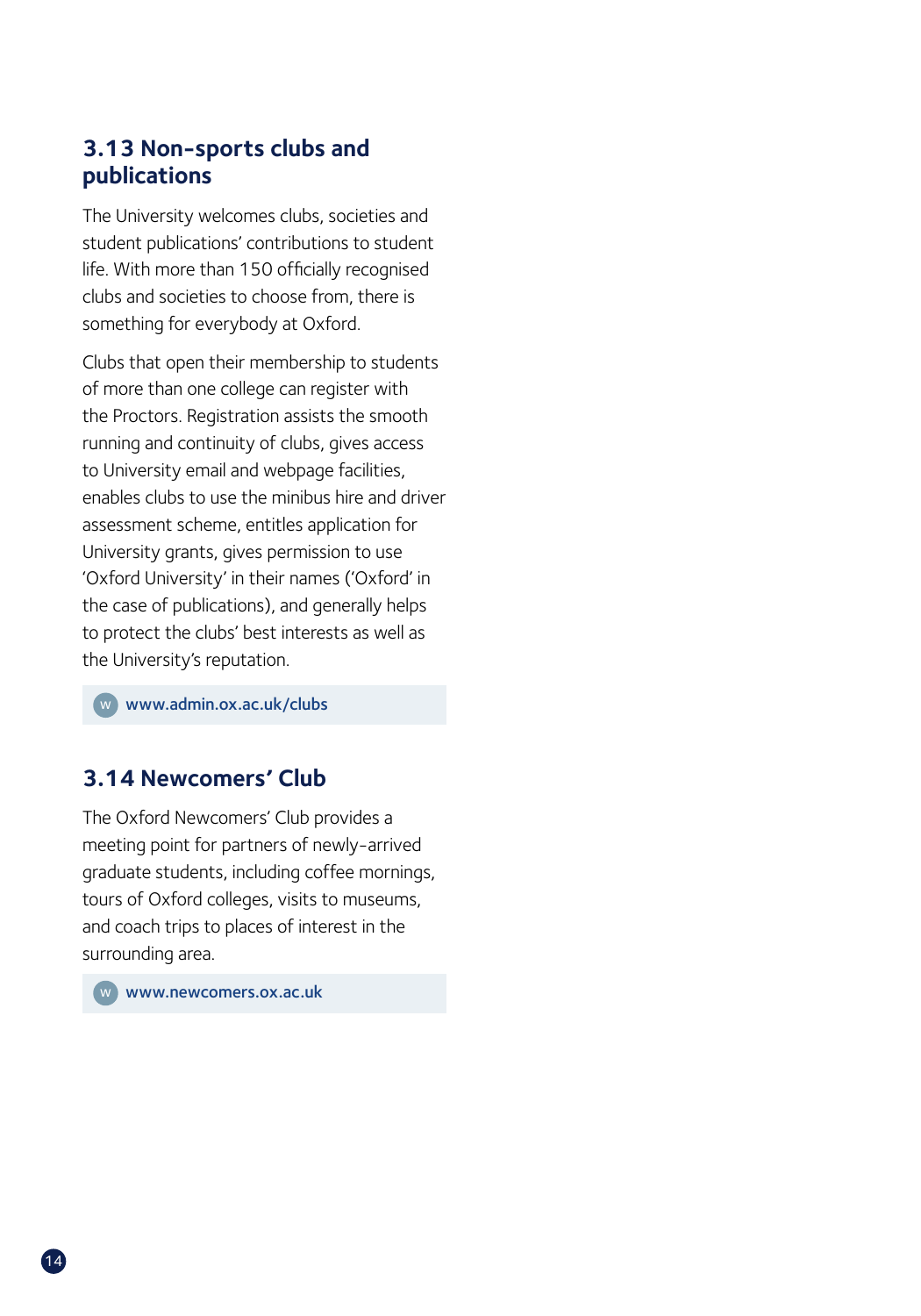# <span id="page-14-0"></span>4 FITNESS TO STUDY

The University has established a common framework across departments, faculties and colleges for cases where questions arise as to whether a student is fit to study or to return to study after a period of leave for medical, psychological or emotional problems. Cases will normally be dealt with under local (college, faculty or department) procedures, but there is also a Universitylevel Fitness to Study Panel, to which serious and difficult fitness to study cases can be referred if all other normal procedures at local level have been exhausted or are inappropriate.

'Fitness to Study' means an undergraduate or graduate student's fitness:

- to commence a distinct course of academic study, or
- to continue with his/her current course of academic study, or
- to return to his/her current or another course of academic study

and his/her ability to meet:

- the reasonable academic requirements of the course or programme, and
- the reasonable social and behavioural requirements of a student member (whether resident in college or elsewhere) without his or her physical, mental, emotional or psychological health or state having an unacceptably deleterious impact upon the health, safety and/or welfare of the student and/or other students and/or University or college staff (not withstanding adjustments required by law).

A student may be referred to the Fitness to Study Panel by a college, a department or faculty, the Proctors, the Student

Disciplinary Panel or the Student Appeal Panel. The Panel has power to consider medical and any other appropriate evidence, to take expert advice (the student may be asked to attend a consultation with a medical or other expert), and to consider submissions made by or on behalf of the student concerned.

At the end of the process, the Panel will decide (in the case of referrals by University authorities, including departments and faculties) or recommend (in the case of referrals by colleges) whether or not the student is fit to study. The Panel can also make decisions and recommendations about matters such as continued access to University and college facilities and premises, with or without conditions.

If concerns about a student's fitness to study have arisen and have led to a referral in the context of disciplinary proceedings, those proceedings will be suspended while the fitness issues are determined. In cases where a student's condition or conduct gives rise to a need for immediate action, the Proctors are empowered to suspend that student from the University (for periods of up to 21 days at a time) pending consideration by the Fitness to Study Panel.

These procedures are set out in detail in Statute XIII, Part B and Council Regulations 1 of 2012.

w [www.admin.ox.ac.uk/](http://www.admin.ox.ac.uk/statutes/787-121.shtml) [statutes/787-121.shtml](http://www.admin.ox.ac.uk/statutes/787-121.shtml)

w [www.admin.ox.ac.uk/statutes/](http://www.admin.ox.ac.uk/statutes/regulations/76-0812.shtml) [regulations/76-0812.shtml](http://www.admin.ox.ac.uk/statutes/regulations/76-0812.shtml)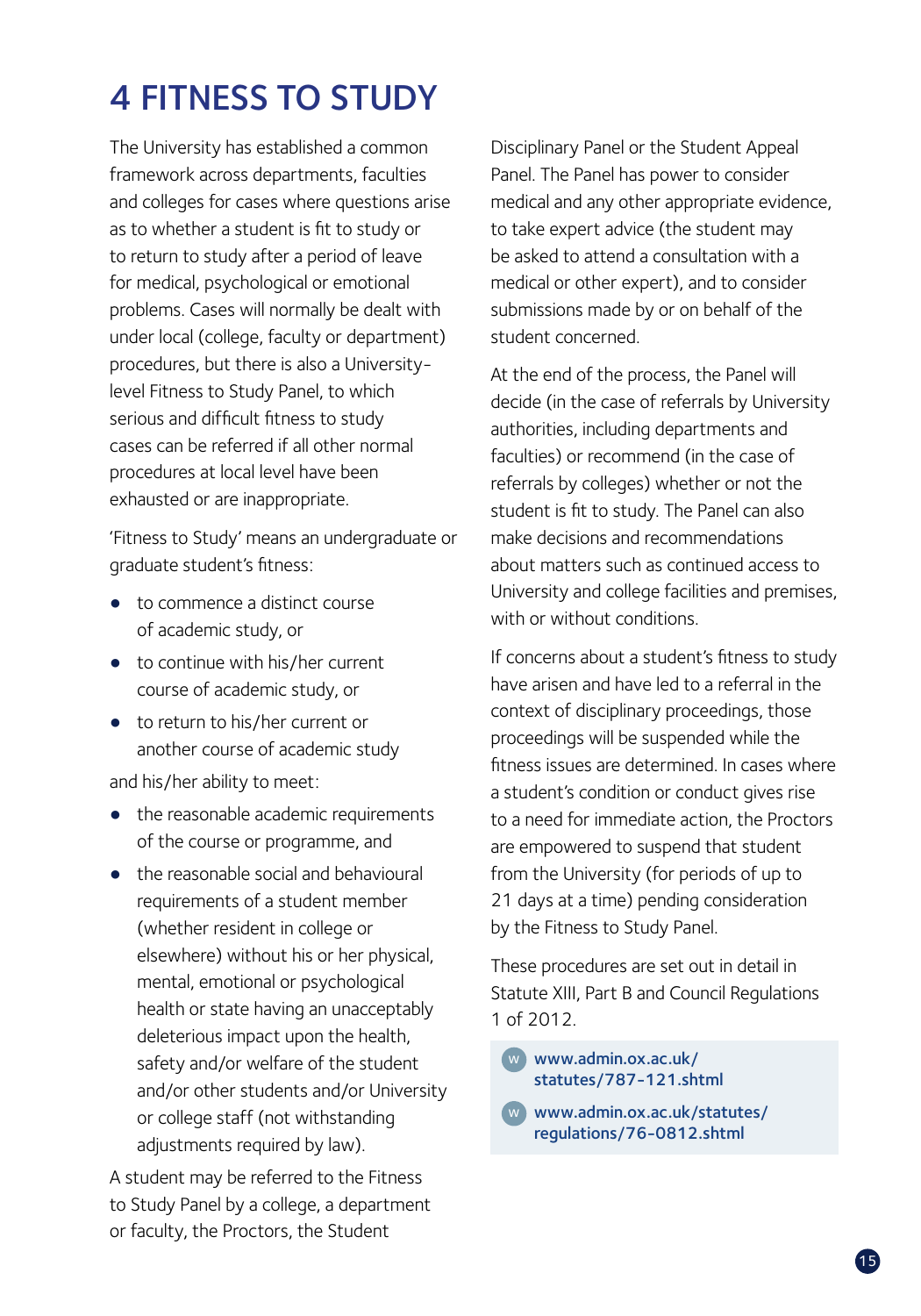# <span id="page-15-0"></span>5 RESIDENCE

## Part-time and non-matriculated students are exempt from residence requirements.

For most degrees and other qualifications, other students are required to reside in or around Oxford for a proportion of each term to meet requirements set out in regulations.

# **5.1 Number of terms of residence**

You must be resident for at least six weeks in each term of your course (the number of terms being dependent on the degree, the subject and the candidate's status). The Proctors may excuse you from part of statutory residence because of illness or other reasonable cause. Applications must be made through your college office.

Research students may be granted dispensation from the requirements to keep residence if it is necessary to carry out academic work elsewhere. To seek permission, contact your department.

w [www.admin.ox.ac.uk/examregs](http://www.admin.ox.ac.uk/examregs/)

# **5.2 Place of residence**

Full-time matriculated students must reside within a specified distance of the University (defined by reference to Carfax Tower). The distances apply only during the period for which student members have to maintain statutory residence in order to meet degree or diploma requirements:

- Undergraduate students must reside within six miles of Carfax, or within 25 miles of Carfax provided that you either: (i) hold the status of Senior Student
	- (ii) already have an undergraduate degree from Oxford

● Graduate students must reside within 25 miles of Carfax unless given special permission to work away from Oxford for a period (see 5.1).

You may apply to your college for dispensation from the residence limits. The college will apply to the Proctors' Office on your behalf with a statement of support. A statement of support is also required from your department. Dispensation is granted only in exceptional circumstances. You should obtain dispensation before making any commitments. If you live outside the residence limits without permission you will not fulfil the statutory requirements and may not be allowed to enter for examinations.

w [www.proctors.ox.ac.uk/forms](http://www.proctors.ox.ac.uk/forms/)

# **5.3 Accommodation**

Colleges provide accommodation for undergraduate students during their first year of study and for at least one other year of their course. You can choose to move out of college and live in student accommodation for some of your time studying at Oxford.

Many colleges provide accommodation to graduate students. The Graduate Accommodation Office can help if college accommodation is unavailable or not of the type needed. Private accommodation can be found using the Student Pad search and OUSU Living-Out Guide.

- w [www.admin.ox.ac.uk/accommodation](http://www.admin.ox.ac.uk/accommodation/)
- w [www.oxfordstudentpad.co.uk/](http://www.oxfordstudentpad.co.uk/accommodation) [accommodation](http://www.oxfordstudentpad.co.uk/accommodation)
- w [www.ox.ac.uk/students/life/](https://www.ox.ac.uk/students/life/accommodation?wssl=1) [accommodation](https://www.ox.ac.uk/students/life/accommodation?wssl=1)
- (iii) reside with your parent/guardian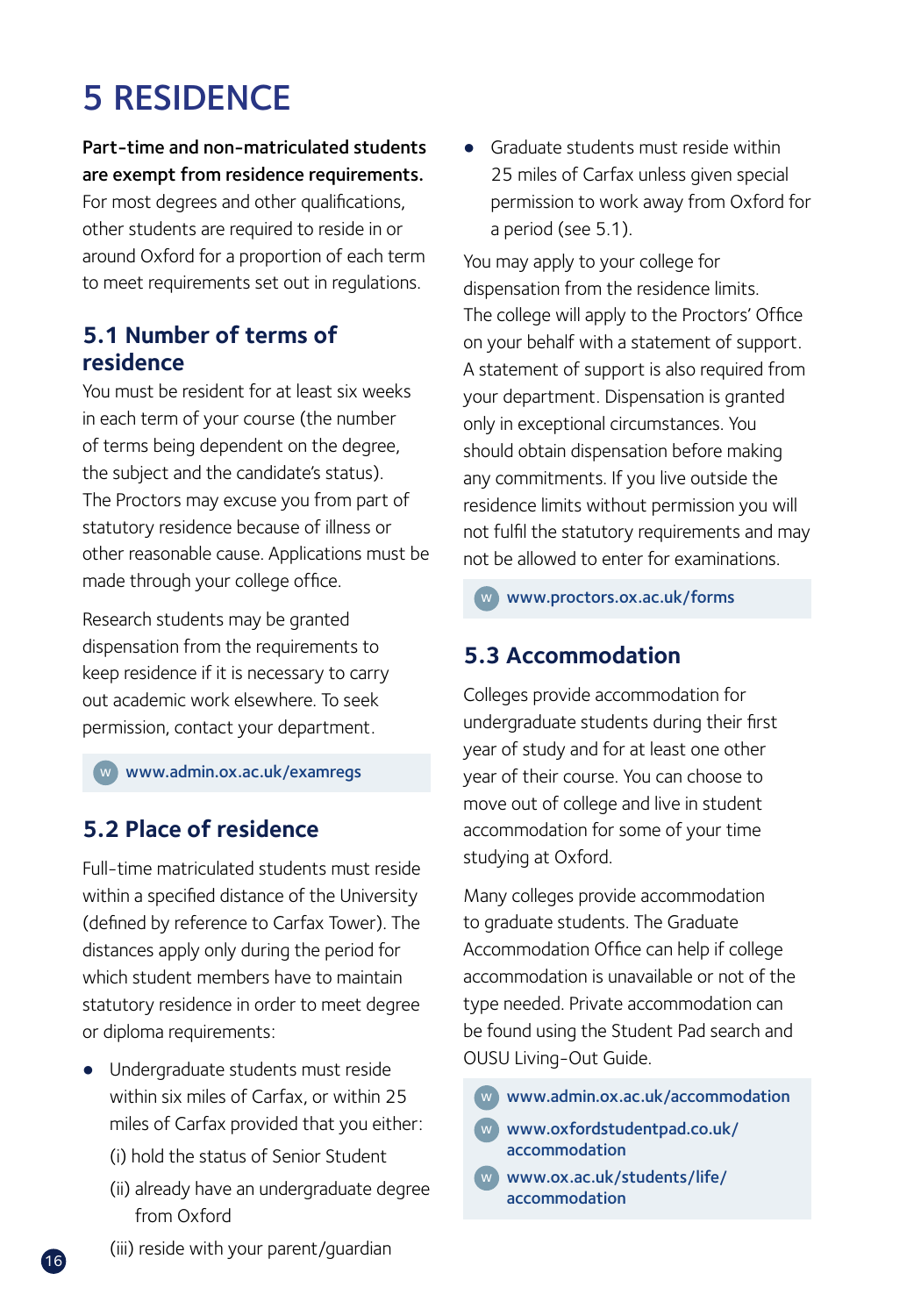# <span id="page-16-0"></span>6 ACADEMIC DRESS

Matriculated students are required to wear academic dress for matriculation, degree ceremonies and examinations.

You should consult your college as to the appropriate gown to wear, though for music recitals, oral examinations, presentations and any other form of *viva voce* examination, undergraduates must always wear their commoners' gowns. You should also wear a mortar board (or soft cap) and *sub fusc*:

- One of:
	- (i) a dark suit with dark socks (ii) a dark skirt with black stockings (iii) dark trousers with dark socks or dark hosiery
- A dark coat (optional)
- Black shoes
- Plain white collared shirt or blouse
- A white bow tie, black bow tie, black fulllength tie, or black ribbon.

Ministers of religion may wear a gown over their clerical dress, and members of the armed forces may wear a gown over their service dress; service caps are removed when indoors. If you wear a head dress/scarf for religious reasons, a black scarf should be worn.

In addition, students traditionally wear carnations for examinations: a white carnation for first examination, a red carnation for last examination and a pink carnation for all examinations in between.

You will need to provide your own sub fusc and academic dress. There are specialist clothing shops in Oxford.

w [www.ox.ac.uk/students/academic/dress](https://www.ox.ac.uk/students/academic/dress?wssl=1)

# 7 INTELLECTUAL **PROPERTY**

The University in its statutes claims ownership of certain forms of intellectual property that students create in the course of, or incidentally to, their studies but generally does not claim ownership of copyright created by students.

There are arrangements in the University's regulations for protecting and exploiting intellectual property, and sharing the commercial exploitation revenues with the student originators.

The main statute governing intellectual property is Statute XVI, Part B, which you should refer to for full details. In summary, this states:

- that the University claims ownership of student-created intellectual property that is created with the aid of University computer hardware, software or other facilities or commissioned by the University or comprises inventions, designs, databases, software, firmware and courseware and related know-how and information
- that the University will not assert any claim to the ownership of copyright in artistic works including (where not commissioned by the University) books, articles, plays, scores, lyrics and lectures, student theses and answers to tests and examinations (except where claimed as above), and computer-related works (except where claimed as above).

The related regulations for the administration of the policy explain the approved arrangements for revenue-sharing.

w [www.admin.ox.ac.uk/](http://www.admin.ox.ac.uk/statutes/790-121.shtml) [statutes/790-121.shtml](http://www.admin.ox.ac.uk/statutes/790-121.shtml)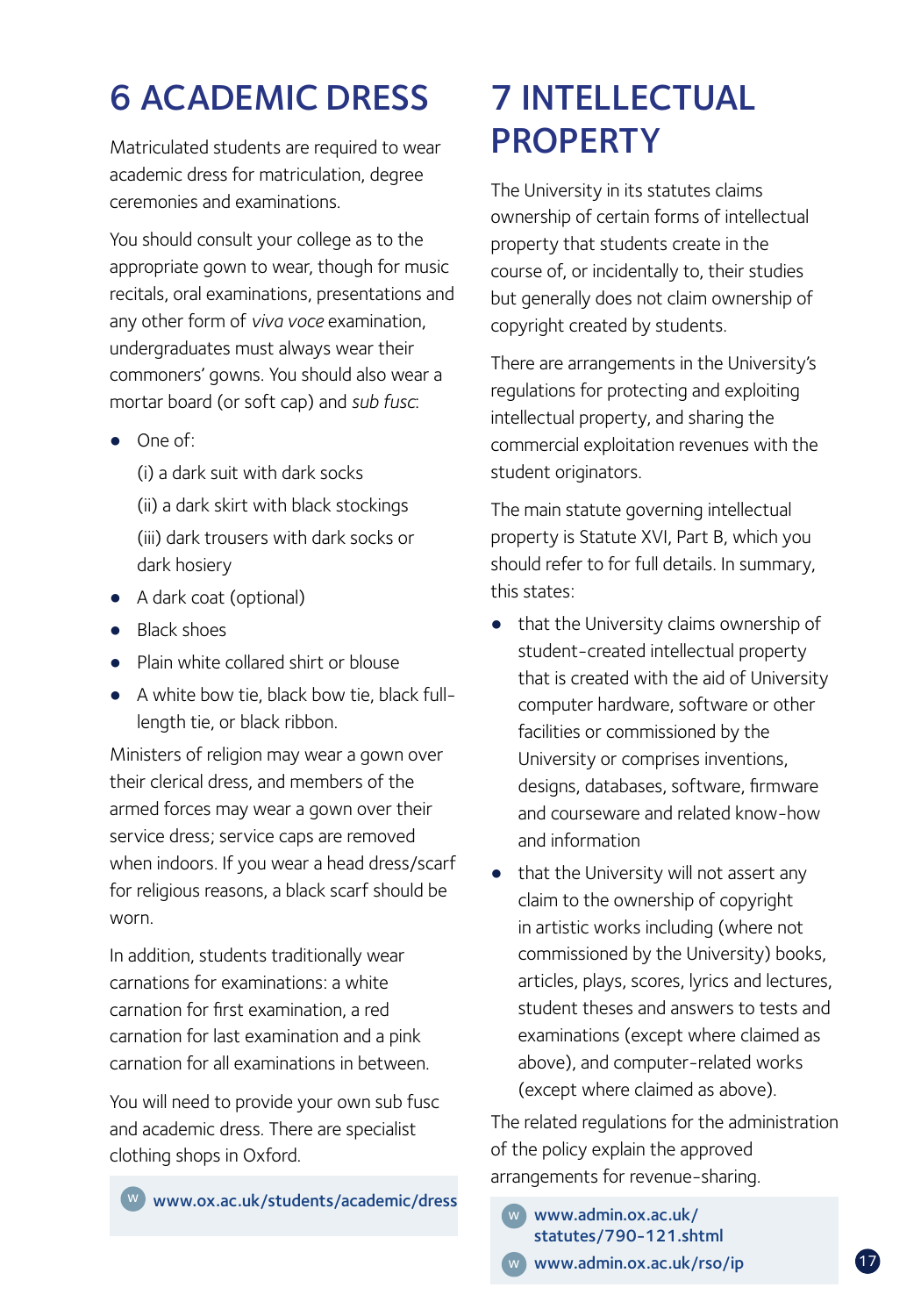# <span id="page-17-0"></span>8 EXAMINATIONS & COURSE REQUIREMENTS

The Proctors' responsibilities include ensuring that the University's statutes and regulations are upheld, by overseeing the conduct of University (as distinct from college) examinations, including:

- appointment of examiners
- establishing procedures for the staging of examinations
- approving alternative arrangements
- resolving queries, complaints and academic appeals.

Whether you are a taught course or a research student, it is your responsibility to be familiar with the general regulations and the specific regulations for your course, as set out in the current edition of the relevant Examination Regulations.

The Examination Regulations cover a wide variety of important topics. The following notes highlight some points, but they are not a substitute either for the Examination Regulations or for authoritative information that departments and faculties publish in accordance with the regulations (eg in examination conventions, in course handbooks or on departmental websites), all of which you should read carefully.

Additionally, the University's policy and guidance documents contain sections setting out your responsibilities in relation to your course. Some of the processes described below have a role for your college (which will be performed by your department if you do not have a college).

w [www.admin.ox.ac.uk/examregs](http://www.admin.ox.ac.uk/examregs/)

w [www.admin.ox.ac.uk/edc/](http://www.admin.ox.ac.uk/edc/policiesandguidance/) [policiesandguidance](http://www.admin.ox.ac.uk/edc/policiesandguidance/)

# **8.1 Entering your examinations – taught courses**

## **Course content**

The Examination Regulations provide a summary of the requirements of your course. Further information on your course is provided in your course handbook and in examination conventions available from your department. Regulations may be different depending on the year you started your course, and may be revised during your course of study. Explanations of the University's approach to the limited situations in which course changes may be made are available for undergraduate and graduate study.

- w [www.ox.ac.uk/coursechanges](https://www.ox.ac.uk/coursechanges)
- w [www.graduate.ox.ac.uk/coursechanges](https://www.ox.ac.uk/admissions/graduate/courses/changes-to-courses?wssl=1)

## **Entering for examinations**

It is your responsibility to ensure that your examination entry details are correct using Student Self Service. You should inform your college or department if there are any errors.

## **Examination fees**

Fees may be payable for late entry to examinations, late change of options etc. If you need to re-sit examinations, including re-submission of written work for assessment, you may need to pay a reexamination fee.

w [www.ox.ac.uk/students/academic/](http://www.ox.ac.uk/students/academic/exams/entry) [exams/entry](http://www.ox.ac.uk/students/academic/exams/entry)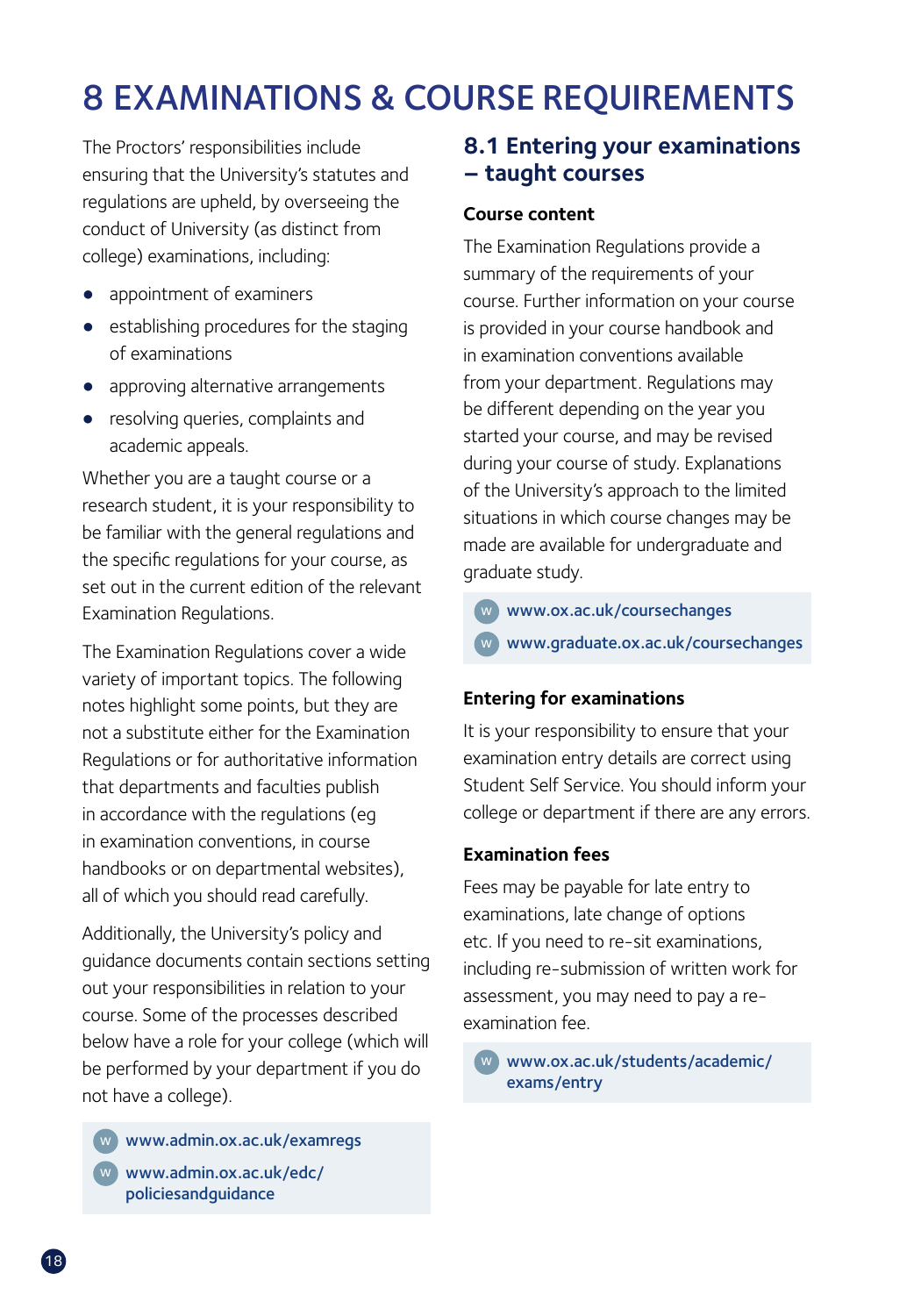## **Late alteration of options**

If you want to change your chosen examination options, a request has to be made in writing through your college office. It cannot be assumed that permission will be given; requests involving re-scheduling examinations will generally not be granted. Where permission is given, an extra fee will be charged.

## **Examination timetables**

Your individual timetable is available on Student Self Service (except for examinations run locally by departments, which will publish the relevant timetables). The examination timetable for every subject is published online.

w [www.ox.ac.uk/students/academic/](https://www.ox.ac.uk/students/academic/exams/timetables?wssl=1) [exams/timetables](https://www.ox.ac.uk/students/academic/exams/timetables?wssl=1)

### **Alternative examination arrangements**

It is crucial that support needs and examination arrangements are dealt with as early as possible in your University career. If you have a specific learning difficulty (such as dyslexia or dyspraxia) or suspect that you may have one, please consult the Disability Advisory Service (see 3.3), or your college office, your department for non-matriculated students or, for research students, your Director of Graduate Studies, as soon as possible to discuss your needs.

All requests for alternative examination arrangements – whether for disabilityrelated reasons (eg use of a word-processor) or faith-based reasons (eg adjusting an examination schedule) – must be submitted via your college by Friday of Week 4 of:

- Michaelmas term, except for Trinity term and Long Vacation examinations
- Hilary term for Trinity term and Long Vacation examinations.

Disability-related requests must be accompanied by the confirmation of the diagnostic assessment and recommendations for alternative arrangements for examinations.

Alternative arrangements can be made before or, where problems arise at short notice, during the examinations periods, eg for candidates to take written papers at different times, in separate venues, with extra time or with alternative facilities. In each case, applications need to be forwarded through your college office. Where appropriate, once approval has been given for alternative arrangements, it will be valid for all University examinations taken during your course of study.

#### w [www.ox.ac.uk/students/academic/](https://www.ox.ac.uk/students/academic/exams/arrangements?wssl=1) [exams/arrangements](https://www.ox.ac.uk/students/academic/exams/arrangements?wssl=1)

If you have a specific learning difficulty (SpLD) or other disability, you can apply, in exceptional cases, to Council's Education Committee for your courses to be structured differently (eg taken over a longer period) and for the mode or timing of assessments to be modified. Such needs must be discussed with your college office (or department for non-matriculated students) once your place at Oxford has been confirmed.

Comprehensive guidance, including the diagnostic requirements, is available on the Disability Advisory Service website: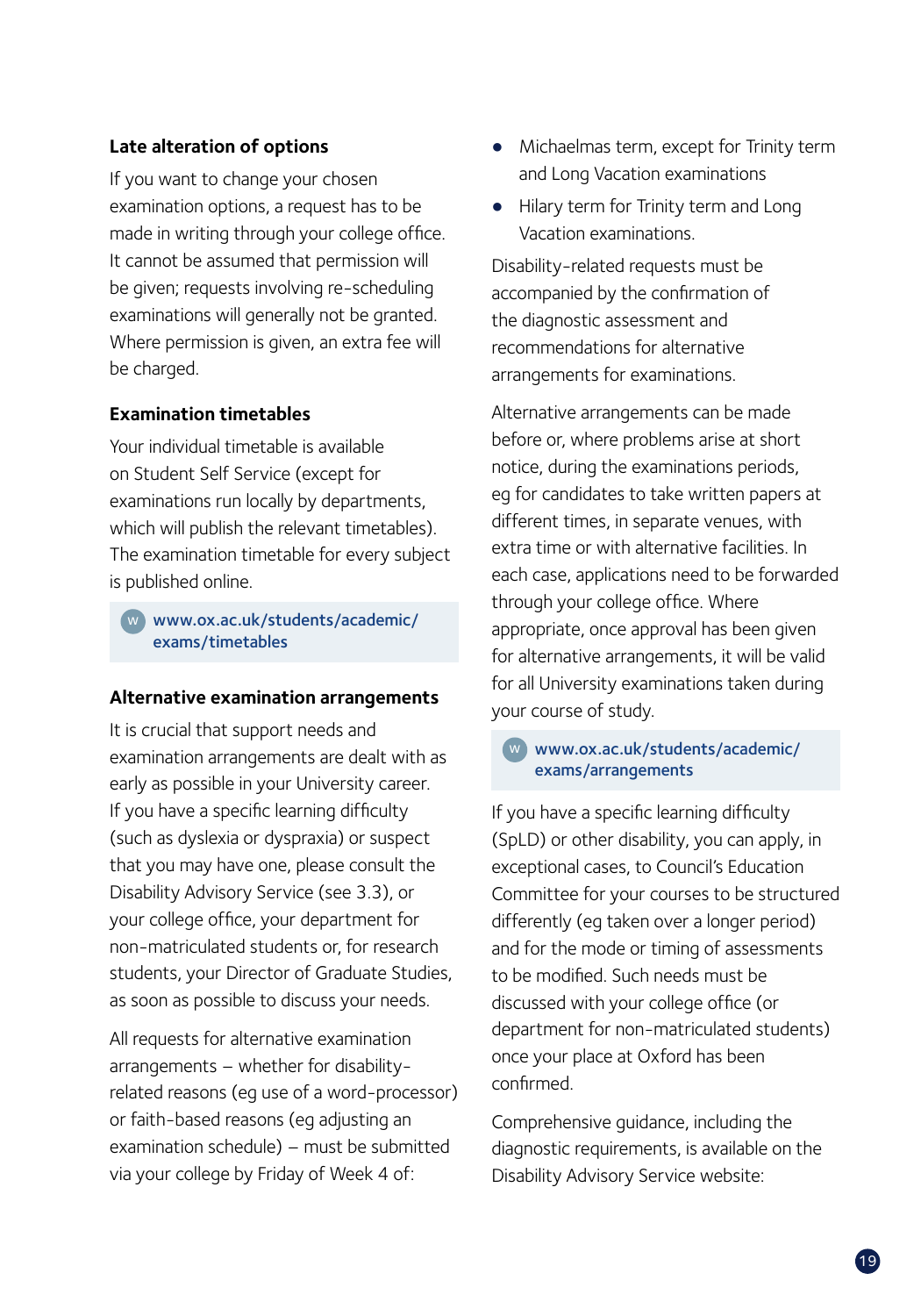#### <span id="page-19-0"></span>w [www.ox.ac.uk/students/welfare/](https://www.ox.ac.uk/students/welfare/disability/needs?wssl=1) [disability/needs](https://www.ox.ac.uk/students/welfare/disability/needs?wssl=1)

Sports, other non-academic activities and academic commitments at other institutions will not normally be accepted as valid reasons for approving changes to your examination arrangements in Oxford.

## **Taking water, sweets and medications into examination rooms**

Information on permitted items is available. Some items require Proctors' permission and some can be authorised by your college. You need to bring a note from your college with you, (or by your department if you are a non-matriculated student).

w [www.ox.ac.uk/students/academic/](https://www.ox.ac.uk/students/academic/exams/guidance?wssl=1) [exams/guidance](https://www.ox.ac.uk/students/academic/exams/guidance?wssl=1)

## **Calculators**

The regulations for some subjects allow candidates to use certain types of calculators in examinations. Details should be confirmed by the Chair of Examiners in each case. It is your responsibility to bring the correct calculator unless explicitly told that they will be provided.

#### **Appeals procedure for alternative examination arrangements**

If you have applied for alternative examination arrangements and are dissatisfied with the outcome, you have the right to appeal to the Chair of the Education Committee. Such an appeal, which can also be made by the college on your behalf, must be submitted in writing within 14 days of receipt of the decision. Information about the procedures can be obtained from your

college office. These appeal procedures also apply to decisions of the Proctors on extension requests, late submissions and making changes to work after it has been submitted, and on forwarding information to the examiners about factors affecting performance.

## **8.2 Issues with sitting your examinations**

## **Factors affecting performance**

If, just before or during your examinations, you have a problem that you think will have seriously affected your performance, you can make a 'factors affecting performance' application so that the examiners are aware of it. Applications should only be made when you have suffered a serious problem. There should be independent evidence, such as a medical certificate, to support your application, as the examiners' judgement is made on the strength of the evidence provided.

Examples of the kind of problem you might mention are acute illness just before or during the examinations that severely affected your performance, or unforeseen circumstances such as bereavement or a traffic accident.

You should apply through your college office (or, if a non-matriculated student, your department), which will provide you with the relevant forms and submit them on your behalf to the Examination Administration Processes team who will pass them to the relevant Chair of Examiners. It is your responsibility to ensure that the forms are submitted to your college office. You must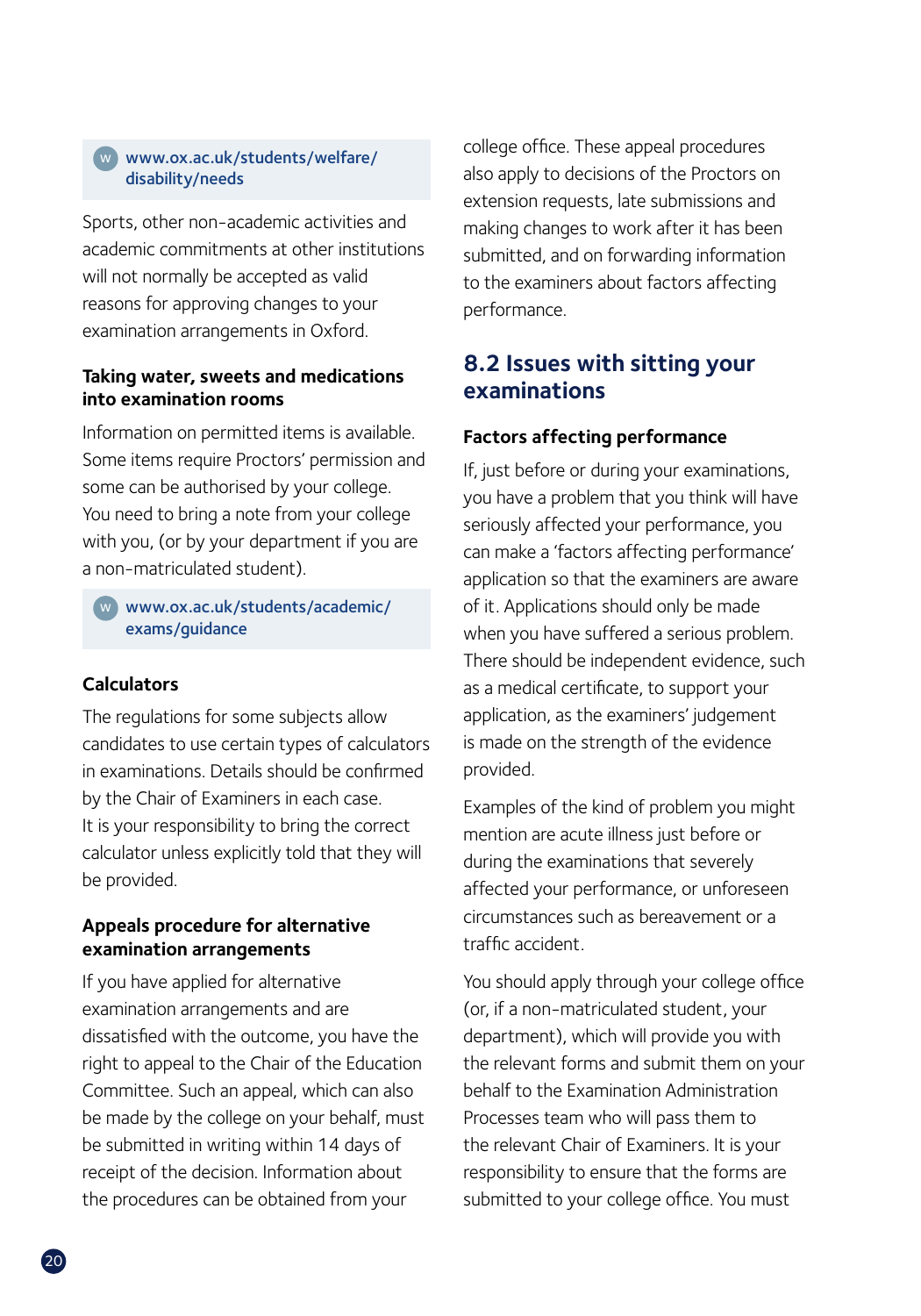make sure that your application is submitted as soon as possible after sitting the affected papers, and before your examination results are published.

The examiners will decide at their final examination board meeting how to take the information into account when determining the examination results. It is important to be aware that most applications do not result in any changes to marks and that the examiners have limited options when considering an application. After results are released, you will be provided with a short statement on the outcome of your application.

Applications must be submitted by noon the day before the final meeting at which the examiners will decide the results. Applications received thereafter will not normally be considered but, if there are exceptional circumstances, the Proctors will decide whether to send the application to the examiners. They will only do so if the application is received within three months of the results being published, and if:

- you were prevented from making an earlier application due to your condition, or
- your condition was only diagnosed after the results were known, or
- a serious procedural error delayed the application.

### w [www.ox.ac.uk/students/academic/](https://www.ox.ac.uk/students/academic/exams/guidance?wssl=1) [exams/guidance](https://www.ox.ac.uk/students/academic/exams/guidance?wssl=1)

If you disagree with the Proctors' decision, you can appeal to the Chair of Education Committee by the same process as for

decisions about alternative arrangements. You, or anyone acting on your behalf, must follow the process set out and not communicate directly with the examiners.

w [www.ox.ac.uk/students/academic/](https://www.ox.ac.uk/students/academic/complaints?wssl=1) [complaints](https://www.ox.ac.uk/students/academic/complaints?wssl=1)

The outcome of your factors affecting performance application will normally be available with your results on Student Self Service.

## **Withdrawal from and suspension of the examination process**

You cannot withdraw from examinations after the last paper has been completed.

In some circumstances it may be appropriate to suspend the examination process, either before attempting any papers or (subject to your college's permission) before the written part of the examination is complete, and apply to restart the examination process at a later date. In certain circumstances you will be required to repeat papers.

Such suspensions of the examination process must be notified through your college office (for undergraduates) or through your department (for graduate taught students and non-matriculated students).

## w [www.ox.ac.uk/students/academic/](https://www.ox.ac.uk/students/academic/exams/entry?wssl=1) [exams/entry](https://www.ox.ac.uk/students/academic/exams/entry?wssl=1)

Candidates entering examinations later than the examinations that they were originally due to enter are entitled, within certain time limits, for papers to be set in accordance with the original syllabus (for example,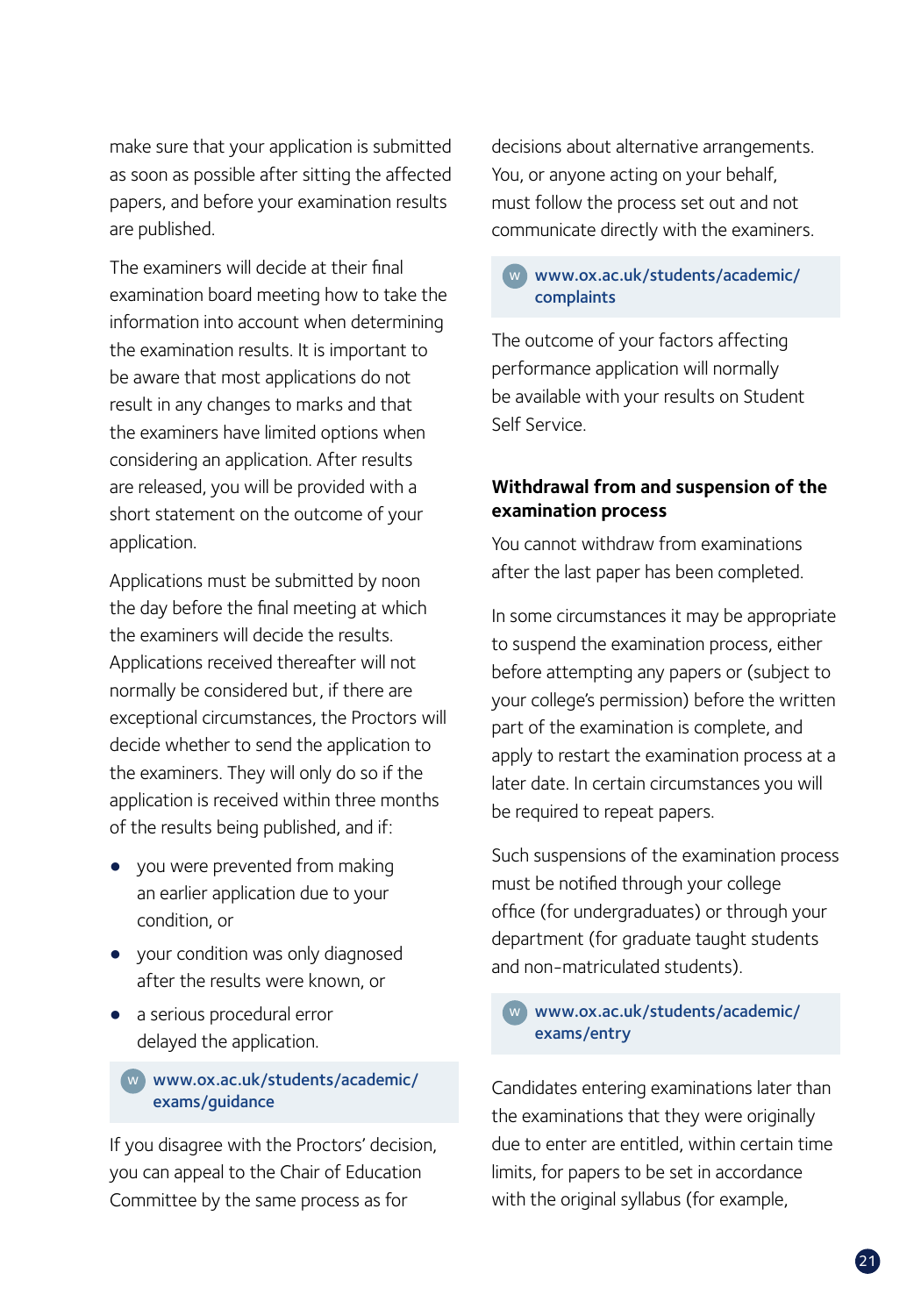the time limits are within six terms of the examination they were originally due to enter for Final Honour Schools examinations and within three terms for the First Public Examination). Candidates should ensure that their college office is aware that they wish to take up this entitlement; otherwise, papers will be set according to the current syllabus.

All courses have a time limit within which you must have completed your examinations. You will need permission from Education Committee if you need to take your examinations after the maximum permitted period of time. For Final Honour Schools this is normally one further year; for graduate students the maximum time varies: seek advice from your college or department.

## w [www.admin.ox.ac.uk/examregs](http://www.admin.ox.ac.uk/examregs/)

#### **Non-completion of an examination**

If you do not complete the written papers for a Final Honour School (eg by not turning up), you will be deemed to have failed the whole examination. If you do not complete the written papers for the First Public Examination or for a graduate taught programme (eg by not turning up), you will be deemed to have failed the individual paper. A re-sit will be capped at a pass, and you will not be eligible for a distinction. If the Proctors are satisfied that there was an urgent cause such as illness for the non-completion, the examiners may be asked to consider if it is possible to make an assessment on the basis of the work completed or, exceptionally, to examine the part missed on another occasion. In the

case of illness, a medical certificate must be submitted to the Proctors' Office through your college office (or department, for nonmatriculated students).

#### **Jury service**

You cannot claim exemption from Jury service. However, if you are summoned to serve during term-time, and particularly when sitting examinations, you should apply to the Jury Central Summoning Bureau for deferral or excusal, as set out in the summons. You should also seek the advice of your college office.

#### **Vivas**

Many taught courses provide for candidates to be examined viva voce (ie orally), either as a standing requirement or one that may be applied at the examiners' discretion. Where vivas are a mandatory part of the assessment, non-attendance without permission will result in you being failed in the examination as a whole. The dates when you may be called for a viva are normally announced by the examiners at the same time as the final examination timetable. All candidates who may be called for a viva must ensure that they are available in Oxford on those dates. In the case of research students, the viva is usually mandatory: the date will be notified to you direct by the examiners and will be published within the University.

## **Dispensation from the regulations**

Education Committee can dispense individual examination candidates from the provisions of the regulations (eg to take examinations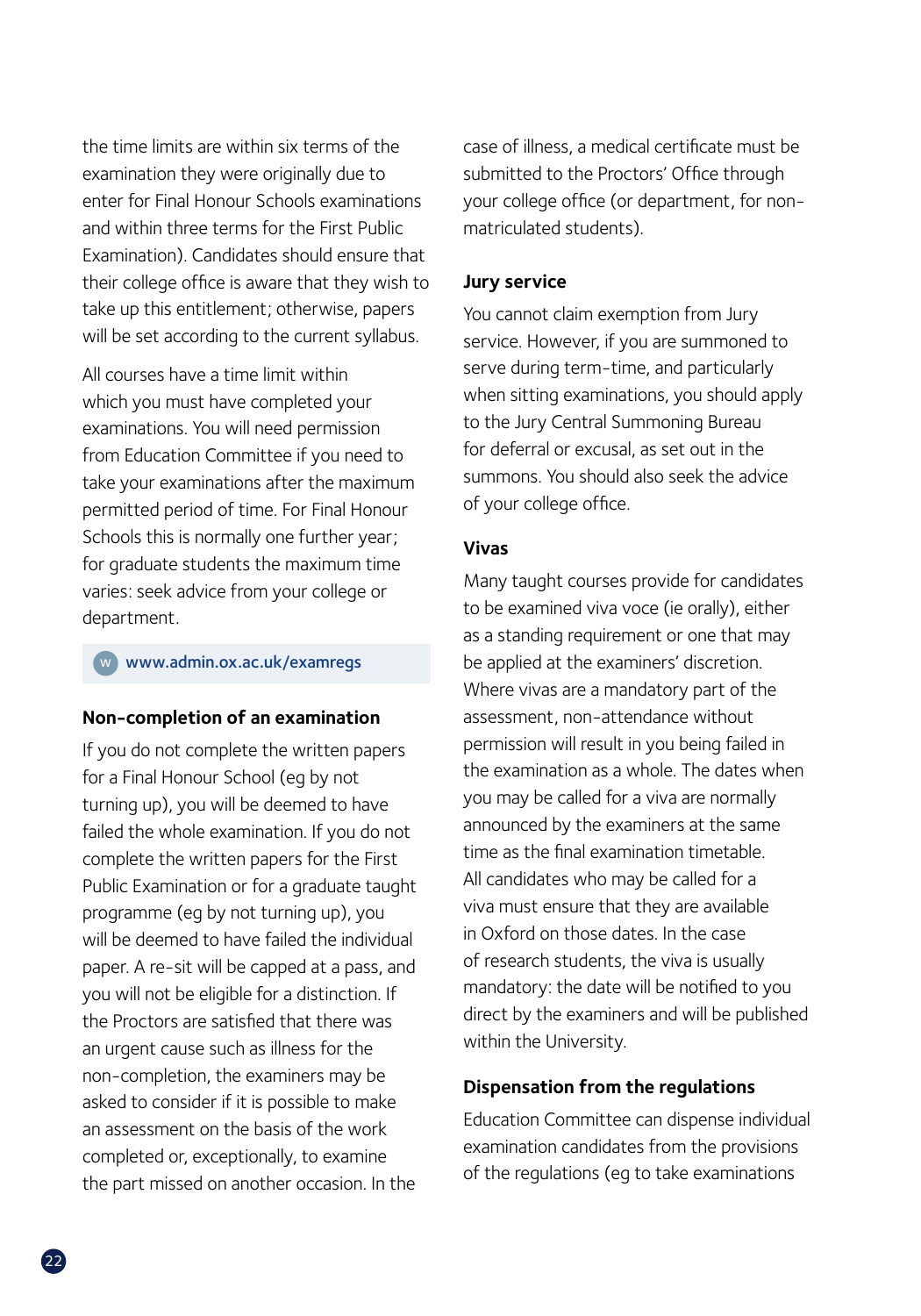<span id="page-22-0"></span>in different formats, to defer taking written papers, or to have additional re-sit opportunities). Applications are made via your college office (or your department for non-matriculated students).

w [www.ox.ac.uk/students/academic/](https://www.ox.ac.uk/students/academic/regulations?wssl=1) [regulations](https://www.ox.ac.uk/students/academic/regulations?wssl=1)

## **8.3 Submitting work for assessment**

Essays, dissertations, theses and other submissions that are assessed as part of public examinations have deadlines by which the work must be submitted. Make sure you know when and where you should submit your work. Deadlines are published either in the Examination Regulations or in your course handbook. Most often, the place of submission is the Examination Schools, but sometimes work is handed in to departments or submitted online.

w [www.admin.ox.ac.uk/examregs/](http://www.admin.ox.ac.uk/examregs/2014-15/rftcoue-p14ls-n-snawfromexam/) [2017-18/rftcoue-p14ls-n](http://www.admin.ox.ac.uk/examregs/2014-15/rftcoue-p14ls-n-snawfromexam/)[snawfromexam](http://www.admin.ox.ac.uk/examregs/2014-15/rftcoue-p14ls-n-snawfromexam/)

## **Late submissions**

Give yourself enough time to submit your work by the deadline.

The Proctors will not accept as reasons for lateness problems that are beyond the University's control: delays in postage, reliance on third parties to deliver your work, printing problems, or, for submission of work electronically, problems such as failure of your private email, computer (including virus infection), or servers, or lost or stolen files. Ensure that you keep adequate backups and store them separately and securely.

If you do submit your work late, the Proctors will decide whether to allow the work to be accepted. If it is accepted, then an academic penalty will be applied to your work, normally on a sliding scale published by the department. You will also be charged a late submission fee. You should ask your college (or department if you don't belong to a college) to write to the Proctors explaining your lateness as soon as possible. In some circumstances (such as illness or other emergencies) the Proctors will waive the penalty and/or fee.

For the consequences of work not being accepted, see missing submissions section.

## **Extensions**

You may become aware before a deadline that you will need to submit your work late, because of illness or another urgent cause. If you do, you should ask your college (or, if a non-matriculated student, your department) to apply to the Proctors for the late submission to be excused in advance. You will need to provide evidence, such as a letter from your doctor, and an extended deadline will be set if your application is granted. Extension requests should be for relatively short periods of time. If you think you will be unable to work for a very long time, you should speak to your college about making other arrangements to delay your studies.

#### **Missing submissions**

If you fail to submit work by the deadline, the Examinations and Assessments team will write to remind you that a deadline has passed. When a candidate fails to submit work, it is very serious: for Final Honour Schools, you will fail not only that paper, but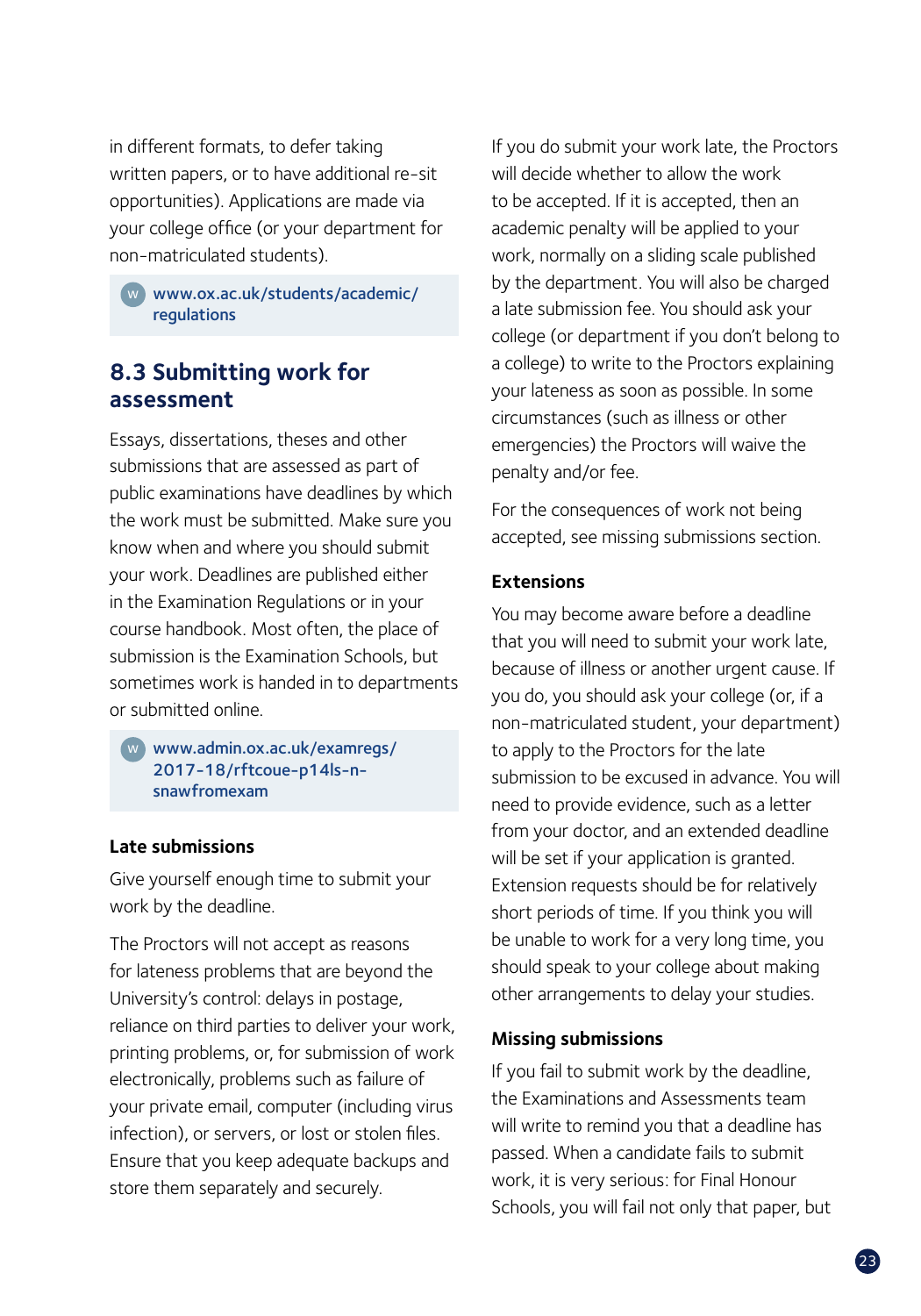<span id="page-23-0"></span>the whole Final Honour School or Part; for First Public Examinations and for graduate taught programmes, you will fail that paper, any re-sit will be capped at a pass, and you will not be eligible for a distinction. If you discover that you have missed a deadline, you should do one of the following:

- if you have a good reason for both missing the deadline and for needing more time to complete the work before submitting it, then you should apply for an extension as described above immediately
- otherwise, you should submit the work straight away, and ask your college (or, if a non-matriculated student, your department) to write to the Proctors with your reasons for late submission. The Proctors will decide whether to allow the work to be accepted.

### **Making changes after submission**

It is not possible to make changes to work after it has been submitted without the Proctors' permission, which they will only give in very exceptional circumstances. You can appeal against the Proctors' decision to the Chair of Education Committee. Any appeal must be submitted in writing within 14 days of receipt of the decision. Information about the procedures can be obtained from your college office (or your department, if a non-matriculated student).

## **8.4 Receiving your results**

#### **Examination results**

Once examiners have released the results, you are automatically notified by email and can then access your assessment results, and the result for the year if applicable, in Student Self Service. Marks' breakdowns may later be forwarded to colleges.

w [www.ox.ac.uk/students/academic/](https://www.ox.ac.uk/students/academic/exams/results?wssl=1) [exams/results](https://www.ox.ac.uk/students/academic/exams/results?wssl=1)

#### **Failing examinations**

If you fail a University examination, it is important to obtain advice from your subject tutor or supervisor as soon as possible (for example, to find out whether your college, if you have one, is willing to allow you to come back into residence). The detailed provisions for any resit arrangements for each qualification are explained in the Examination Regulations.

In general, the regulations permit undergraduate students failing the First Public Examination at the first attempt to re-enter some form of the examination, normally within a year.

The regulations permit students failing the Second Public Examination ('Finals') to re-enter but, unless they do so within the maximum number of terms specified for the subject concerned, they will not normally be eligible to obtain Honours, unless they obtain special permission from Education Committee.

If you have been classified in the Second Public Examination, you may not re-take your Finals in order to try to improve your results.

Graduate students on taught courses are normally allowed to make a second attempt at a failed examination, in accordance with the regulations for the particular qualification.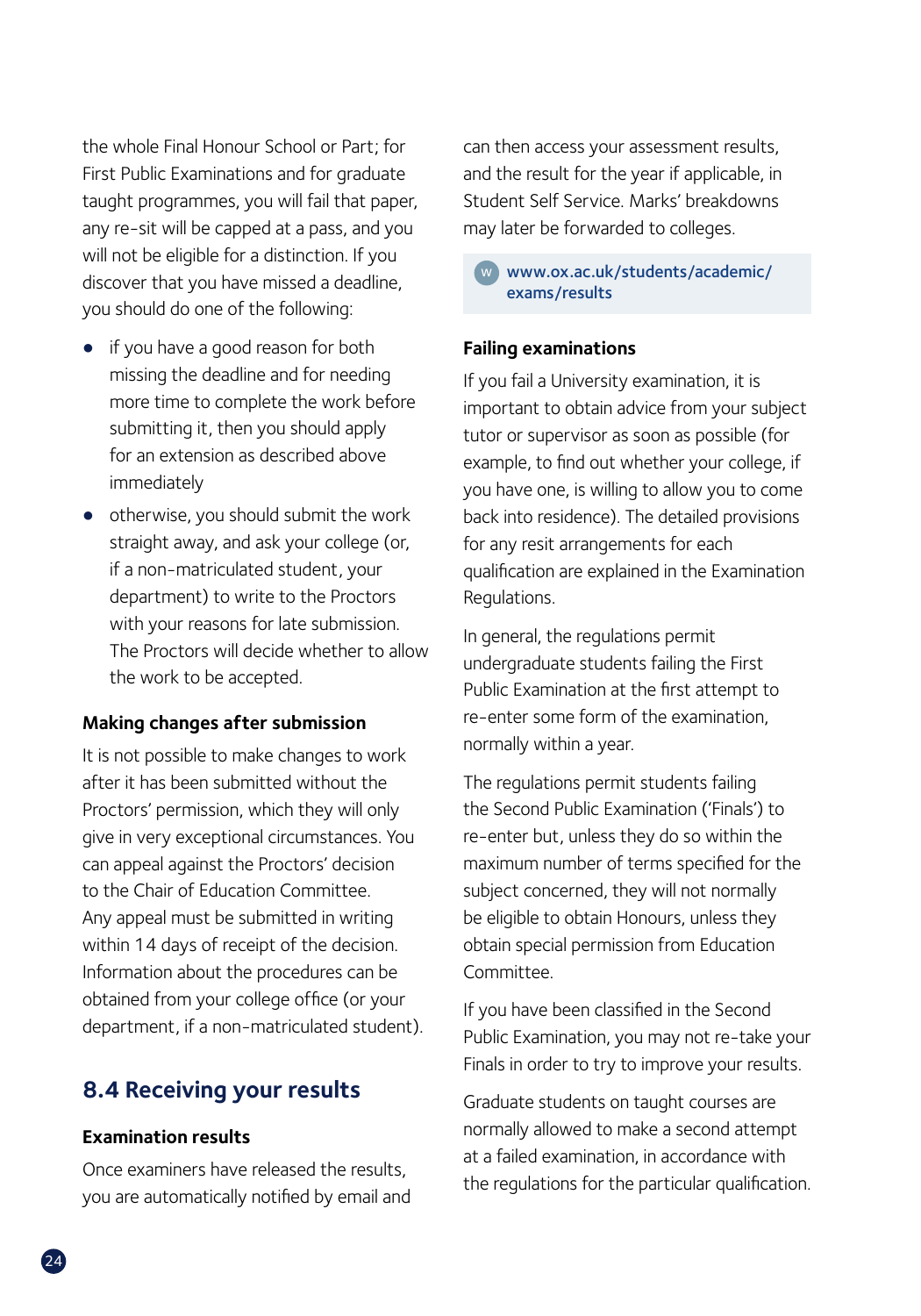<span id="page-24-0"></span>You may not re-take an assessment to improve your results.

w [www.admin.ox.ac.uk/examregs](http://www.admin.ox.ac.uk/examregs/)

## **8.5 Research students**

Research students are responsible for finding out the deadlines for the submission of work throughout their study, including those for transfer and confirmation of status, as well as the final examination. You should consult your supervisors and college advisors to ensure that the necessary administrative processes are complete well in advance of these deadlines. The forms needed for academic progression (including suspension of studies and withdrawal) are available online.

w [www.ox.ac.uk/students/academic/](https://www.ox.ac.uk/students/academic/guidance/graduate/progression?wssl=1) [guidance/graduate/progression](https://www.ox.ac.uk/students/academic/guidance/graduate/progression?wssl=1)

Research students are notified in writing of the outcome of the examination of their theses, after the examiners' report has been considered by or on behalf of the responsible academic body. Students who are unsuccessful when their theses are examined will be advised individually via the Divisional Graduate Studies Office about any conditions under which they may revise and resubmit their work.

## **8.6 Academic appeals**

If you have any concerns about your assessment process or outcome, discuss these first informally with your subject or college tutor, Senior Tutor, course director, director of studies, supervisor, or college or departmental administrator as appropriate.

They will be able to explain the assessment process that was undertaken and may be able to address your concerns.

Queries must not be raised directly with the examiners.

If you still have concerns you can make a formal appeal to the Proctors. An academic appeal is an appeal against the decision of an academic body (eg boards of examiners, transfer and confirmation decisions etc).

There is no right of appeal over matters of academic judgement. Academic judgment is exercised when a decision is made about a matter where only the opinion of an academic expert is sufficient.

The only grounds for appeal are if you believe a procedure has not been followed properly, or that an error has been made, or there was bias in the decision-making process. The Proctors will consider appeals under the University Academic Appeals Procedure.

- w [www.ox.ac.uk/students/academic/](https://www.ox.ac.uk/students/academic/complaints?wssl=1) [complaints](https://www.ox.ac.uk/students/academic/complaints?wssl=1)
- w www.proctors.ox.ac.uk/ complaintsandacademicappeals
- w [www.admin.ox.ac.uk/statutes/](http://www.admin.ox.ac.uk/statutes/regulations/253-114.shtml) [regulations/253-114.shtml](http://www.admin.ox.ac.uk/statutes/regulations/253-114.shtml)

## **8.7 Plagiarism**

You must read the Proctors' Disciplinary Regulations for University Examinations, which make clear that:

● you must indicate to the examiners when you have drawn on the work of others, using quotation marks and references in accordance with the conventions of your subject area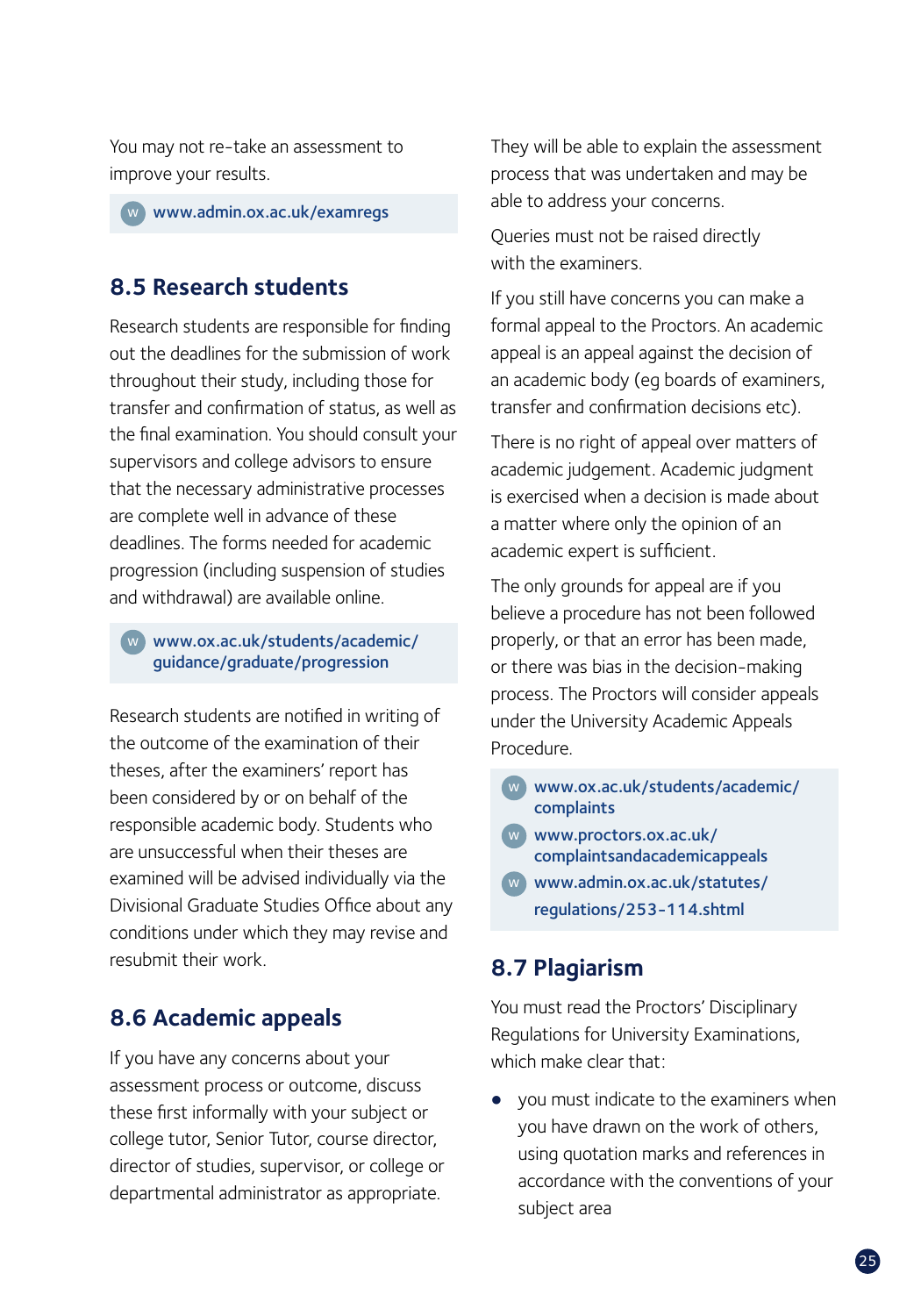- other people's original ideas and methods should be clearly distinguished from your own
- the use of other people's words, illustrations, diagrams etc should be clearly indicated regardless of whether they are copied exactly, paraphrased or adapted
- material you have previously submitted for examination, at this University or elsewhere, or published, cannot be re-used – including by drawing on it without referencing it, which constitutes 'autoplagiarism' – unless specifically permitted in the special Subject Regulations.

#### w [www.ox.ac.uk/students/academic/](https://www.ox.ac.uk/students/academic/complaints?wssl=1) [complaints](https://www.ox.ac.uk/students/academic/complaints?wssl=1)

Failure to acknowledge your sources by clear citation and referencing constitutes plagiarism. The University's description of plagiarism should be read carefully. That description includes a link to the University's online course about understanding what plagiarism is, and how to avoid it.

You are strongly advised to complete the course.

## w [weblearn.ox.ac.uk/portal/hierarchy/](https://weblearn.ox.ac.uk/portal/hierarchy/skills/generic/avoidplag) [skills/generic/avoidplag](https://weblearn.ox.ac.uk/portal/hierarchy/skills/generic/avoidplag)

The University reserves the right to use software applications to screen submitted work for matches either to published sources or to other submitted work.

In some examinations all candidates are asked to submit electronic copies of essays, dissertations etc for screening. Any matches might indicate plagiarism or collusion.

Although you are encouraged to use electronic resources in academic work, remember that the plagiarism regulations apply to online material and other digital material just as much as they do to printed material.

Guidance about the use of source materials and the preparation of written work is given in departments' literature and is explained by tutors and supervisors. If you are unclear about how to take notes, use web-sourced material or acceptable practice when writing your work, please ask for advice.

If examiners believe that submitted material may be plagiarised they will refer the matter to the Proctors. The Proctors will suspend a student's examination while they fully investigate such cases (this can include interviewing the student).

If they consider that a breach of the disciplinary regulations has occurred, the Proctors can refer the matter to the Academic Conduct Panel or to the Student Disciplinary Panel (see section 10). Where plagiarism is proven, it will be dealt with severely: in the most extreme cases, this can result in the student's career at Oxford being ended by expulsion from the University.

w [www.ox.ac.uk/students/academic/](https://www.ox.ac.uk/students/academic/guidance/skills/plagiarism?wssl=1) [guidance/skills/plagiarism](https://www.ox.ac.uk/students/academic/guidance/skills/plagiarism?wssl=1)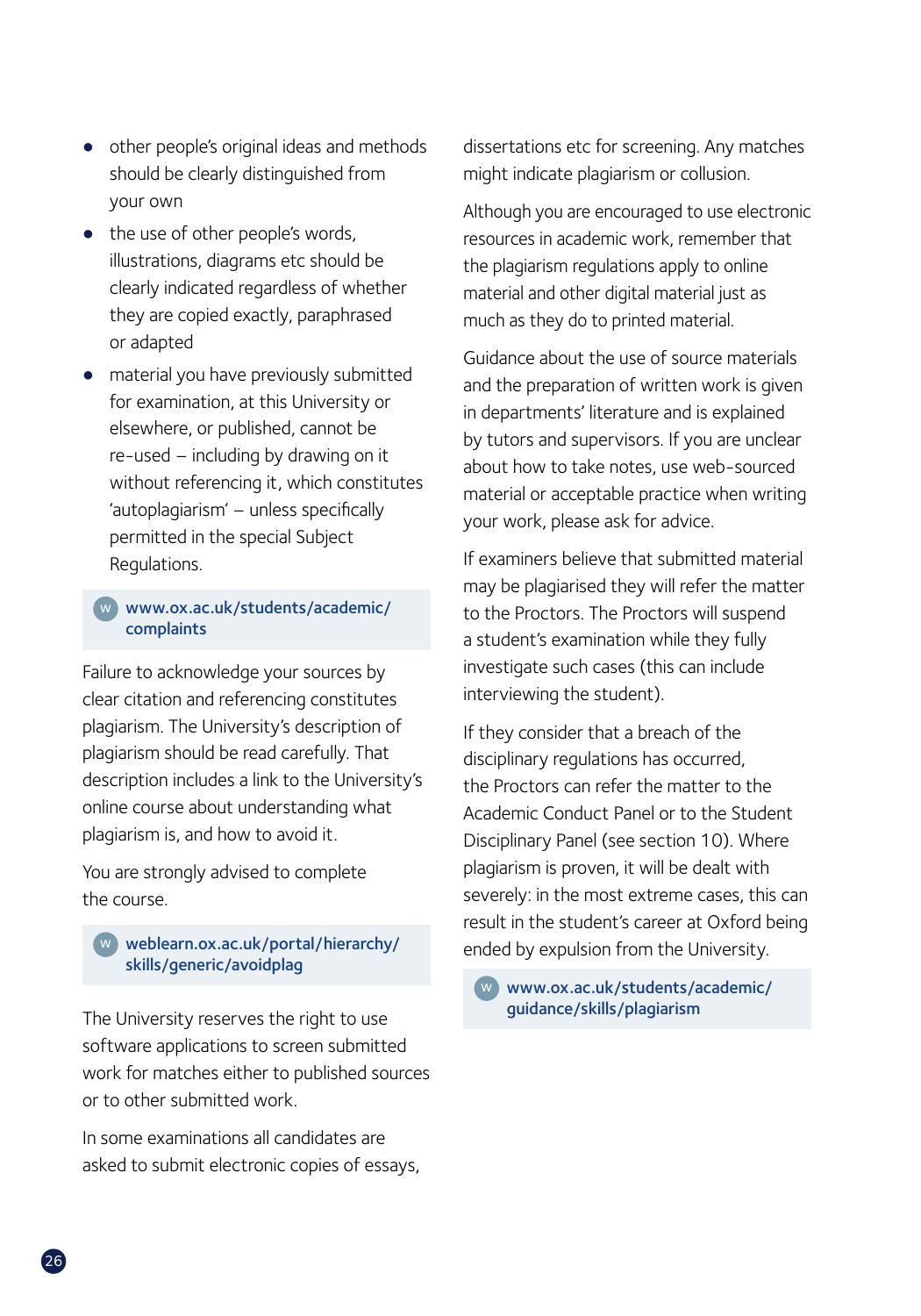# <span id="page-26-0"></span>9 CONDUCT

# **9.1 The University's conduct regulations**

University conduct regulations are additional to individual colleges' rules and by-laws: students who have a college must therefore observe two separate sets of disciplinary regulations. Students studying for awards that are also professional qualifications may also be expected to observe codes of conduct drawn up by the University in consultation with the external bodies concerned; your department will provide details where appropriate. The University regulations covering student conduct come from three main sources:

- University statutes, particularly Statute XI on University discipline
- regulations, issued by:
	- (i) Council
	- (ii) the Proctors, as the University's disciplinary officers, including emergency regulations for student conduct, published in the University Gazette, notified to you by your college or department and remaining in force for a set period
	- (iii) the Rules Committee (six Congregation members and six student members who meet annually to review and issue conduct regulations)
	- (iv) the Curators of the University Libraries; and
	- (v) the IT Committee
- rules on access and use, made and published by people or bodies responsible for managing University land and buildings, or operating University services and facilities.

You should consult the statutes and regulations, including the Examination Regulations and subsequent formal amendments published in the Gazette, for comprehensive detail.

w [www.admin.ox.ac.uk/statutes/12-011.](http://www.admin.ox.ac.uk/statutes/12-011.shtml) [shtml](http://www.admin.ox.ac.uk/statutes/12-011.shtml)

# w [www.ox.ac.uk/gazette](https://www.ox.ac.uk/gazette/)

Students who intentionally or recklessly breach regulations, or incite or conspire with others to do so, are liable to disciplinary action. Section 10 of this handbook describes the Proctors' powers and procedures for enforcement, and students' rights under those procedures.

# **9.2 General conduct**

Statute XI on University discipline contains a Code of Discipline applying to all University members and students who are not formally University members. It sets out the actions and forms of behaviour that are unacceptable in the University context (ie on University or college premises and/or in the course of University activity in any location, whether academic, sporting, social, cultural or other).

w [www.admin.ox.ac.uk/](http://www.admin.ox.ac.uk/statutes/352-051.shtml) [statutes/352-051.shtml](http://www.admin.ox.ac.uk/statutes/352-051.shtml)

## **Library and IT facilities**

No student shall intentionally or recklessly commit a breach of any of the regulations relating to the use of the libraries or the information and communications technology facilities of the University. Infringement of copyright through the University IT network,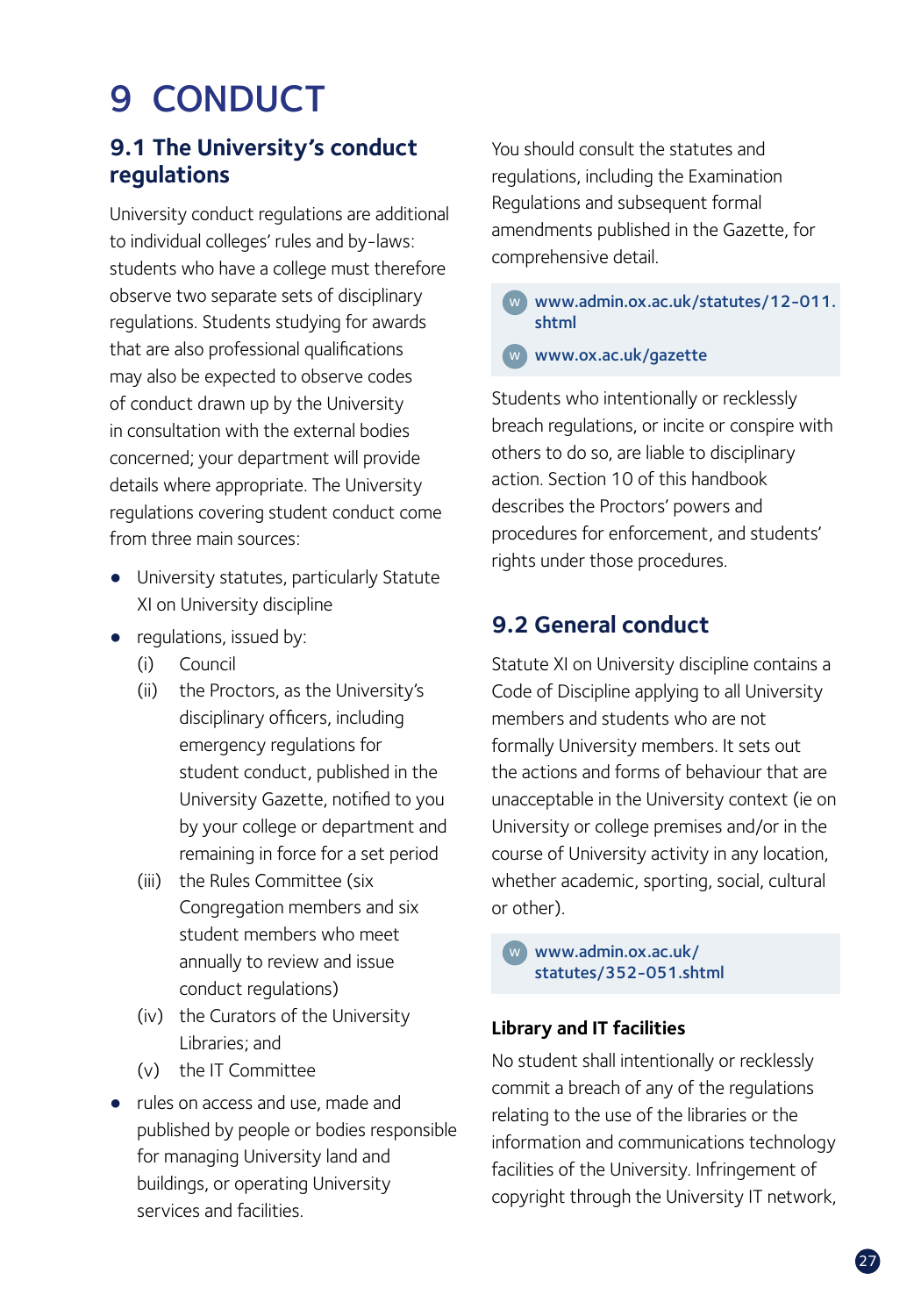including using peer-to-peer software and file-sharing to download and distribute copyrighted material, can result in a fine or exclusion from the network. IT security is taken very seriously. Advice about keeping your devices and your University IT account secure is available online.

# w [www.ox.ac.uk/students/life/it/secure](https://www.ox.ac.uk/students/life/it/secure?wssl=1)

## **Data Protection**

Anyone holding or intending to keep personal data of any kind (whether on a computer or in paper records) on behalf of a club, society or publication, or for any other purpose, is individually responsible for complying with the provisions of the relevant data protection legislation. Registration with the Proctors does not provide any sort of blanket cover under the University. This legislation imposes strict conditions on the collection, storage and use of personal data (eg about club members, sponsors) and confers rights of access on the people who are the subjects of such data. Data controllers are required to notify their activities: there is a selfassessment guide to notification on the Information Commissioner's website.

## w www.[ico.org.uk](https://ico.org.uk/)

#### **Social Media**

Social media can bring enormous benefits and opportunities to an academic community including by enabling global communication and promoting lively academic debate. The University encourages students to use social media responsibly and to be aware of the sometimes unexpected and long-term consequences of irresponsible use.

Posting offensive comments or other content on social media may be a breach of the Code of Discipline and could result in disciplinary action by the Proctors. Students taking courses which result in professional qualifications should use social media in accordance with the standards of behaviour set by the relevant national professional body.

w www.proctors.ox.ac.uk/ studentconduct/socialmediaguidance

#### **Organising events**

If you organise an event on University or OUSU premises, or anywhere if it is University funded, affiliated or branded, you must do so in the context of the University's responsibility to safeguard freedom of speech within the law and therefore in accordance with the relevant code of practice. In particular, you have a responsibility to decide whether to notify the Proctors of the event in certain circumstances. Details, including when and how to make a notification, are available on the Proctors' Office website:

## w www.proctors.ox.ac.uk/ meetingsandevents

If you are considering organising an event such as a march or procession, you will need to consider whether it passes through University premises and, if it does, the University's code of practice will apply. Additionally, if it crosses public land or thoroughfares, the Public Order Act 1986, Section 11, requires the organiser to give at least six days' notice in advance of the date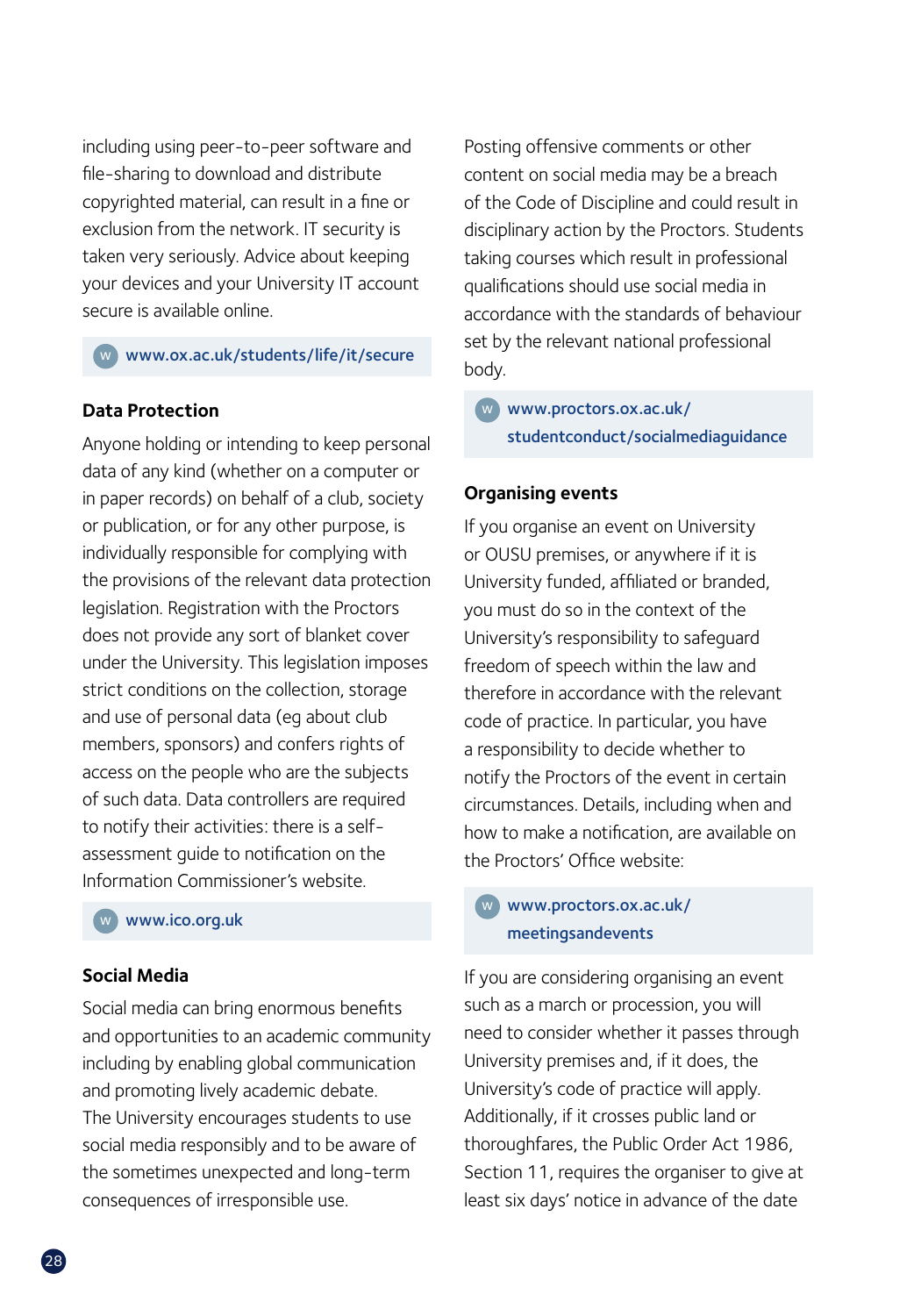of the event to the police. In practice, it is advisable to give the police as much notice as possible: at least four weeks' minimum, in the interests of avoiding clashes between your event and another event in Oxford on the same day.

#### w www.thamesvalley.police.uk

#### **Newspapers, magazines and websites**

You are reminded that, whether or not a publication is formally registered with the Proctors, the individuals involved in its production and distribution are legally responsible for all the material. Anyone intending to set up or take over a publication is strongly advised to consult the Proctors' Office at an early stage.

The Proctors do not censor student members' publications. However, because such publications are sometimes the subject of complaints, the Proctors need to be aware of their content. Those responsible for the distribution of any journal, newspaper or magazine are asked to send a copy to the Proctors' Office on the day of publication.

If you help to edit publications intended mainly for other students or write for such publications, you need to be aware that your activities are covered by the University's disciplinary regulations and by further regulations as referenced in 9.3 below.

w [www.proctors.ox.ac.uk/studentconduct](http://www.proctors.ox.ac.uk/studentconduct/)

#### **Essay-writing services**

In accordance with the Code of Discipline, no University member is allowed to contribute to essay-writing services (whether directly with the recipient or through commercial companies) in circumstances where the work provided could be submitted by someone else in any examination worldwide. Students buying or otherwise obtaining material to pass off as their own in University examinations would be in breach of the Proctors' Disciplinary Regulations for University Examinations and can expect to be the subject of disciplinary procedures.

## **Criminal investigations and offences**

Under Statute XI, if a student is the subject of criminal proceedings concerning an alleged offence of such seriousness that an immediate term of imprisonment may be imposed if he or she is convicted, or if he or she has been convicted of a serious offence (whether or not a prison sentence was in fact imposed), the student is required to inform the Proctors in writing. The Proctors will then consider whether any consequential action needs to be taken within the University.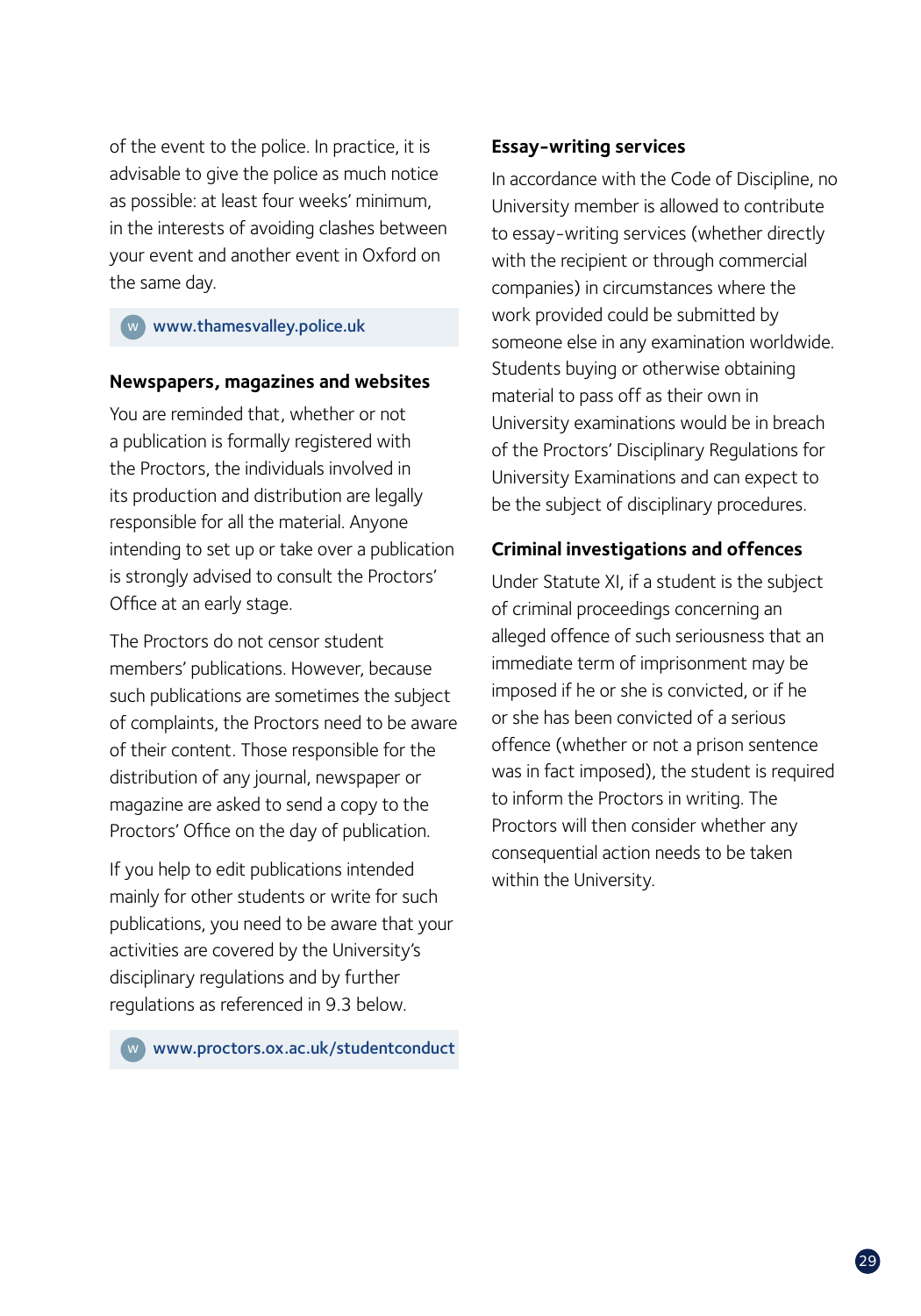# <span id="page-29-0"></span>**9.3 Regulations of the Rules Committee**

Rules Committee regulations concern the activities and conduct of student members. The regulations set out rules covering: clubs, societies and publications; defacement of property and unauthorised advertisements; behaviour after examinations; overseas activities; rowing on the river.

w [www.admin.ox.ac.uk/statutes/](https://www.admin.ox.ac.uk/statutes/regulations/2-1016.shtml) [regulations/2-1016.shtml](https://www.admin.ox.ac.uk/statutes/regulations/2-1016.shtml)

## **9.4 Local rules**

Those responsible for managing University land and buildings, or operating University services and facilities, are empowered to draw up and publish local rules governing access and use. You are advised to familiarise yourself with any published rules, for example as displayed on noticeboards in or at the entrance to buildings or property or on the service's website.

Action threatening or causing damage to property or inconvenience to other users may lead to exclusion. An allegation of misuse of University property contrary to local rules may be referred to the Proctors for investigation as a possible disciplinary offence under Statute XI.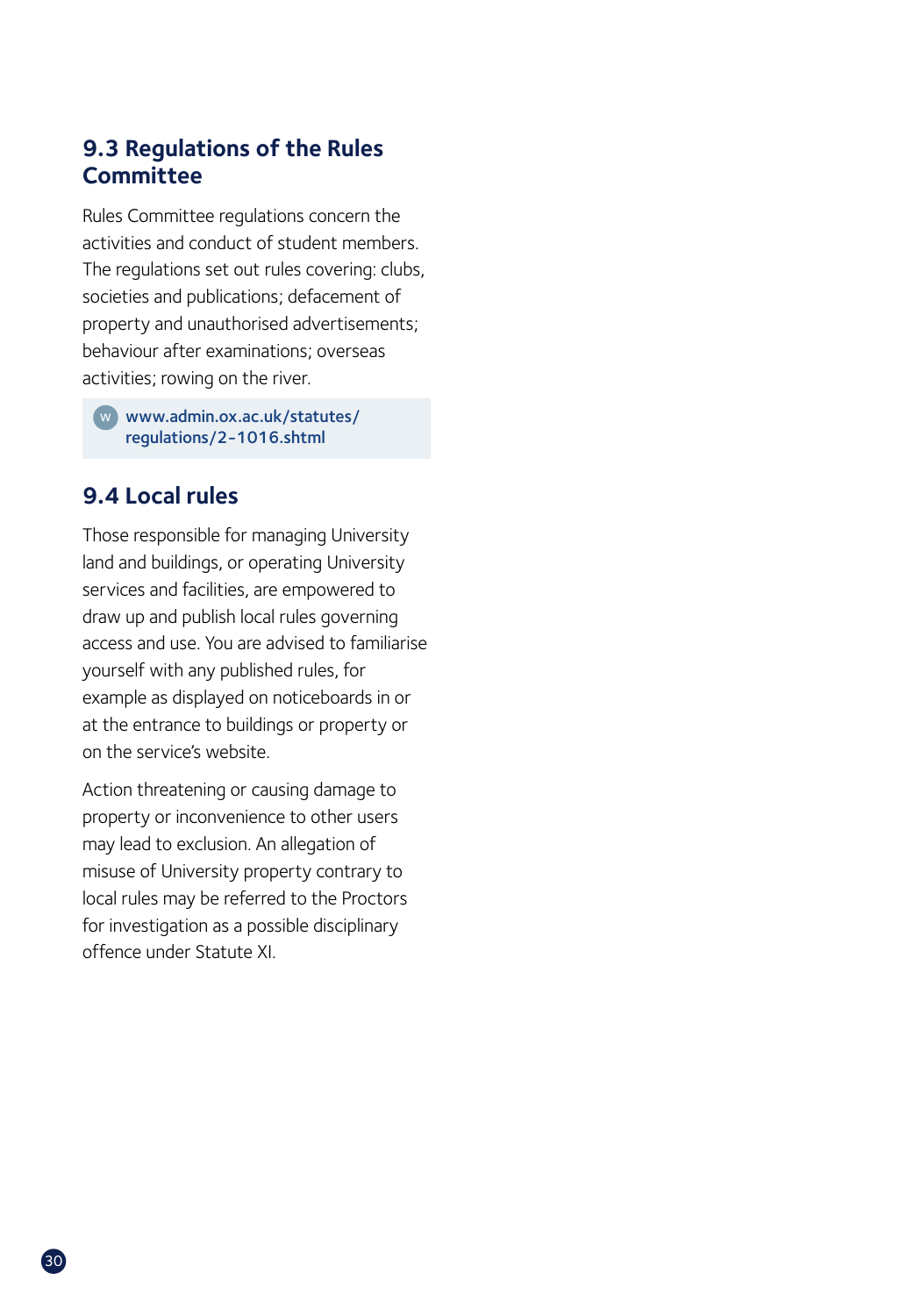# <span id="page-30-0"></span>10 DISCIPLINARY PROCEDURES & RIGHTS

# **10.1 Proctors' powers**

Students at Oxford may be subject to two sets of disciplinary regulations: the University's conduct regulations (which apply to all students), and, for students who have a college, to the college rules and bylaws provided in your college handbook or equivalent document.

The Proctors' role under statutes IX and XI includes ensuring that University statutes and regulations are observed. Doing so includes taking steps to:

- enforce, and prevent any breach of, Statute XI
- deal with any complaint that a University member has committed a breach
- identify the person responsible for any such breach.

The Proctors' investigations are carried out under procedures defined in regulations. Less serious matters may be decided on, with the student's agreement, at a Proctors' Disciplinary Hearing (PDH) or, if plagiarism is alleged, by the Academic Conduct Panel (ACP). More serious matters will be decided on by the University's Student Disciplinary Panel (SDP).

### w [www.ox.ac.uk/students/academic/](https://www.ox.ac.uk/students/academic/conduct?wssl=1) [conduct](https://www.ox.ac.uk/students/academic/conduct?wssl=1)

w [www.admin.ox.ac.uk/statutes/](http://www.admin.ox.ac.uk/statutes/regulations/#disc) [regulations/#disc](http://www.admin.ox.ac.uk/statutes/regulations/#disc) 

# **10.2 Investigation**

An alleged breach of the Code of Discipline may, if it is appropriate to do so, be investigated by the Proctors.

Where the Proctors investigate, they will decide whether there is a case for the student or students concerned to answer. For alleged breaches involving clubs or publications, the Proctors may hold all or some of the relevant officers responsible.

The Proctors have the power to summon any University member to appear before them to assist with their enquiries. The process of investigation and evidence-gathering may involve interviewing those thought to be involved and possible witnesses. A student under investigation has the right to be informed what breach he or she is suspected of having committed and to be accompanied by a member of Congregation during any interview. He or she has the right not to answer any question (however, such silence will be reported in any subsequent disciplinary hearing).

If, after investigating, the Proctors decide that there is no case to answer, the student(s) will be informed in writing and the matter will be closed. If, however, the Proctors consider that a breach has occurred and that the student(s) responsible have been identified, and that it is fair, just and reasonable to do so, the Proctors will then send each student notice of a disciplinary hearing.

The body responsible for adjudicating disciplinary cases differs according to the nature and seriousness of the alleged breach.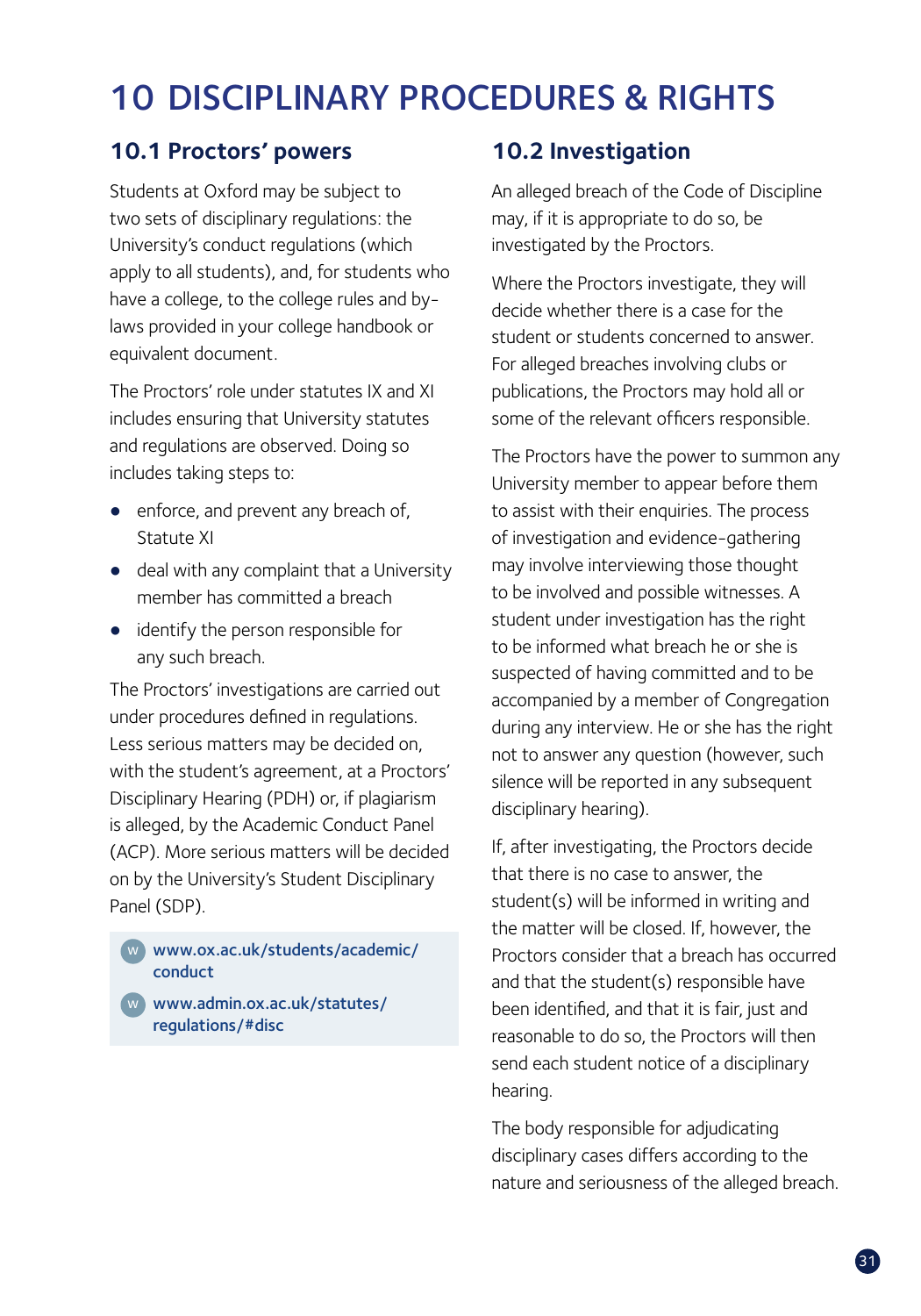<span id="page-31-0"></span>The student always has the following rights:

- to know when, where and in relation to what Statute or regulation he or she is accused of committing a breach
- to know the evidence against him or her
- to be accompanied or represented at hearings or in interviews
- to call witnesses in defence
- to ask for an adjournment
- to appeal or seek leave to appeal against the outcome of proceedings.

## **10.3 Proctors' Disciplinary Hearing (PDH)**

Unless an alleged breach involves harassment, serious injury to a person, serious damage to property, or a significant element of dishonesty or plagiarism, the Proctors can offer the student concerned the option of having the matter dealt with at a PDH, which limits the possible outcomes to a fine (or fine plus compensation) of up to £300 or a written warning about future conduct. It is normally a much shorter process, and resolved much more quickly, than referral to the Student Disciplinary Panel (SDP).

- The student will be formally notified what regulations are thought to have been breached, and will be sent a notice to attend a PDH (at which the student may be accompanied or represented by a Congregation member)
- At the hearing, the Proctors present the evidence and the student has the right to make a defence against the allegations or may admit the breach(es) and present

evidence to explain the behaviour

- Either the Proctors or the student may call witnesses to attend
- Pro-Proctors may preside to ensure that those hearing the case are different from those investigating and presenting it.

If a fine or compensation order is not paid, the amount will automatically be increased according to a scale set out in the Regulations for Fines and Compensation imposed under Statute XI. Continued nonpayment will result in the case being referred to the SDP. There is a right to appeal to the SDP against the Proctors' decision and/ or penalty.

## **10.4 Academic Conduct Panel (ACP)**

#### **Role**

The ACP handles certain cases of alleged plagiarism, ie where, if the allegation is upheld, the outcome will not be failure of the entire degree/award, or expulsion. All other cases are handled by the SDP.

#### **Composition**

In addition to the current Proctors, the members of the ACP are Council appointees from among members of Congregation. A meeting of the Panel will be convened by one of the Proctors and involve two other ACP members, one of whom will have subject expertise relevant to the student's course of study but will not be a current examiner for the course.

### **Procedure**

If the Proctors consider a case referred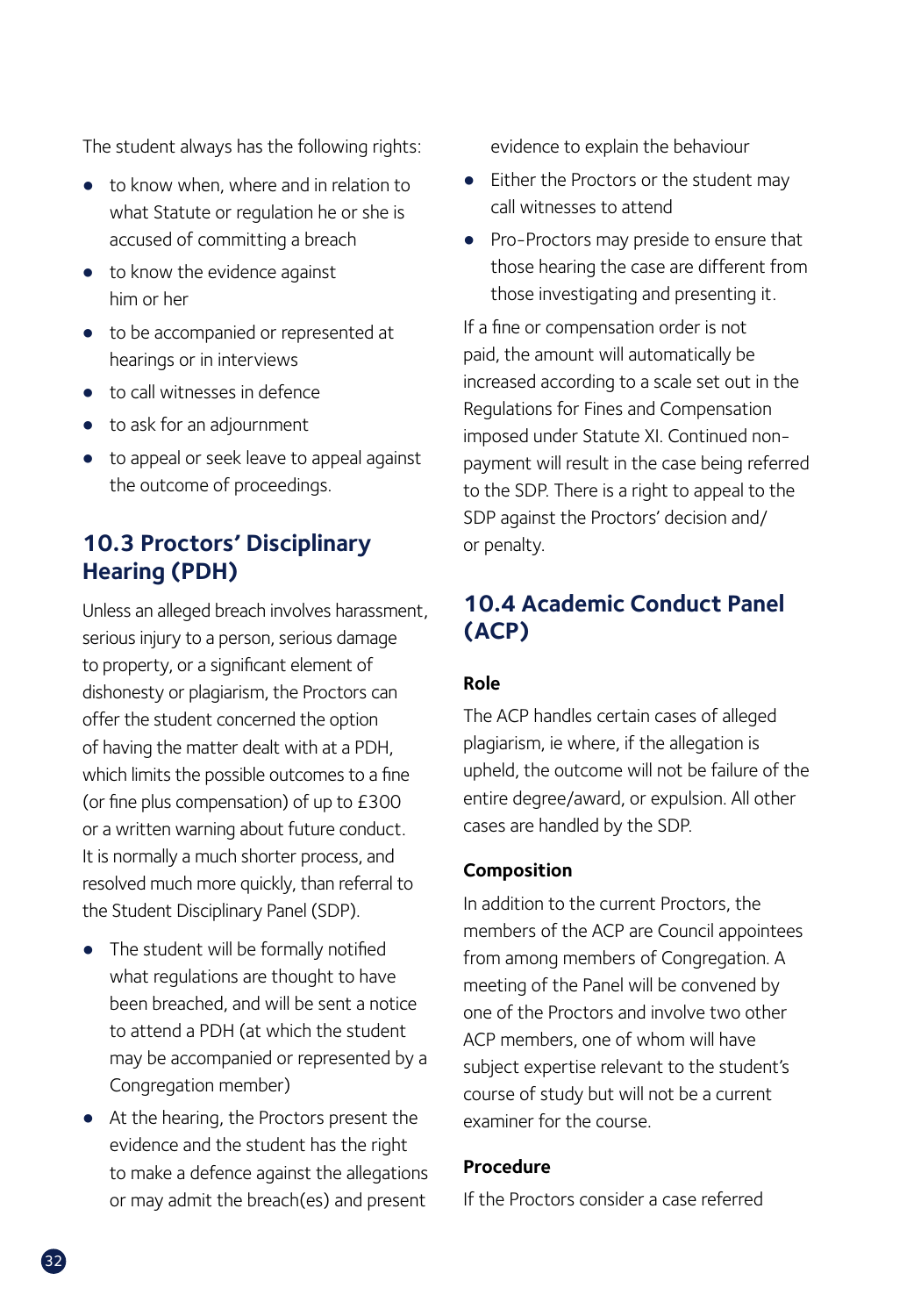<span id="page-32-0"></span>to them by examiners to be suitable for determination by the ACP, they will give the student concerned the choice of having the case put to the ACP or the SDP. The ACP will normally consider a case within one month of referral.

If the student chooses to have the case considered by the ACP having admitted to the breach, the student will be given the option of having the penalty agreed by the ACP by correspondence with no meeting taking place.

Where a meeting takes place, the student will receive beforehand a copy of all evidence collected by the Proctors and also will have the opportunity to submit evidence.

The student can attend the meeting and may be accompanied by another person, who should usually be another student or a member of University, college or OUSU staff. If the student is not available, the meeting will proceed unless the ACP decides that the student's attendance is required.

If the ACP upholds the alleged breach, it may take the following actions:

- if practicable, exclude from assessment any part of the work submitted that the examiners are satisfied is not the student's own work
- direct that the student receive support and training relating to good academic practice
- reduce a mark awarded to a piece of work
- award no mark to a piece of work, and direct that it be resubmitted and

that the mark for the resubmitted work be capped

● award no mark to a piece of work, and direct that it be resubmitted with no cap on the mark for the resubmitted work.

If the ACP believes that failure would be appropriate, or that the case is too serious to be considered by the ACP, it will refer the case to the SDP.

Students may appeal against an ACP decision or penalty within 14 days of receiving the written decision. The appeal will be considered by two ACP members (not including the current Proctors) who have no previous connection to the case. They will consider the written appeal, the ACP's decision and the documents that were available to the ACP. They will not normally meet with the student.

# **10.5 Student Disciplinary Panel (SDP)**

## **Role**

The SDP handles:

- cases of a more serious nature, referred to it by the Proctors or by the ACP
- appeals against PDH decisions
- certain other business (eq applications and appeals in connection with students' suspension from access to University premises and facilities).

## **Composition**

The chair and vice-chairs of the SDP are appointed by the University's High Steward from among Congregation members who are legally qualified. Other SDP members, also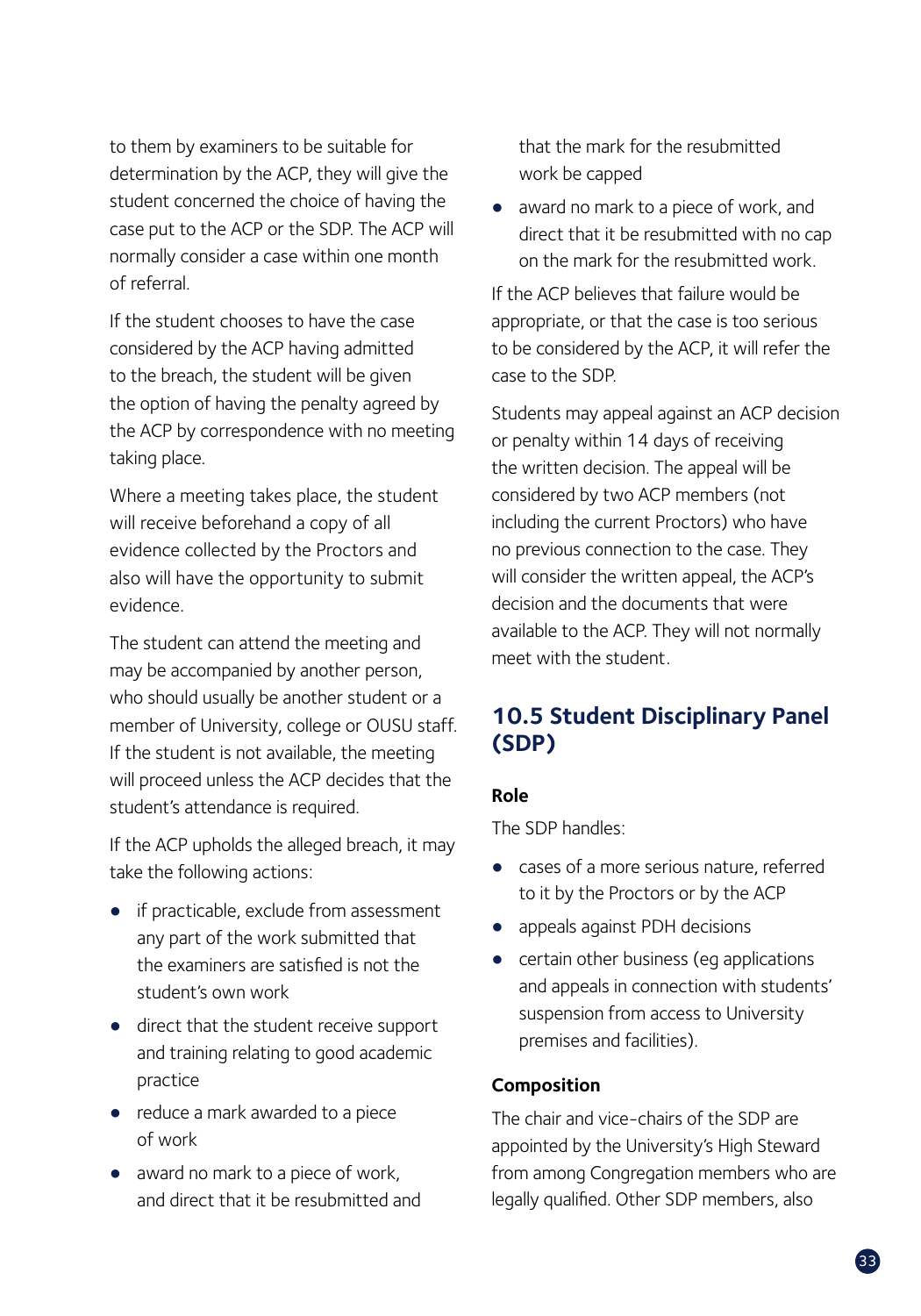<span id="page-33-0"></span>Congregation members, are appointed by Council. The SDP holds hearings in term-time or vacation as necessary. At each hearing, the chair or one of the vice-chairs will sit, together with two other SDP members (selected to ensure their independence of the colleges and academic departments of the students appearing before them).

### **Procedure**

The Proctors must normally bring a case within six months of first interviewing the student concerned. A student referred to the SDP is sent a formal notice of the breaches of regulations alleged and of the hearing to deal with the case. Before the hearing, the student receives a copy of all the evidence collected by the Proctors and has the opportunity also to submit evidence. The student may choose any person to accompany or represent them during the hearing. Witnesses may be called.

If the SDP finds that the student has committed the breaches of regulations alleged, it may issue a written warning about future conduct or take one or more of the following actions:

- impose a fine of an amount it thinks fit
- order the student to pay compensation to any person or body suffering injury, damage or loss as a result of his or her conduct
- ban the student from specified University premises or facilities for a fixed period of time or on whatever terms it thinks fit
- rusticate the student for a fixed period of time or on whatever terms it thinks fit
- expel the student from membership of the University
- recommend to Council that the student be deprived of the degree to which the disciplinary proceedings relate.

In relation to breaches of examination regulations, the SDP may also instruct the examiners to take one or more of the following actions:

- reduce a mark awarded to any piece of work
- award no mark to, or disregard, any piece of work
- substitute an alternative mark for any piece of work
- reduce by one or more classes any degree classification
- permit the student to re-sit an examination or re-submit a piece of work on such conditions as it thinks fit
- award a pass degree instead of an honours degree
- fail the student in the examination or part of the examination concerned
- recommend to Council that the student should be de-graded (ie have the degree to which the proceedings relate taken away).

## **10.6 Student Appeal Panel (SAP)**

A student who wishes to contest the finding or penalty imposed by the SDP has the right to ask for permission to appeal to the SAP.

This body consists of three people with legal experience appointed from outside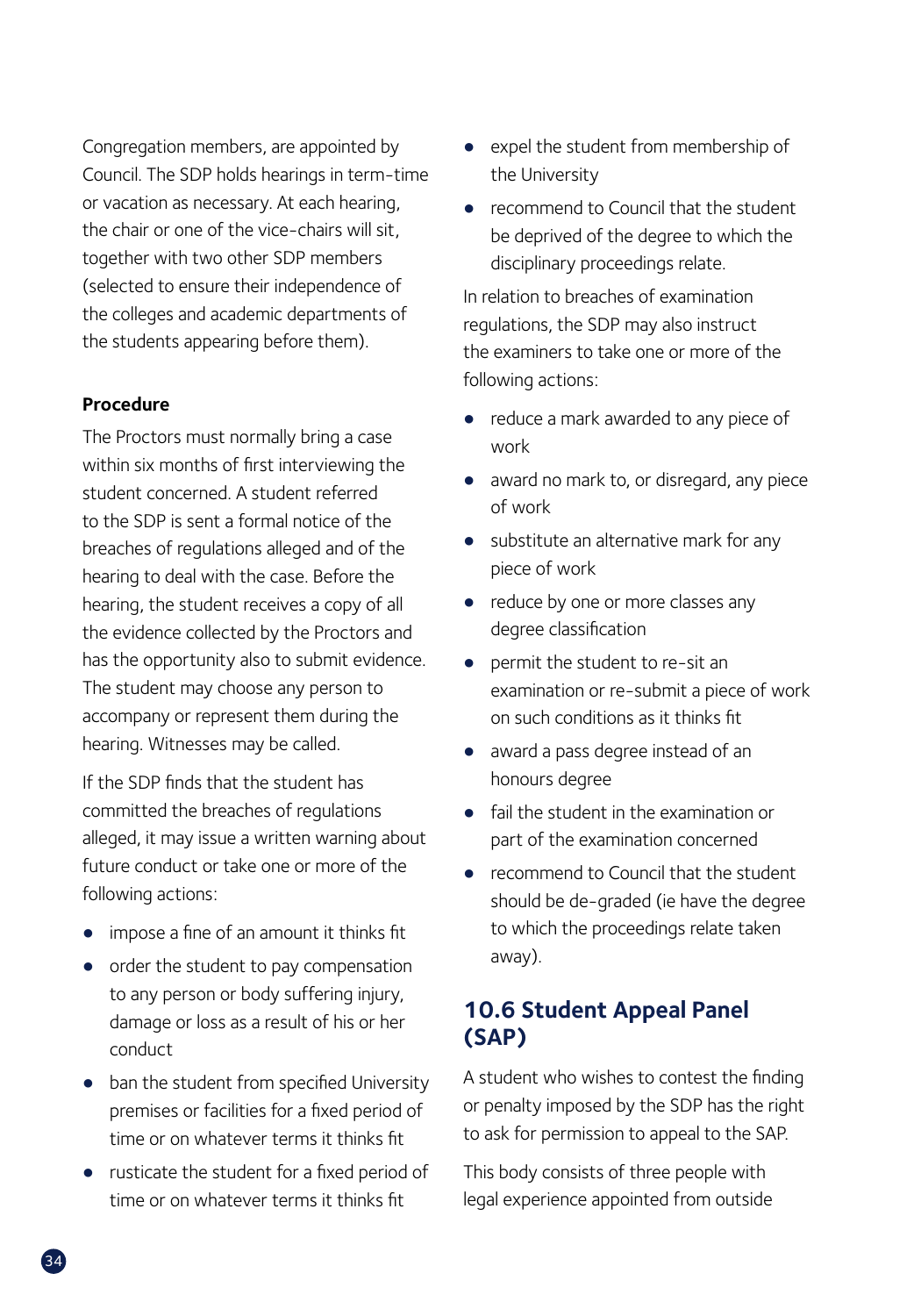<span id="page-34-0"></span>the University by the High Steward. SAP members take it in turns to consider applications for permission to appeal, and subsequently to conduct appeal hearings if necessary. The SAP may be assisted in individual cases by two 'assessors' (members of Congregation appointed by the High Steward, who have knowledge and experience of the practice and procedures of this University relevant to the issues raised in the appeal).

The SAP's presiding member decides whether to grant the student's request for permission to appeal. In reaching a decision, the SAP will consider the information submitted, including the evidence on which the SDP based its decisions and any new evidence that the SAP agrees to consider. A reasoned decision will be given.

If permission to appeal is not granted, that is the end of the internal University process.

If permission to appeal is granted, a SAP hearing will be arranged. At the end of this process, the SAP will decide whether to set aside or confirm the decisions of the SDP (or it may decide to substitute a different penalty of the kind that the SDP itself could have imposed).

## **10.7 Definitions**

Statute XI sets out the definitions of terms used in the Code of Discipline and in the associated rules and regulations. You should take careful note of the meaning of those terms in the University, as in some cases they differ from other uses of the same or similar terms, for example in criminal law.

# **10.8 Criminal proceedings**

If a student member is alleged to have committed an act that constitutes a breach of section 2 or 3 of the Code of Discipline and for which the student will be or is likely to be prosecuted in a court of law, the Proctors shall not proceed unless they are satisfied either:

- that any criminal proceedings in respect of the alleged act have been completed, whether by conviction or acquittal or discontinuance of the proceedings, or
- that the student is unlikely to be prosecuted in a court of law in respect of the alleged act.

There are additional considerations where the conduct complained of would constitute a serious criminal offence if prosecuted in the criminal courts, because of the seriousness of the allegations.

### w [www.proctors.ox.ac.uk/studentconduct](http://www.proctors.ox.ac.uk/studentconduct/)

If a student member acquires a criminal conviction for an act of such seriousness that an immediate term of imprisonment may be or has been imposed on conviction, the Proctors may refer the student to the SDP (which has powers to expel the student from University membership or impose a lesser penalty or other conditions on the student).

As an interim step, the Proctors may suspend the student while criminal proceedings are taking place or ban the student from access to specified University land, buildings, facilities or services. There is a right of appeal against such interim action.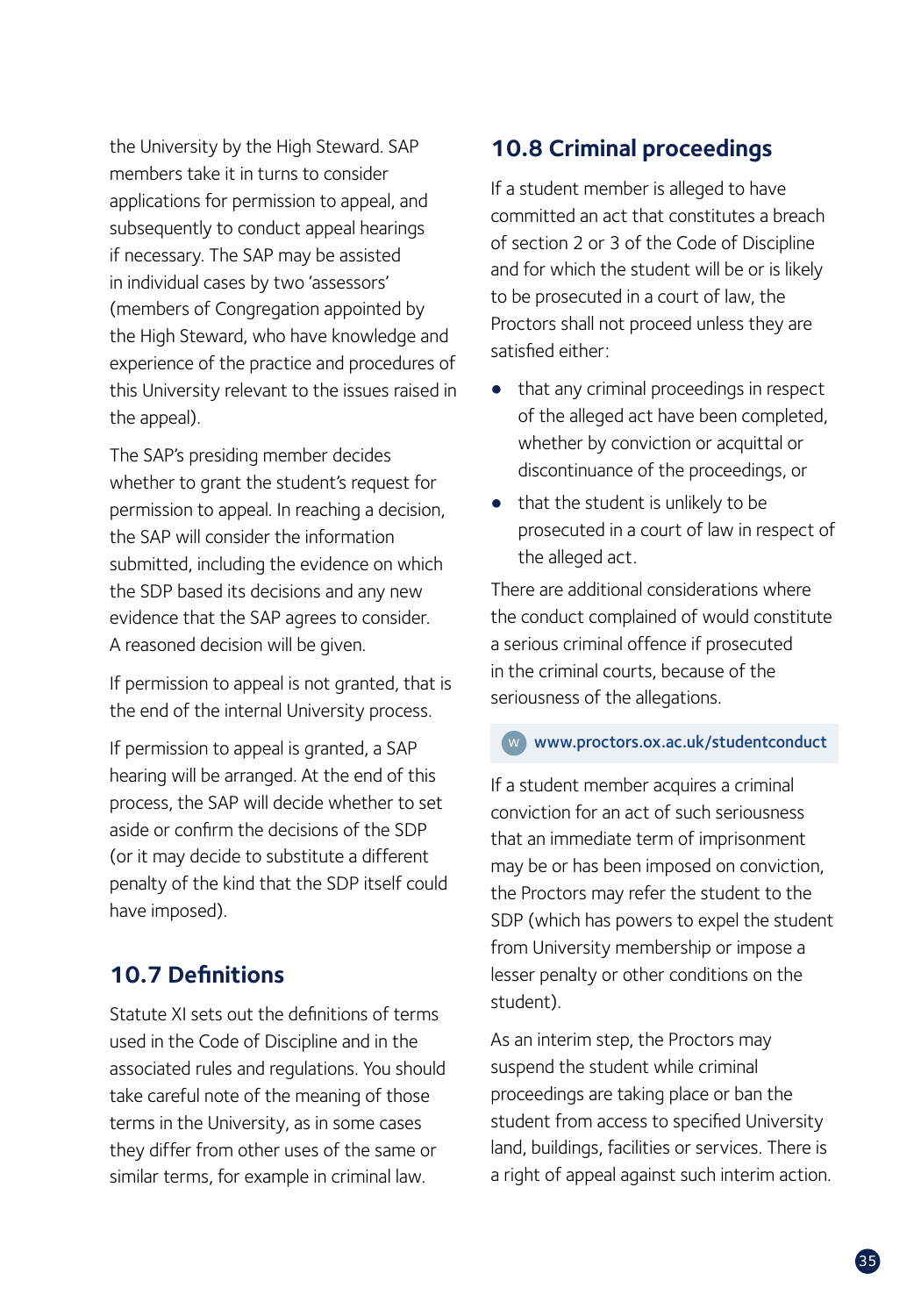# <span id="page-35-0"></span>11 COMPLAINTS PROCEDURES

# **11.1 College matters**

If you have a complaint about a college matter you should take it up with the relevant college officers. Help and advice is available from your college Dean, tutor, Senior Tutor, academic administrator, JCR, MCR or OUSU representative. Your college will have a complaints procedure, which is usually found in your college handbook.

The Proctors have no jurisdiction over college complaints and appeals, including the quality of teaching provided in college, collections (internal college examinations), or the behaviour of a member of college staff. If you are unsure whether the issue is a college or a University matter, you can consult the Proctors' Office caseworkers informally.

w [www.proctors.ox.ac.uk](http://www.proctors.ox.ac.uk/)

# **11.2 University matters**

The Proctors will consider complaints raised by students under the University Student Complaints Procedure in relation to the following:

- University administrative and support services (including departmental facilities and central facilities such as libraries, counselling etc)
- University academic services and support (departmental teaching, supervision etc).

The process allows you to pursue a complaint as an individual or as a group of students.

Before you make a formal complaint you should try and resolve the matter with the person or body responsible, for example:

**Bodleian Libraries** – contact the local librarian or email:

e [bodleys.librarian@bodleian.ox.ac.uk](mailto:bodleys.librarian%40bodleian.ox.ac.uk?subject=)

- **Central University services** write to the head of the respective section: w [www.admin.ox.ac.uk/uassections](http://www.admin.ox.ac.uk/uassections)
- **Department facilities** contact the departmental administrator (contact details generally found on the department's website and/or its handbook)
- **Teaching and supervision** if you feel able to do so, raise any concern with the member of staff directly. If not, take it up with your Director of Undergraduate Studies or your Director of Graduate Studies as appropriate. If it involves one of these individuals, you can speak to your head of department or faculty. Advice and support are available from OUSU or from your student common room. You can also contact the Proctors' Office and speak to a caseworker (in confidence and without committing yourself to any action) if you are considering making a formal complaint.

We hope that the initial raising of a complaint will be successful in resolving the problem. If, however, you feel that it hasn't been, or that there's a serious problem that needs to be looked in to, then you can make a formal complaint to the Proctors.

w [www.ox.ac.uk/students/academic/](https://www.ox.ac.uk/students/academic/complaints?wssl=1) [complaints](https://www.ox.ac.uk/students/academic/complaints?wssl=1)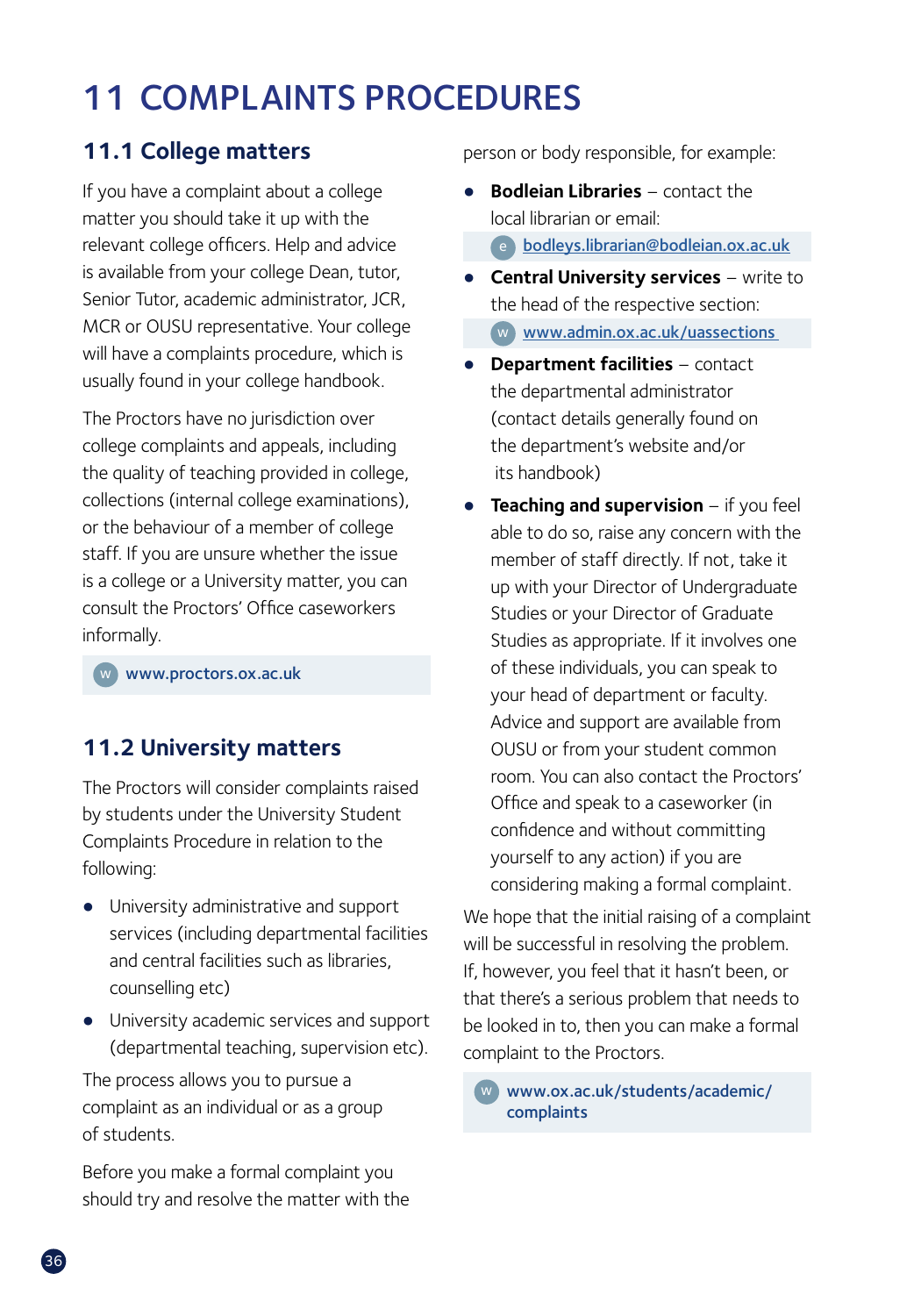# <span id="page-36-0"></span>**11.3 Staff or student conduct**

A complaint about the behaviour of a member of staff or of another student may be raised with the Director of Student Welfare and Support Services in accordance with the University policy and procedure on harassment.

Complaints about other breaches of the Code of Discipline should be reported directly to the Proctors.

w [www.ox.ac.uk/students/welfare/](https://www.ox.ac.uk/students/welfare/harassment?wssl=1) [harassment](https://www.ox.ac.uk/students/welfare/harassment?wssl=1)

w [www.proctors.ox.ac.uk/studentconduct](http://www.proctors.ox.ac.uk/studentconduct/)

## **11.4 Public interest disclosure (whistle-blowing)**

The Public Interest Disclosure Act 1999 provides employees with legal protection against being dismissed or penalised as a result of disclosing certain serious concerns ('whistle-blowing'); such concerns might include criminal activity, danger to health and safety, or professional malpractice.

The University's code of practice and procedure under the Act also provides protection for student members wishing to report serious concerns.

w [www.admin.ox.ac.uk/personnel/cops/](http://www.admin.ox.ac.uk/personnel/cops/pid/) [pid](http://www.admin.ox.ac.uk/personnel/cops/pid/)

## **11.5 Research integrity**

All University members are expected to observe the highest standards in the conduct of research. The procedures for reporting suspected research misconduct are detailed in the Code of Practice and Procedure for Academic Integrity in Research.

Prior to making any formal allegation, sources of advice and support include other researchers and colleagues, supervisors, mentors, Senior Tutors, Proctors, Directors of Graduate Studies, heads of department, faculty or division, Research Ethics Committees, Research Services, or Oxford University Students Union (OUSU).

w [www.admin.ox.ac.uk/personnel/cops/](http://www.admin.ox.ac.uk/personnel/cops/researchintegrity/) [researchintegrity](http://www.admin.ox.ac.uk/personnel/cops/researchintegrity/)

## **11.6 Conflicts of Interest**

All University members are required to recognise and disclose activities that might give rise to – or be perceived to give rise to - conflicts of interest, and to ensure they are properly managed or avoided. Such conflicts could arise from personal financial interests, duties to other organisations, or personal relationships.

Research students should be particularly aware of the risk of conflicts arising when engaging in external activity such as international projects and collaborations with the commercial world, research and development, intellectual property licensing and involvement in 'spinout' companies.

w www.admin.ox.ac.uk/researchsupport/ integrity/conflict/policy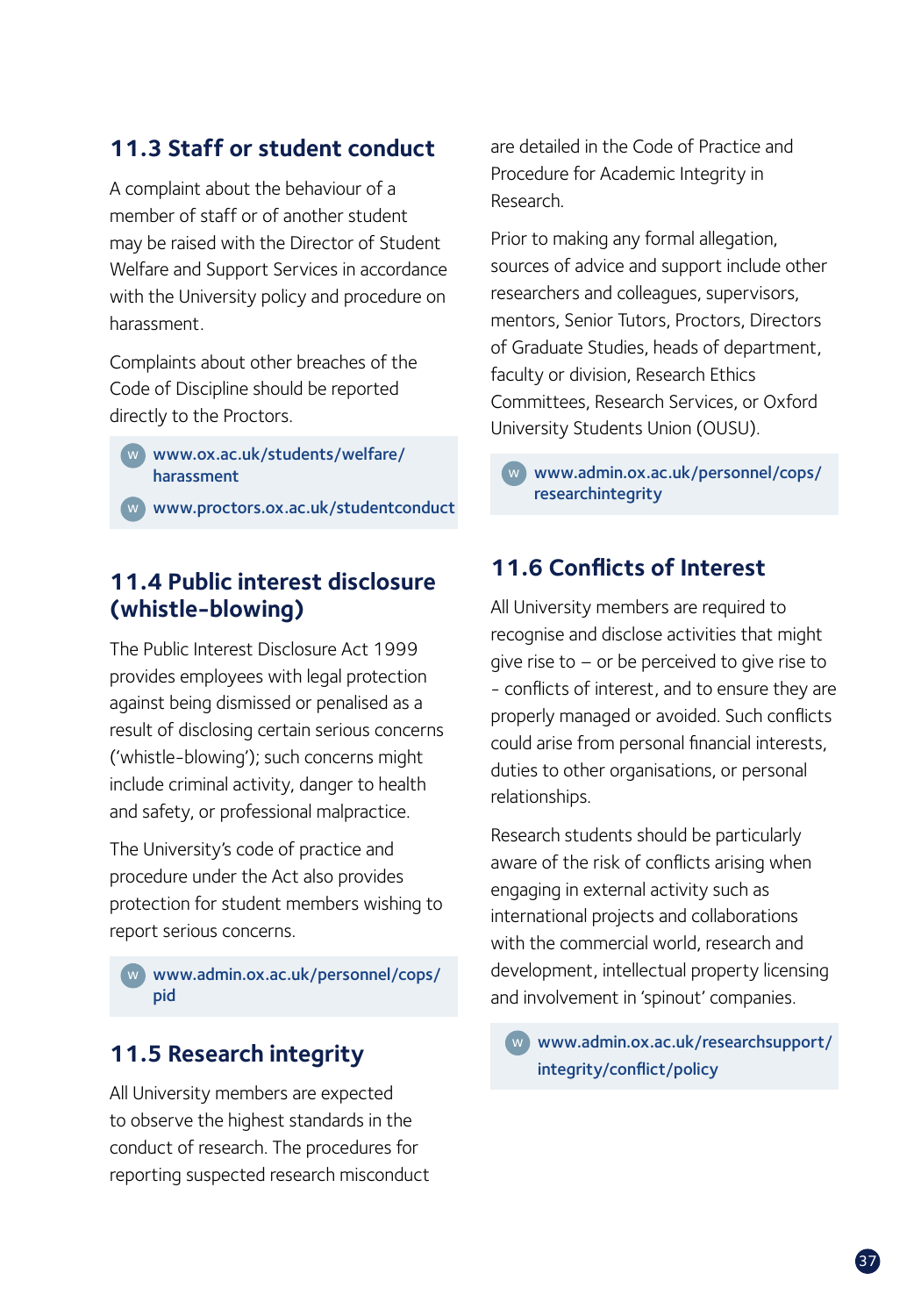# <span id="page-37-0"></span>**11.7 Complaints about OUSU**

OUSU operates a full complaints procedure.

w [ousu.org/your-union/](http://ousu.org/your-union/governingdocuments/) [governingdocuments](http://ousu.org/your-union/governingdocuments/)

# **11.8 Office of the Independent Adjudicator**

The Office of the Independent Adjudicator (OIA) is an independent body whose role is to review student complaints. The OIA can review complaints about:

- Academic appeals
- Factors affecting performance
- Teaching, supervision and facilities
- Student accommodation
- Welfare
- Bullying, harassment or discrimination
- Placements
- Maladministration, procedural irregularities, and unfair practices
- Disciplinary matters, including plagiarism
- Fitness to practise.

But cannot look at complaints about:

- Admissions
- Academic judgement
- Matters where there are current legal proceedings.

In order to access the OIA process, you must be a current or former registered student of the University and must have first exhausted all the available internal procedures.

To confirm that your case has been dealt with internally, you need to obtain a Completion of Procedures letter from the

office that informed you of the outcome of your case. This should be provided to you shortly after the internal procedures are completed if your complaint or appeal is not upheld. If your complaint is upheld but you still wish to complain to the OIA (eg about the remedy offered) you can request a Completion of Procedures letter from the relevant office. You have a maximum of 12 months from the date of that letter to apply to the OIA.

Where the OIA finds in favour of a student. it may recommend that the University should do something (eg look again at a complaint or pay compensation) or refrain from doing something.

w [www.oiahe.org.uk](http://www.oiahe.org.uk/)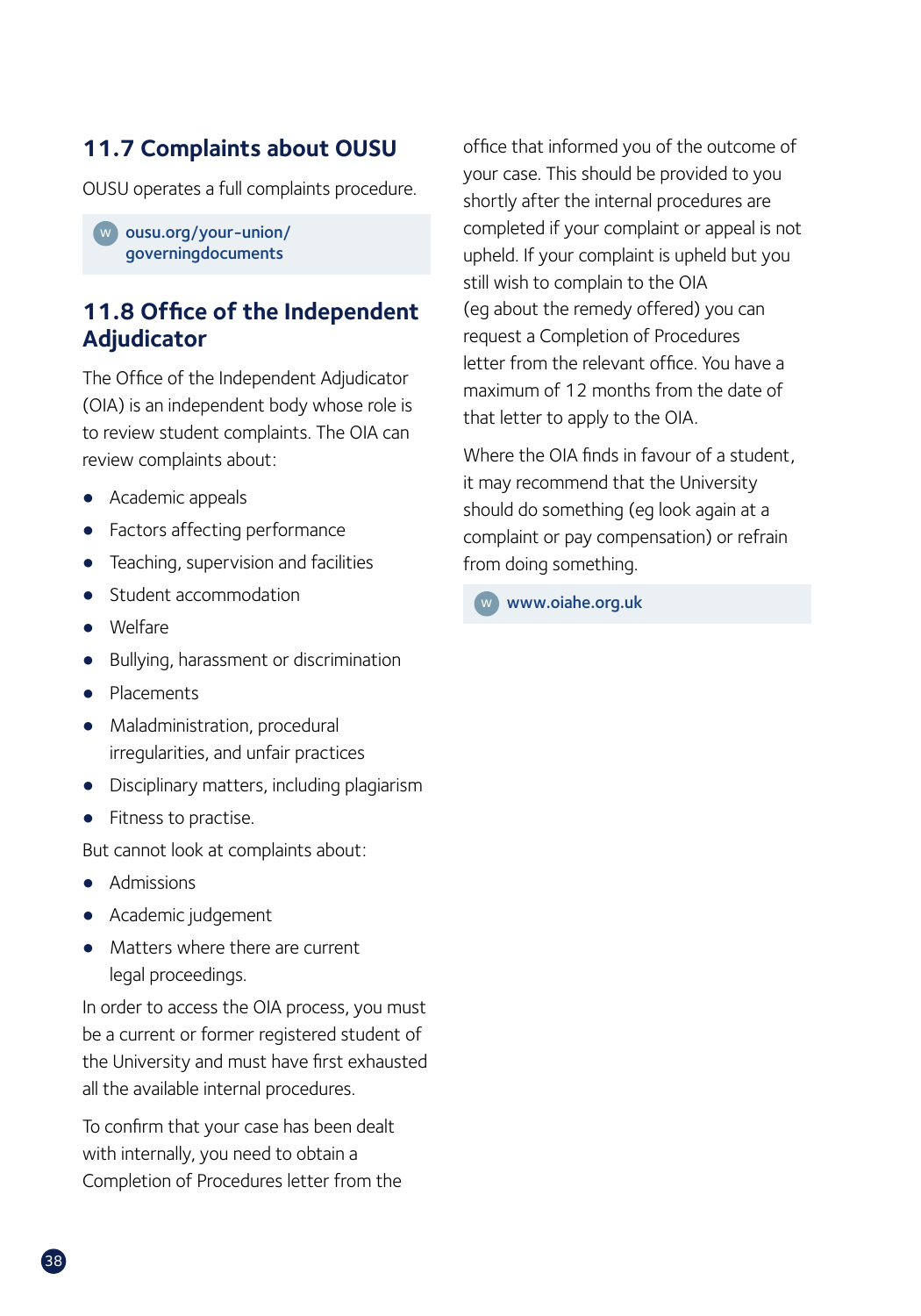